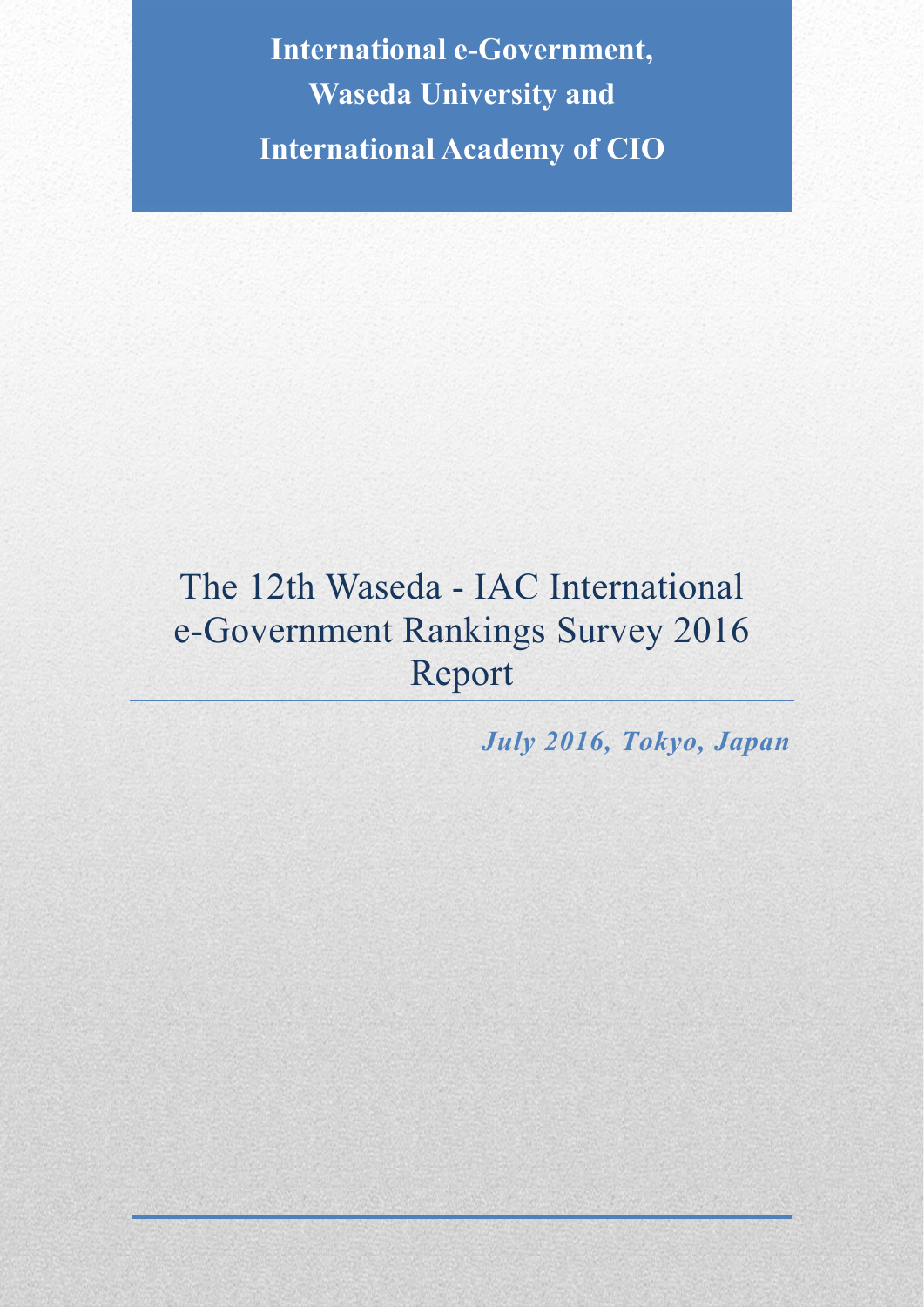# **Preface**

# **Professor, Dr. Toshio OBI Institute of e-Government, Waseda University**

This report of the  $12<sup>th</sup>$  edition is published by Institute of e-Government, Waseda University with the history of more than one decade on its activities of e-Government Ranking survey. It is great honor and much pleasure that I have edited and contributed to the contents of this report. During one decade since 2005 which started this annual ranking survey, there have been a wide range of challenges on changing technologies such as IoT, Big Data, Cloud and 4G mobile under new Internet / Digital economy in addition to rapid growth of ICT innovation and applications.

As the editor of this report, I would express particular attention to encouraging policy reforms to support the usability by citizens as users with demand side centric comprehensive approach and enabling new mechanisms for sharing the common solution oriented approach. Also, I suggest effective partnership among government, business, and academia to create innovative governance model for public and private partnership (PPP) in global context. To set up the national priority, the lessons learnt from the best practices in the report will contribute to the parties concerned.

I am deeply indebted to my colleagues and staff of the Institute as well as International Academy of CIO which I have been serving as president. In addition, I have learnt from partners such as ITU, OECD, EU, WB and APEC as well as many academia institutions and research centers. My deep appreciation is extended to the distinguished international Experts Group from 11 world prominent universities.

Finally, I think there are some issues left for further discussion such as e-Government vs. digital government, also, Chief Information Officer vs. Chief Innovation Officer, in addition, new international ranking survey for mega cities and e-local governments in the future. I trust the readers will learn a lot on e-Government issues from this report.

July 2016. Tokyo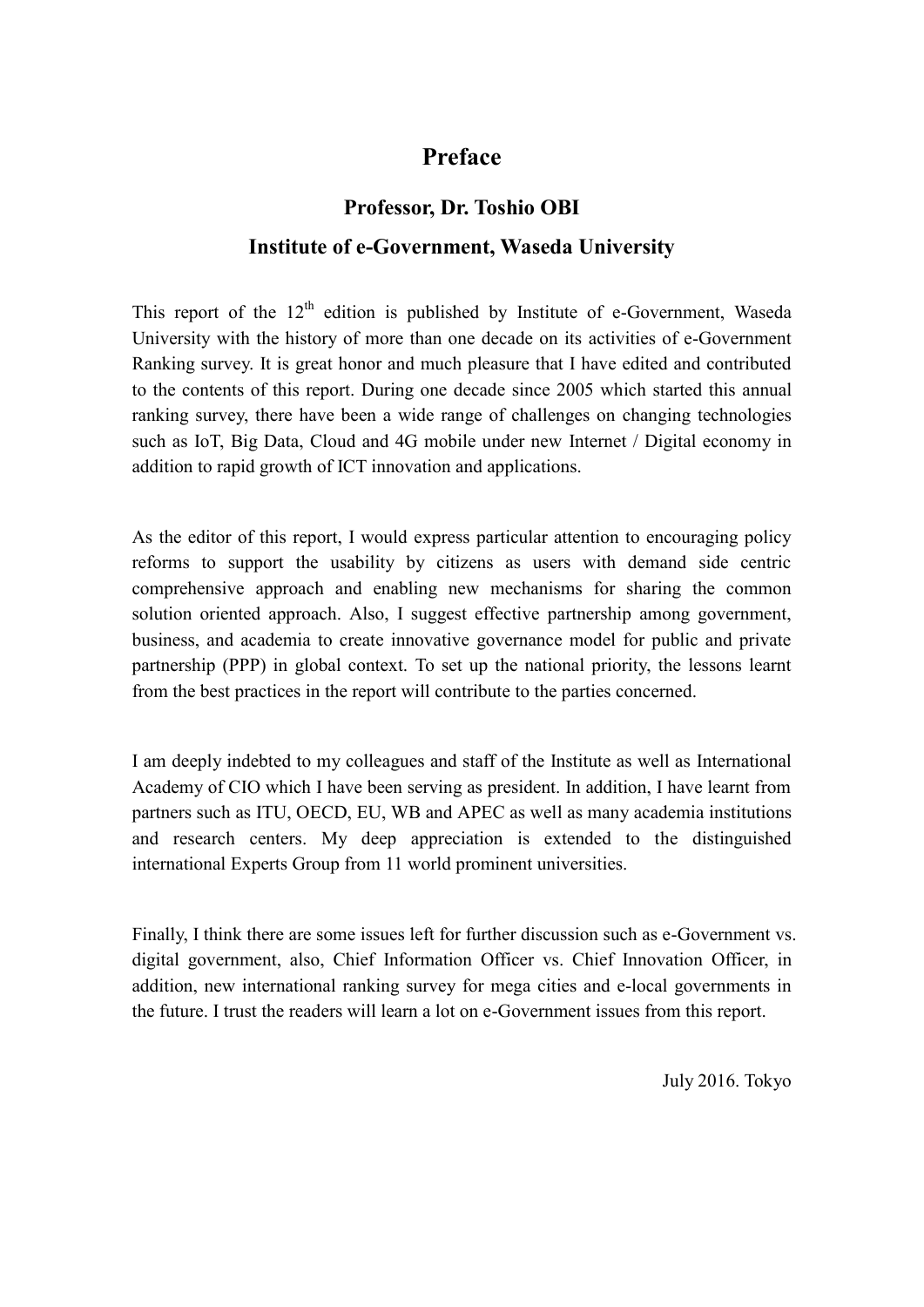# **Executive Summary**

The Institute of e-Government, Waseda University (Director Prof. Dr. Toshio Obi), has released the results of the 2016 Waseda-IAC International e-Government ranking survey for the  $12<sup>th</sup>$  consecutive year. The 2016 ranking survey marks Singapore staying at first place, followed by USA in  $2<sup>nd</sup>$ , Denmark in  $3<sup>rd</sup>$ , Korea in 4<sup>th</sup> and Japan in 5<sup>th</sup> place. Estonia is in  $6^{th}$ , Canada in  $7^{th}$ , Australia in  $8^{th}$ , New Zealand in  $9^{th}$  and both the United Kingdom and Taiwan ranked  $10^{th}$ .

For the 2016 survey, the research has been conducted in part through workshops and forums, and also the team has arranged professional meetings and discussions with a variety of international and national organizations to improve oversight and objectivity. These organizations include the Organization for Economic Co-operation and Development (OECD), Asia Pacific Economic Cooperation (APEC), the International Telecommunications Union (ITU), the World Bank (WB), and many other government agencies, Think tanks and NGO/NPOs in charge of e-Government activities in their respective countries.

The 2016 ranking marks a new decade of e-government development, an era of Internet/Digital economy where some countries have reached the ultimate goal of their e-government strategic plans. The ranking should adjust to accommodate any initiatives of those countries to shift their e-government into a new iteration. It also marks the significant positive changes in the application of the new trends of ICT in administration. Therefore, in order to effectively evaluate the application of new trends in each country, the research team conducted a survey by sending a questionnaire to relevant government officers as well as experts globally. The 9 main indicators have remained from previous years. In 2016, the Waseda-IAC e-Government ranking added "The use of Emerging ICT" as the  $10<sup>th</sup>$  indicator in evaluating e-Government in 63 countries and 2 new countries: Ireland and Lithuania. This makes a total of sixty-five countries (economies) compared to sixty-three last year.

There is a diversity of the trends including digital innovation and regulatory environment .Major findings as the key characteristics this time are as follows:

- (1) Strong movement on citizen /user centric approach to e-Government online services is recognized as the step toward e-Participation,
- (2) Finding out the best practice and application is needed for the future perspective of mobile government via usage of smartphone as a part of e-Government framework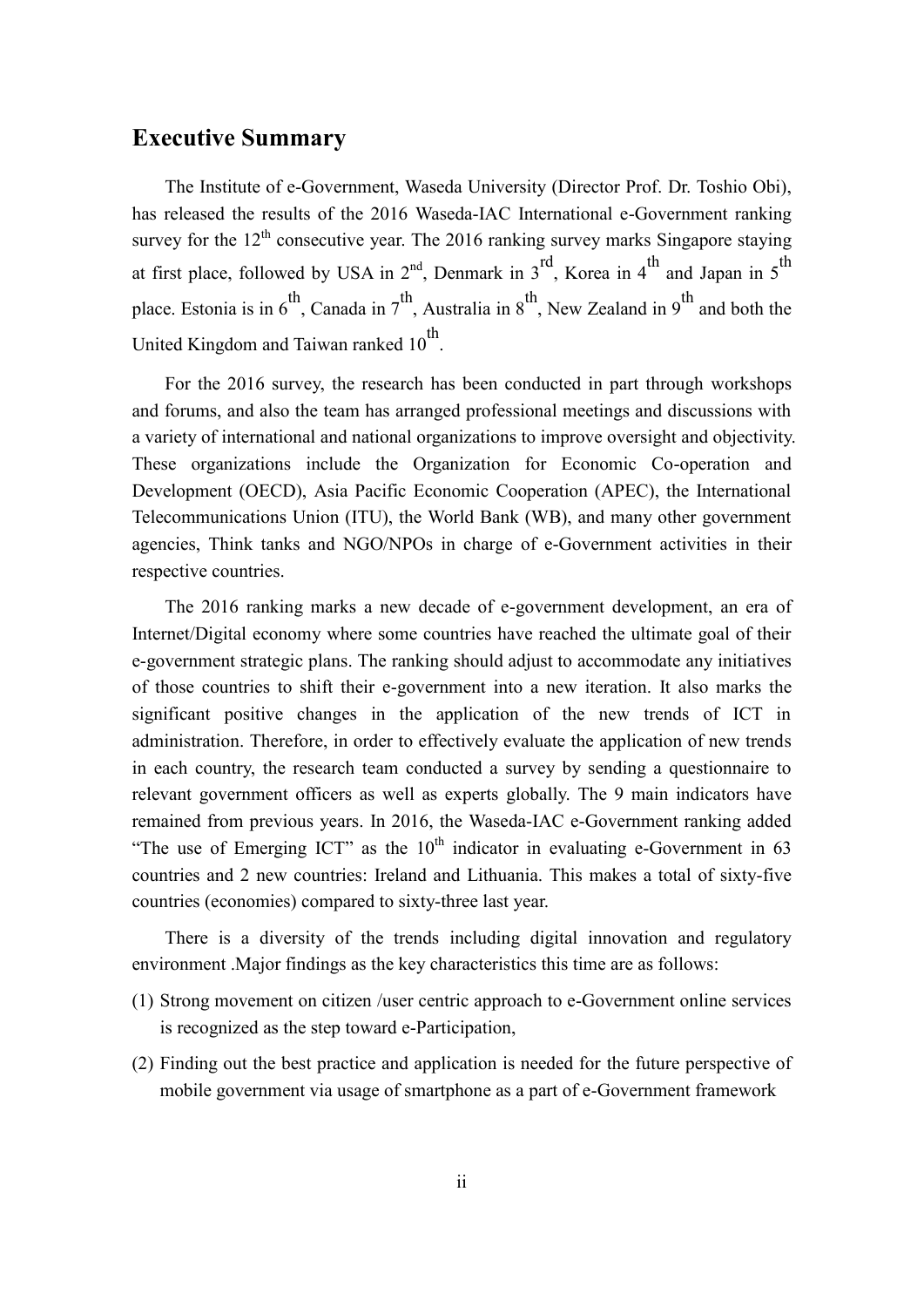- (3) There is a lack of effective and productive cooperation between central and local e-Governments. And the urgent coordination among major stakeholders is necessary for reducing the duplication of activities and services and strengthening the partnership.
- (4) It is a high time to make re-evaluation on e-Government activities and create the new model of comprehensive digital government in order to attain the UN Sustainable Development Goals in this sector.

In order to obtain the latest and most accurate information, and to assess the relevant data, the research team at the Institute of e-Government at Waseda University headed by Professor Toshio Obi has conducted the ranking in cooperation with experts, researchers from partner universities around the world under IAC (International Academy of CIO), including George Mason University (USA), Bocconi University (Italy),University of Turku (Finland), Peking University (China), Thammasat University (Thailand), De La Salle University (Philippines), Bandung Institute of Technology (Indonesia), National University of Singapore (Singapore), Federal Academy School of IT Management (Russia), Czech Technical University (Czech Republic), and the main contributor, Waseda University (Japan).

This report contains Chapter 3 [Sector Analysis] with 10 indicators, Chapter 4, 5, and 6 as rankings by organizations, size of population and GDP and Regions, and Chapter 7 [Highlights], Chapter 8 for Methodology. Chapter 10 introduces [65 country assessment reports attached as appendix].

An analysis of the twelve years of the Waseda – IAC e-Government Rankings Survey indicates the following seven highlights:

- (1) Ageing Societies and e-Government (Societies are now becoming ageing at an alarming level in both developed and developing countries around the world)
- (2) E-Government service quality to be evaluated by marketing model
- (3) The impact of national policy to the development of e-Government at local level
- (4) E-Government for combating corruption through new mechanism
- (5) The usage of emerging technologies in e-Government such as IoT and Big data
- (6) E-Government development for the issues of less developed countries
- (7) Mobile Government in transition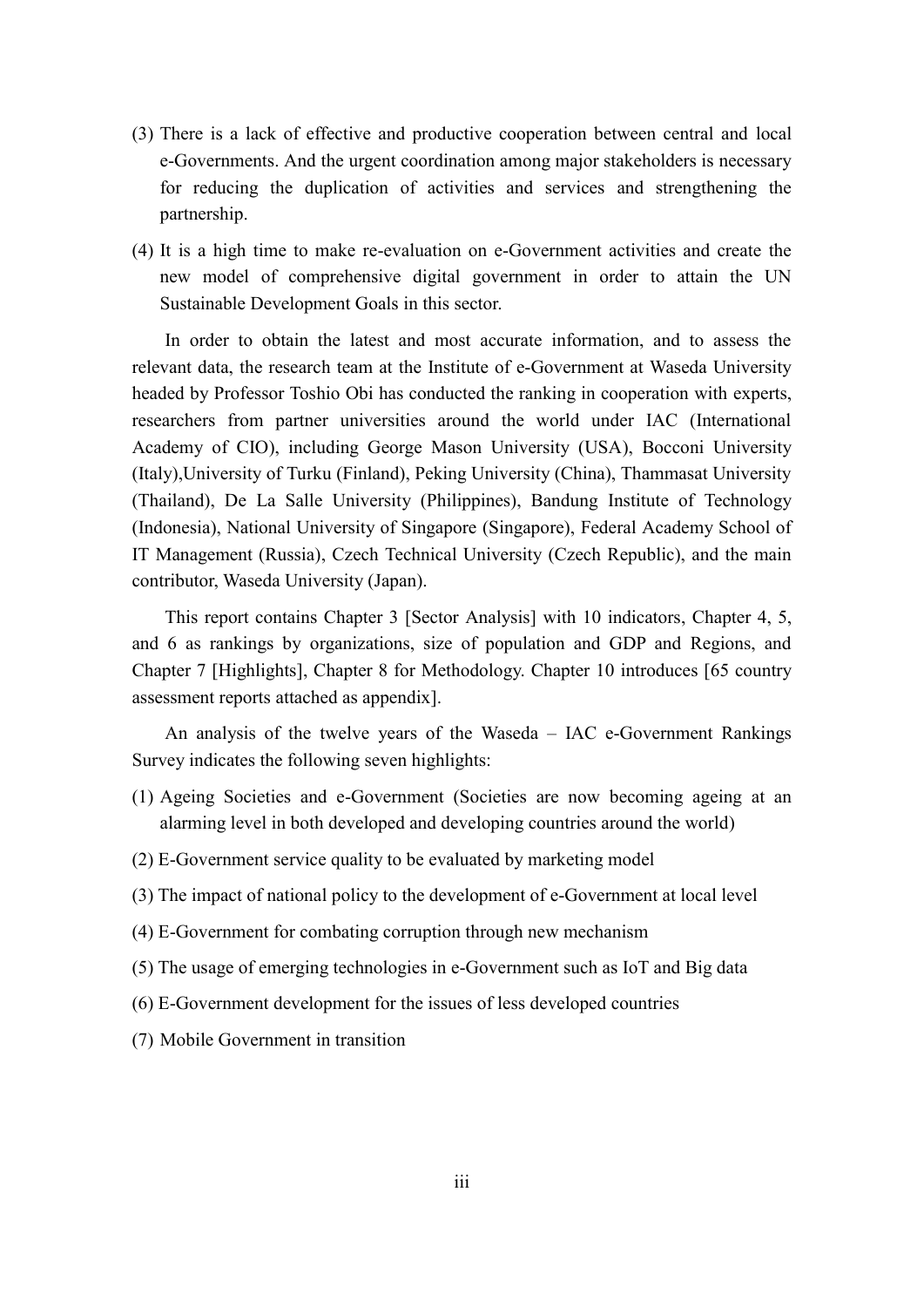# **TABLE OF CONTENTS**

| I.  |                                                                       |    |
|-----|-----------------------------------------------------------------------|----|
| П.  |                                                                       |    |
| Ш.  |                                                                       |    |
| 1.  |                                                                       |    |
| 2.  |                                                                       |    |
| 3.  |                                                                       |    |
| 4.  |                                                                       |    |
| 5.  |                                                                       |    |
| 6.  |                                                                       |    |
| 7.  |                                                                       |    |
| 8.  |                                                                       |    |
| 9.  |                                                                       |    |
| 10. |                                                                       |    |
| IV. |                                                                       |    |
| 1.  |                                                                       |    |
| 2.  |                                                                       |    |
| V.  | <b>E-Government Ranking by the Size of Population and GDP </b> 20     |    |
| 1.  |                                                                       |    |
| 2.  |                                                                       |    |
| 3.  | E-Government Ranking in Top 10 Countries with biggest GDP in World 22 |    |
| VI. |                                                                       |    |
| 1.  |                                                                       |    |
| 2.  |                                                                       |    |
| 3.  |                                                                       | 24 |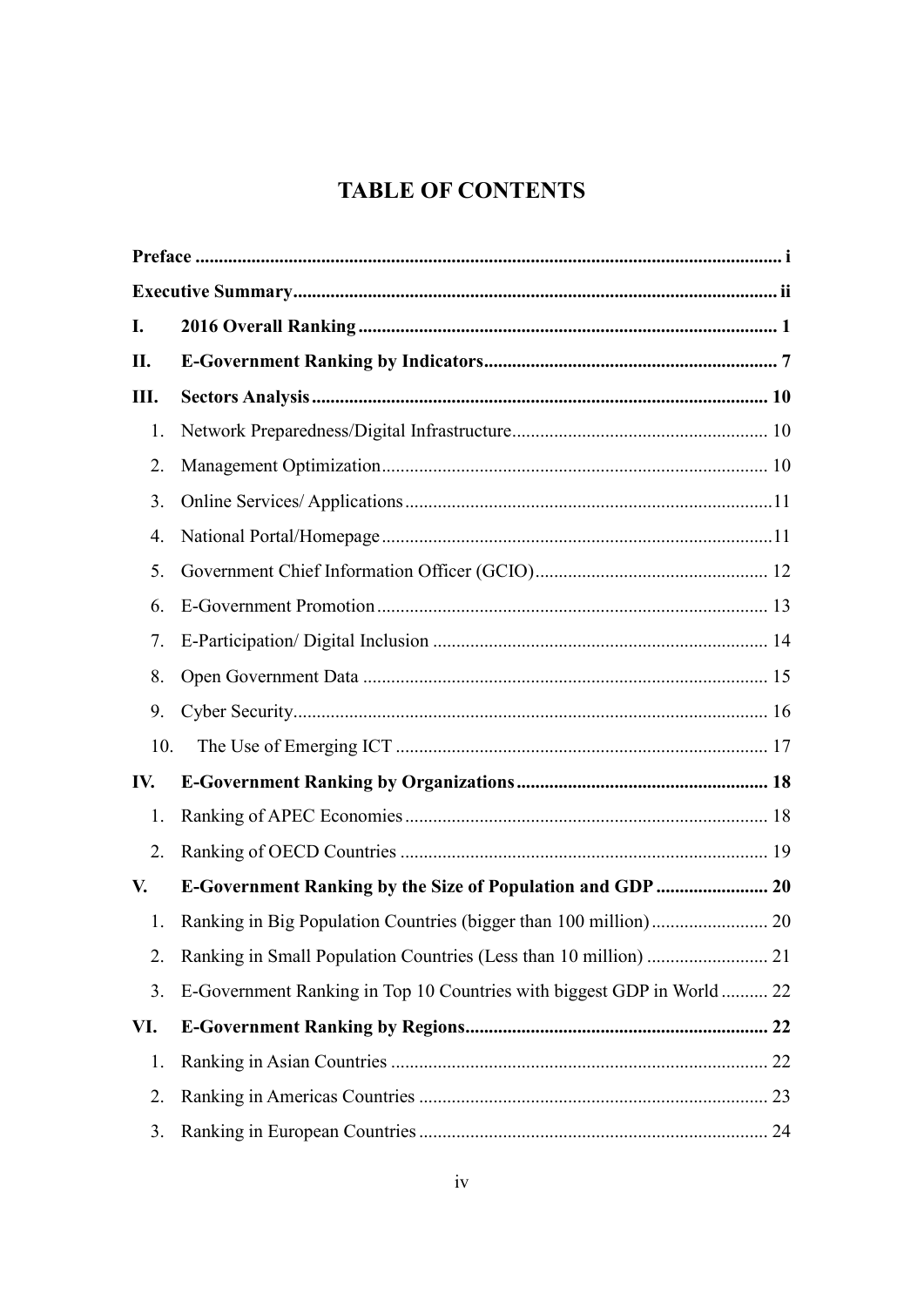| 4.             |                                                                                  |  |
|----------------|----------------------------------------------------------------------------------|--|
| VII.           |                                                                                  |  |
| 1.             |                                                                                  |  |
| 2.             |                                                                                  |  |
| 3<br>28        | The impact of national policy to the development of e-Government at local level. |  |
| 4.             |                                                                                  |  |
| 5.             |                                                                                  |  |
| 6.             | E-Government development trend and issues of Least Developed Countries 32        |  |
| 7.             |                                                                                  |  |
|                |                                                                                  |  |
| 1.             |                                                                                  |  |
| 2.             |                                                                                  |  |
| 3.             |                                                                                  |  |
| 4.             |                                                                                  |  |
| 5.             |                                                                                  |  |
| 6.             |                                                                                  |  |
| IX.            |                                                                                  |  |
| 1.             |                                                                                  |  |
| 2.             | List of Professors and Experts at Institute of e-Government, Waseda University40 |  |
| 3 <sub>1</sub> | List of Researchers at Institute of e-Government, Waseda University  40          |  |

## **The list of country Assessment reports (65 countries/economies)**

Singapore, USA, Denmark, Korea, Japan, Estonia, Canada, Australia, New Zealand, UK, Taiwan, Norway, Austria, Sweden, Finland, Iceland, France, Netherlands, Germany, Ireland, Thailand, Belgium, Portugal, Hong Kong, Switzerland, Israel, Italy, Spain, Czech, Russia, Malaysia, Macau, Indonesia, Chile, India, Romania, Poland, Philippines, Bahrain, UAE, Oman, Turkey, Mexico, Kazakhstan, Vietnam, Brunei, Brazil, China, Saudi Arabia, Argentina, Lithuania, Peru, South Africa, Tunisia, Columbia, Venezuela, Georgia, Uruguay, Costa Rica, Morocco, Kenya, Pakistan, Fiji, Egypt, Nigeria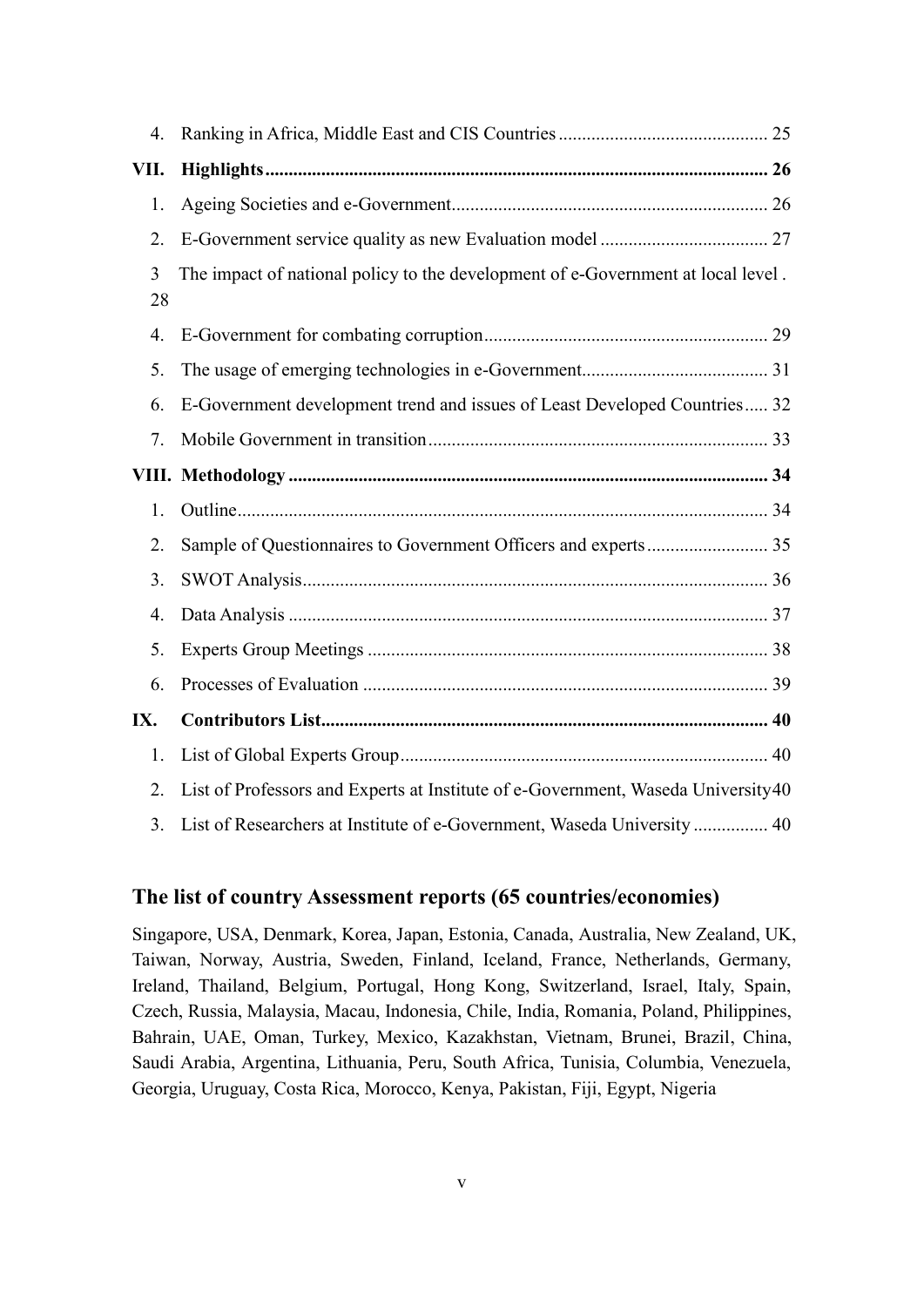# **List of Tables:**

| Table 15: e-Government Ranking in Africa, Middle East and CIS Countries  25 |  |
|-----------------------------------------------------------------------------|--|
|                                                                             |  |
|                                                                             |  |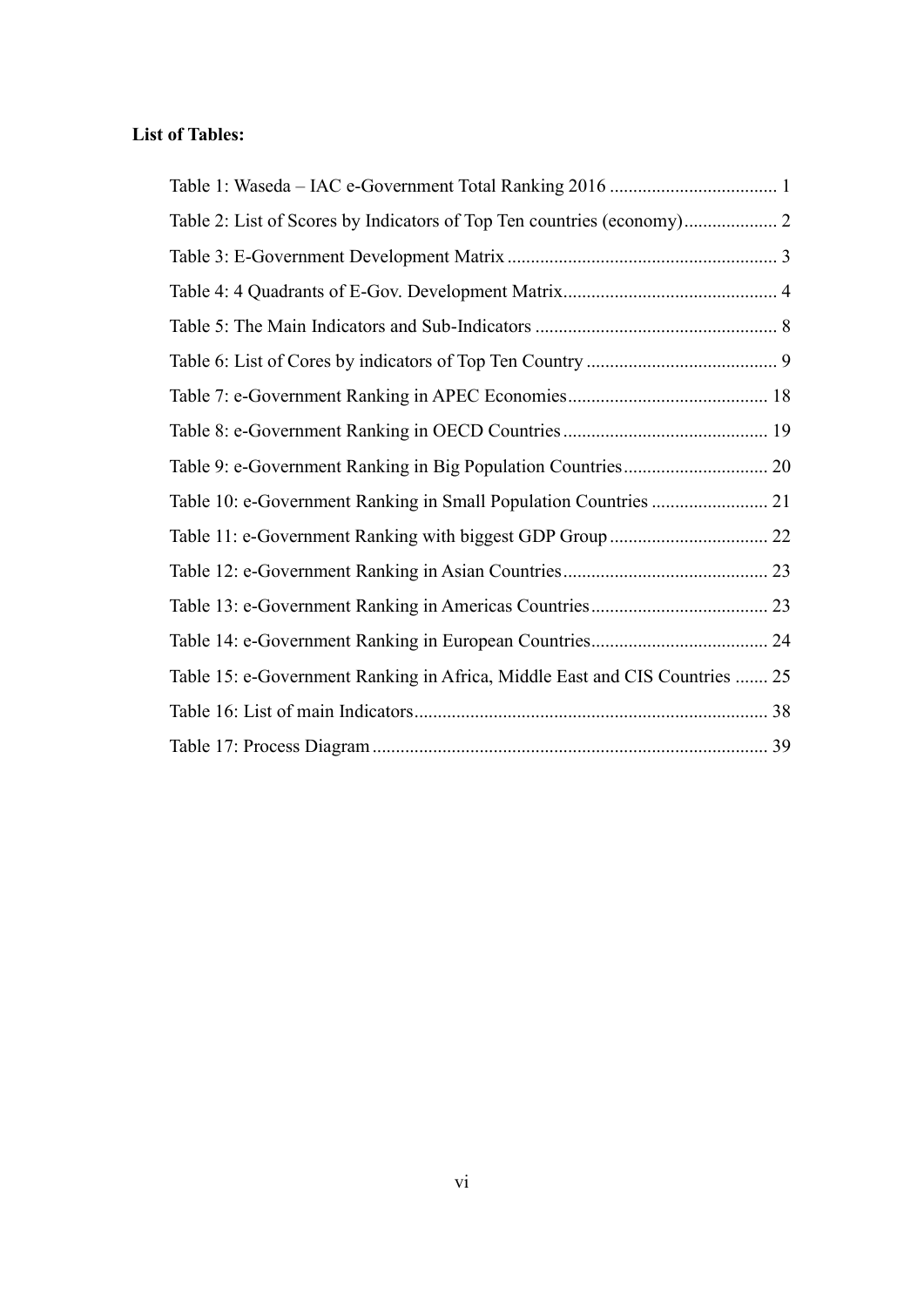# **I. 2016 Overall Ranking**

In 2016, there were some changes in evaluating e-Government development in the Waseda-IAC international e-Government ranking. Firstly, the research survey changed the total of the indicator from nine to ten main indicators. Secondly, the number of sub-indicators remained the same as previous years, but the evaluation questions in sub-indicators were re-planned in order to optimize and match the changing trends of ICT. Thirdly, evaluation methodology is adjusted in order to fit with the 10 main indicators and 35 sub-indicators. Furthermore, the number of countries (economies) increased from 63 to 65. Table 1 below shows the final overall 2016 Waseda-IAC International e-Government ranking.

| N <sub>0</sub>          | <b>Country(Economy)</b> | <b>Score</b> | N <sub>0</sub> | <b>Country(Economy)</b> | Score |
|-------------------------|-------------------------|--------------|----------------|-------------------------|-------|
| $\mathbf{1}$            | Singapore               | 91.0         | 32             | Indonesia               | 58.3  |
| $\overline{2}$          | <b>USA</b>              | 90.2         | 34             | Chile                   | 58.2  |
| $\overline{\mathbf{3}}$ | Denmark                 | 88.8         | 35             | India                   | 57.8  |
| $\overline{\mathbf{4}}$ | Korea                   | 85.7         | 36             | Romania                 | 57.2  |
| 5                       | Japan                   | 83.2         | 37             | Poland                  | 56.8  |
| 6                       | Estonia                 | 81.8         | 38             | Philippines             | 56.7  |
| $\overline{7}$          | Canada                  | 79.9         | 39             | Bahrain                 | 55.5  |
| 8                       | Australia               | 76.4         | 40             | <b>UAE</b>              | 54.8  |
| 9                       | New Zealand             | 74.1         | 41             | Oman                    | 53.4  |
| 10                      | <b>UK</b>               | 72.7         | 42             | Turkey                  | 52.3  |
| 10                      | Taiwan                  | 72.7         | 43             | Mexico                  | 51.5  |
| 12                      | Norway                  | 70.0         | 44             | Kazakhstan              | 51.4  |
| 13                      | Austria                 | 69.6         | 45             | Vietnam                 | 51.2  |
| 14                      | Sweden                  | 68.0         | 46             | <b>Brunei</b>           | 50.9  |
| 15                      | Finland                 | 67.6         | 47             | <b>Brazil</b>           | 50.5  |
| 16                      | Iceland                 | 67.3         | 48             | China                   | 50.3  |
| 16                      | France                  | 67.3         | 49             | Saudi Arabia            | 49.4  |
| 18                      | Netherlands             | 65.7         | 50             | Argentina               | 46.2  |
| 19                      | Germany                 | 65.1         | 51             | Lithuania               | 45.3  |
| 20                      | Ireland                 | 64.8         | 52             | Peru                    | 44.5  |
| 21                      | Thailand                | 64.5         | 53             | South Africa            | 44.1  |
| 22                      | Belgium                 | 64.0         | 54             | Tunisia                 | 44.0  |
| 23                      | Portugal                | 63.8         | 55             | Columbia                | 42.0  |
| 24                      | Hong Kong               | 63.1         | 56             | Venezuela               | 41.9  |
| 25                      | Switzerland             | 63.0         | 57             | Georgia                 | 41.5  |
| 26                      | Israel                  | 61.9         | 58             | Uruguay                 | 41.1  |
| 27                      | Italy                   | 61.5         | 59             | Costa Rica              | 40.9  |
| 28                      | Spain                   | 60.6         | 60             | Morocco                 | 40.7  |
| 29                      | Czech                   | 59.7         | 61             | Kenya                   | 40.4  |
| 30                      | Russia                  | 58.7         | 62             | Pakistan                | 39.7  |
| 31                      | Malaysia                | 58.4         | 63             | Fiji                    | 38.3  |
| 32                      | Macau                   | 58.3         | 64             | Egypt                   | 36.8  |
|                         |                         |              | 65             | Nigeria                 | 35.0  |

**Table 1: Waseda – IAC e-Government Total Ranking 2016**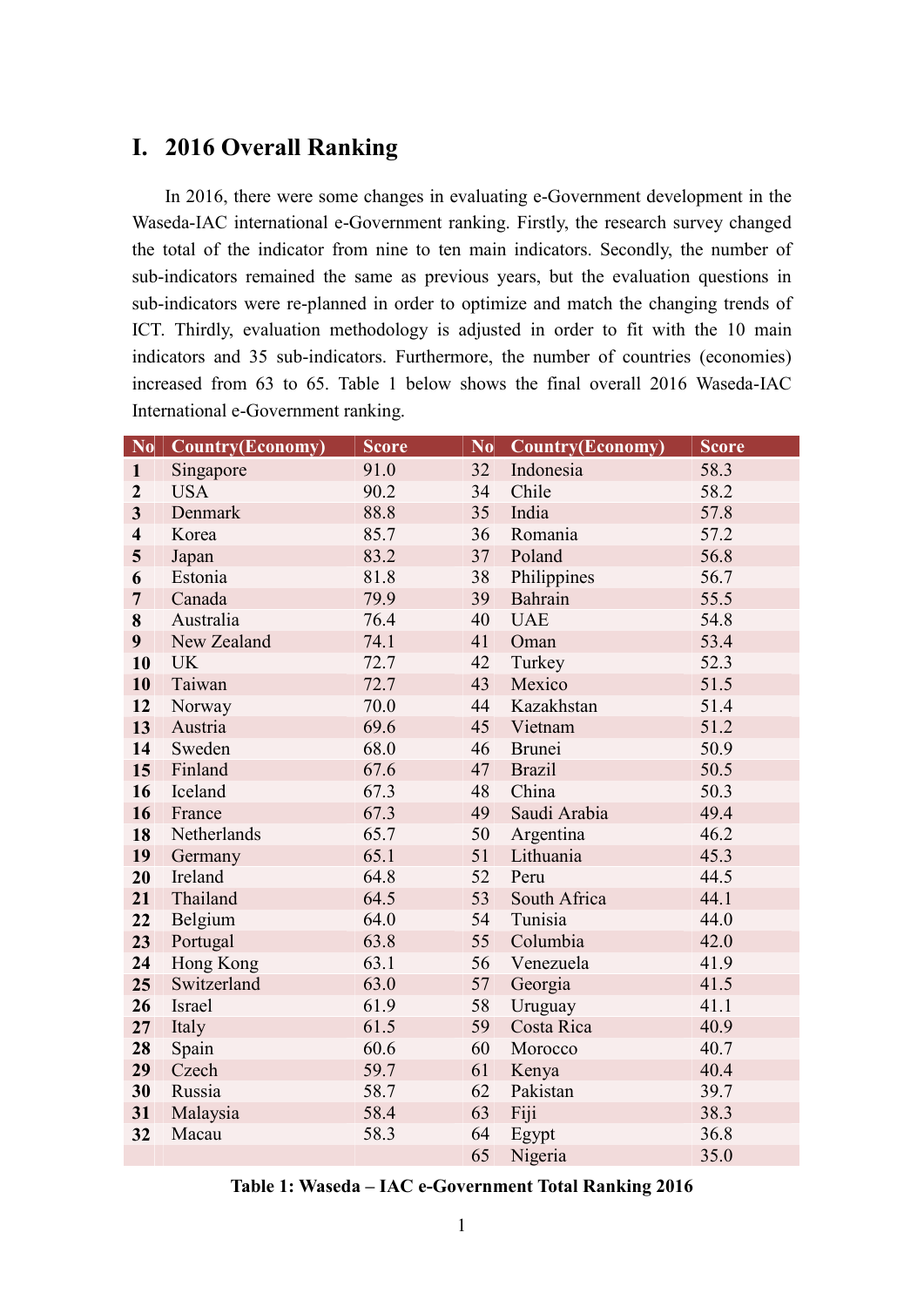| <b>Indicators</b>       | <b>Singapore</b> | <b>USA</b> | <b>Denmark</b> | <b>Korea</b> | Japan | <b>Estonia</b> |
|-------------------------|------------------|------------|----------------|--------------|-------|----------------|
| <b>Network Prep.</b>    | 7.6              | 7.2        | 7.9            | 7.5          | 7.3   | 7.0            |
| <b>Online Service</b>   | 11.1             | 11.3       | 11.2           | 11.2         | 9.9   | 10.9           |
| <b>Open Government.</b> | 9.5              | 9.6        | 9.4            | 9.2          | 9.2   | 7.8            |
| <b>Cyber Security</b>   | 9.8              | 9.0        | 9.0            | 9.3          | 9.1   | 9.3            |
| <b>Mgt Optimizati</b>   | 11.7             | 11.4       | 11.8           | 11.6         | 11.5  | 11.3           |
| e-Participation         | 8.2              | 9.8        | 8.5            | 8.0          | 7.5   | 9.7            |
| <b>CIO</b>              | 9.4              | 9.1        | 8.4            | 79           | 9.1   | 8.5            |
| e-Promotion             | 9.7              | 8.2        | 8.3            | 7.7          | 9.3   | 7.1            |
| <b>Emerging Tech</b>    | 6.7              | 7.2        | 7.0            | 7.9          | 5.6   | 3.0            |
| <b>Portal</b>           | 7.3              | 7.4        | 7.3            | 5.4          | 4.7   | 7.2            |
| <b>Total</b>            | 91.0             | 90.2       | 88.8           | 85.7         | 83.2  | 81.8           |

**Table 2: List of Scores by Indicators of Top Ten countries (economy)**

|                        | Canada | <b>Australia</b> | <b>New Zealand</b> | <b>UK</b> | <b>Taiwan</b> |
|------------------------|--------|------------------|--------------------|-----------|---------------|
| Network Prep.          | 6.6    | 7.0              | 6.9                | 7.0       | 5.3           |
| <b>Online Service</b>  | 11.2   | 10.8             | 9.9                | 6.9       | 8.8           |
| <b>Open government</b> | 9.3    | 8.2              | 9.3                | 9.0       | 9.0           |
| <b>Cyber Security</b>  | 7.2    | 8.4              | 9.4                | 8.5       | 7.6           |
| <b>Mgt Optimizati</b>  | 11.2   | 11.4             | 11.2               | 9.6       | 8.8           |
| e-Participation        | 9.6    | 6.0              | 6.0                | 9.2       | 7.5           |
| <b>CIO</b>             | 7.9    | 6.2              | 7.9                | 7.8       | 7.7           |
| e-Promotion            | 6.4    | 8.3              | 3.5                | 4.5       | 7.4           |
| <b>Emerging Tech</b>   | 3.4    | 3.0              | 3.3                | 3.0       | 5.0           |
| <b>Portal</b>          | 7.1    | 7.1              | 6.7                | 7.2       | 5.6           |
| <b>Total</b>           | 79.9   | 76.4             | 74.1               | 72.7      | 72.7          |

The 2016 ranking marks a wide score variance in the top 10 of the rankings. In the overall ranking, Singapore remains the 1st place as the country with the highest score for e-Government development in the Waseda-IAC e-Government ranking. Thanks to the adoption of digital solutions and new technology, USA is  $2<sup>nd</sup>$ , followed by Denmark in  $3<sup>rd</sup>$  place. This is the highest position that Denmark ranked during the twelve years of the ranking. In the top ten, South Korea increases its position this year as  $4<sup>th</sup>$  and Japan stands at  $5<sup>th</sup>$  place. Both Estonia and Canada also jumped two slots ahead and is  $6<sup>th</sup>$  and 7th this year while Australia slipped slightly from  $7<sup>th</sup>$  last year to  $8<sup>th</sup>$  place. Like Estonia, New Zealand made a big jump from  $13<sup>th</sup>$  last year to  $9<sup>th</sup>$  this year. This is the first time New Zealand made the top ten list. A big change in the top ten group of the ranking is the United Kingdom, which slipped from  $4<sup>th</sup>$  last year to  $10<sup>th</sup>$  this year. Taiwan made a big effort to join the top ten group this year as even rank with UK.

In the middle tier of the ranking, there are many variations in scores and positions of evaluated countries. Some developed countries such as Sweden, Finland, and Germany are on a downward trend in the ranking due to not having major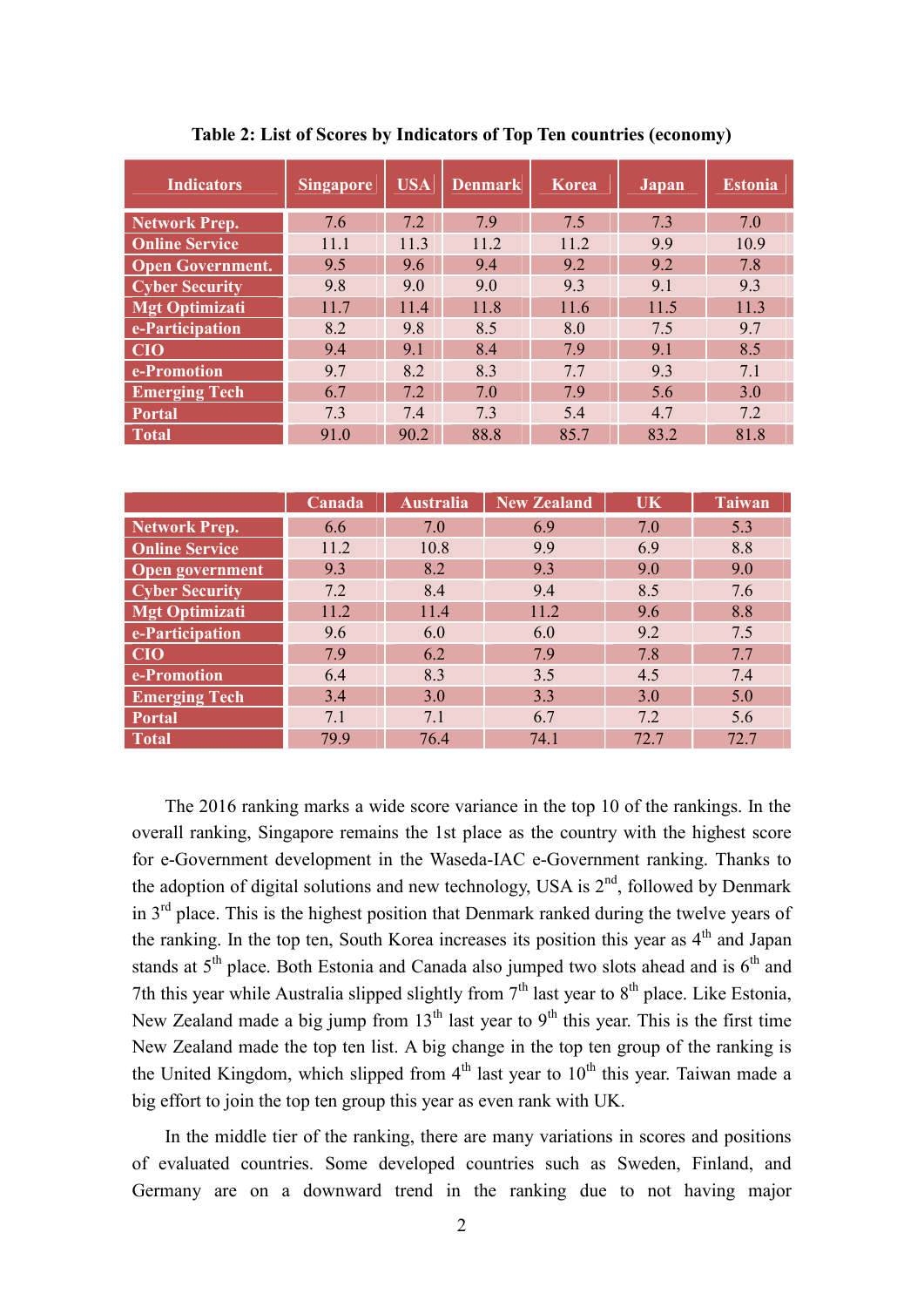e-Government activities this year. Their positions are  $14<sup>th</sup>$ ,  $15<sup>th</sup>$  and  $19<sup>th</sup>$  respectively. Taiwan (Chinese Taipei), and Macau made obvious advances in e-Government development. Compared to last year, their positions have improved significantly.

Ireland and Lithuania are two new countries. They are EU members but their positions are different. Even though it was the first time in the Waseda-IAC e-Government ranking, Ireland has a very good position in the middle of the total ranking at  $20<sup>th</sup>$  while Lithuania ranked at  $51<sup>th</sup>$  even while the Lithuanian government continues to place e-Government development as a high priority.

A big change in the middle tier of the ranking is the positions of Indonesia, UAE, Brunei, and Vietnam. Indonesia slipped 4 slots and is  $33<sup>th</sup>$  while UAE and Brunei slipped 10 and 3 slots behind compared to last year, respectively. In Vietnam, online service delivery is still limited, despite a high rate of internet penetration. Lack of consistent direction in e-Government implementation, especially in local governments, resulted in highly fragmented e-Government initiatives and impeded collaboration and data sharing among agencies.

The bottom tier of this ranking consists of familiar names from last year, such as Pakistan, Fiji, Egypt, Costa Rica, and Nigeria. In this group, Nigeria is the country that had big change. It fell from  $58<sup>th</sup>$  to  $65<sup>th</sup>$  this year. Nigeria still needs to improve her ICT services and telecommunication systems. This year, Nigeria replaced Kenya ranking at the bottom of the overall ranking.



**Table 3: E-Government Development Matrix**

The e-Government Development Matrix attempt to cluster the countries into four quadrants; Quadrant I (the upper left), Quadrant II (the lower left), Quadrant III (the lower right), and Quadrant IV (the upper right). Countries in Quadrant I are the country whose governance readiness is above average. Quadrant II clusters the countries whose both governance and technology readiness are still below average. Quadrant III is the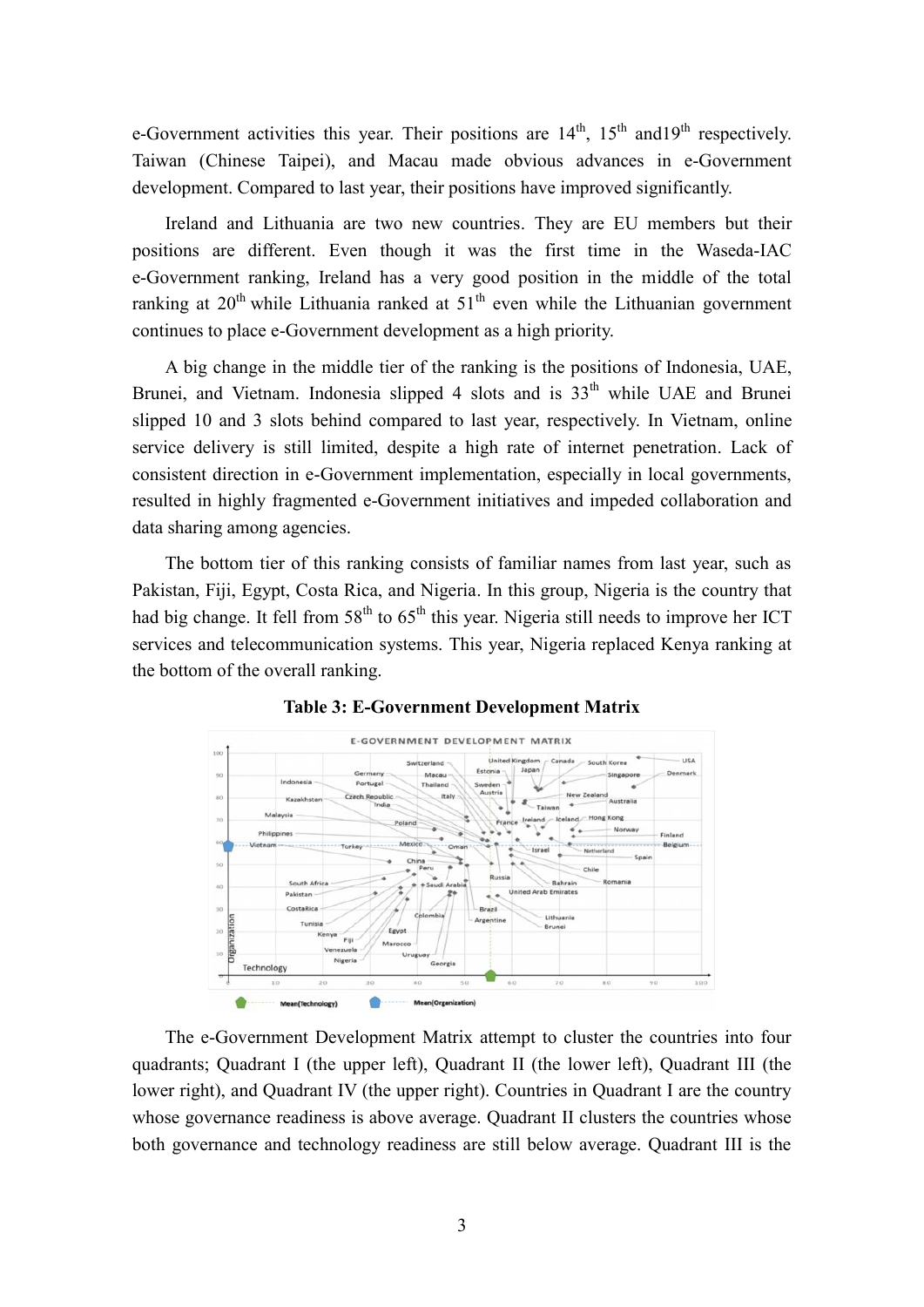opposite of Quadrant I in which the technology readiness is above average. Quadrant IV is the segment for the country whose both aspects are above average.

| <b>Quadrant I</b> | <b>Quadrant II</b> |               | <b>Quadrant III</b> | <b>Quadrant IV</b> |             |
|-------------------|--------------------|---------------|---------------------|--------------------|-------------|
| Italy             | Mexico             | Peru          | Chile               | <b>USA</b>         | Australia   |
| Germany           | Poland             | Argentina     | Romania             | Denmark            | New Zealand |
| Portugal          | Turkey             | Morocco       | Spain               | Japan              | Austria     |
| Czech Republic    | Kazakhstan         | Venezuela     | Oman                | South Korea        | Belgium     |
| India             | Vietnam            | Kenya         | <b>UAE</b>          | Singapore          | Russia      |
| Malaysia          | Saudi Arabia       | Colombia      | Bahrain             | Estonia            | Thailand    |
| Indonesia         | China              | Uruguay       | Lithuania           | Norway             | Hong Kong   |
| Philippines       | <b>Brazil</b>      | Georgia       |                     | Finland            | Macau       |
|                   | South Arica        | <b>Brunei</b> |                     | Iceland            | Taiwan      |
|                   | Tunisia            | Fiji          |                     | Ireland            | Netherland  |
|                   | Pakistan           | Egypt         |                     | Sweden             | France      |
|                   | Costa Rica         | Nigeria       |                     | United             | Switzerland |
|                   |                    |               |                     | Kingdoms           | Israel      |
|                   |                    |               |                     | Canada             |             |

**Table 4: 4 Quadrants of E-Gov. Development Matrix**

The evaluation of the development of e-Government in countries through the e-Government rating charts that Waseda University publishes is a useful method to see the overall picture of ICT applications and e-Government development in many countries around the world (65 countries as of 2016). By carefully analyzing 10 main indicators, covering most of the concepts related to ICT trends and e-Government, the e-Government ranking from Waseda University has contributed to an overall plan to assess the development of e-Government.

This model fully evaluates the development of e-Government from the user's perspective and based on the organization's impact. To clarify the impact of the organization on e-Government services, Waseda rankings analyze the indicator of "Management Optimization", which includes the evaluation of e-Government development through development strategy. This is a very important factor and tends to lead to policy creation for the development of e-Government, rather than measures to improve service quality. Besides the indicator "Management Optimization", the Waseda rankings have put Government CIO into the assessment model and consider it to be one of the key factors for the success of e-Government in each country.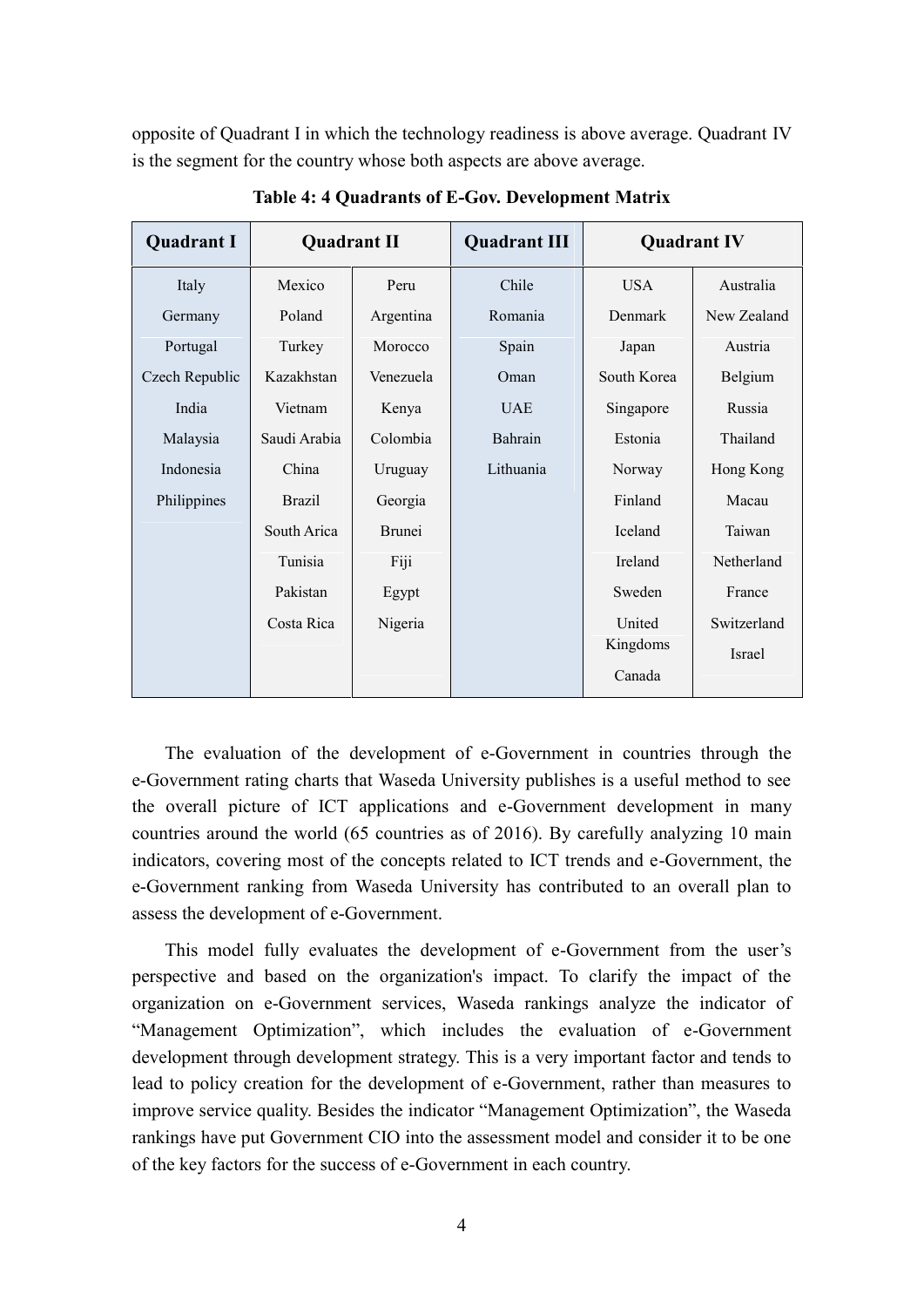Another important factor also mentioned in the Waseda e-Government ranking is "e-Government Promotion". These are criteria that indicate and evaluate the activities of the government in promoting the development of e-Government. In the Waseda e-Government ranking, e-Government promotion is refer to legal frameworks and mechanisms (laws, legislations, plans, policies and strategies).

It is clear to see that this indicator only refers to the promotion of policies and development strategies, but does not mention the promotion of services through marketing policies. However, the sub-indicators of organization have not been fully addressed, and the lack of planning from leadership, an important factor in implementing e-Government.

The impact of e-Government is expressed at different levels from country to country. In developed countries, it focuses on promoting new online services and introducing online services at the highest level to customers, while also seeking out new trends in service development, applying new technical tools to build smarter e-Government, using ICT for better management, aiming to maximize the government's activities, and enhancing communication with customers over the Internet. In developing countries, it is promoting service plans in these countries mainly focuses on the implementation plans and e-Government roadmap for each year or for a certain period, or on upgrading the network system by raising the proportion of Internet users and broadband connections. In under-developed countries, it have focused on building telecommunication infrastructure in order to increase the ability to connect to the global Internet network, as well as the ability to internally connect between departments, such as building networks for e-Government applications in the future.

#### **Highlights for top 3 of overall ranking**

#### **Singapore:**

As leading nation of e-government in Asia, Singapore continues to maintain the momentum of evolvement. The performance on indicators of Management Optimization, e-government promotion and cyber security are showing its strong points and advancement this year. Especially on the efforts for cyber security, Singapore equips the law and regulation framework to assure every safety measure and security upgrade can be enforced with legal basis. In respect to policy, National Cyber Security Masterplan 2018, as the latest strategy, guides government to enhance nation's security environment and create a robust and trusted society for public, private and individuals. Continuous masterplans in each crucial segment are one of the keys to keep Singapore proactive and possessing execution capacity on e-government development.

To future direction, Singapore still has potential on the growth of the use of emerging technologies. This new indicator has been introduced to Waseda e-government ranking this year. Due to the fact that many countries are still at the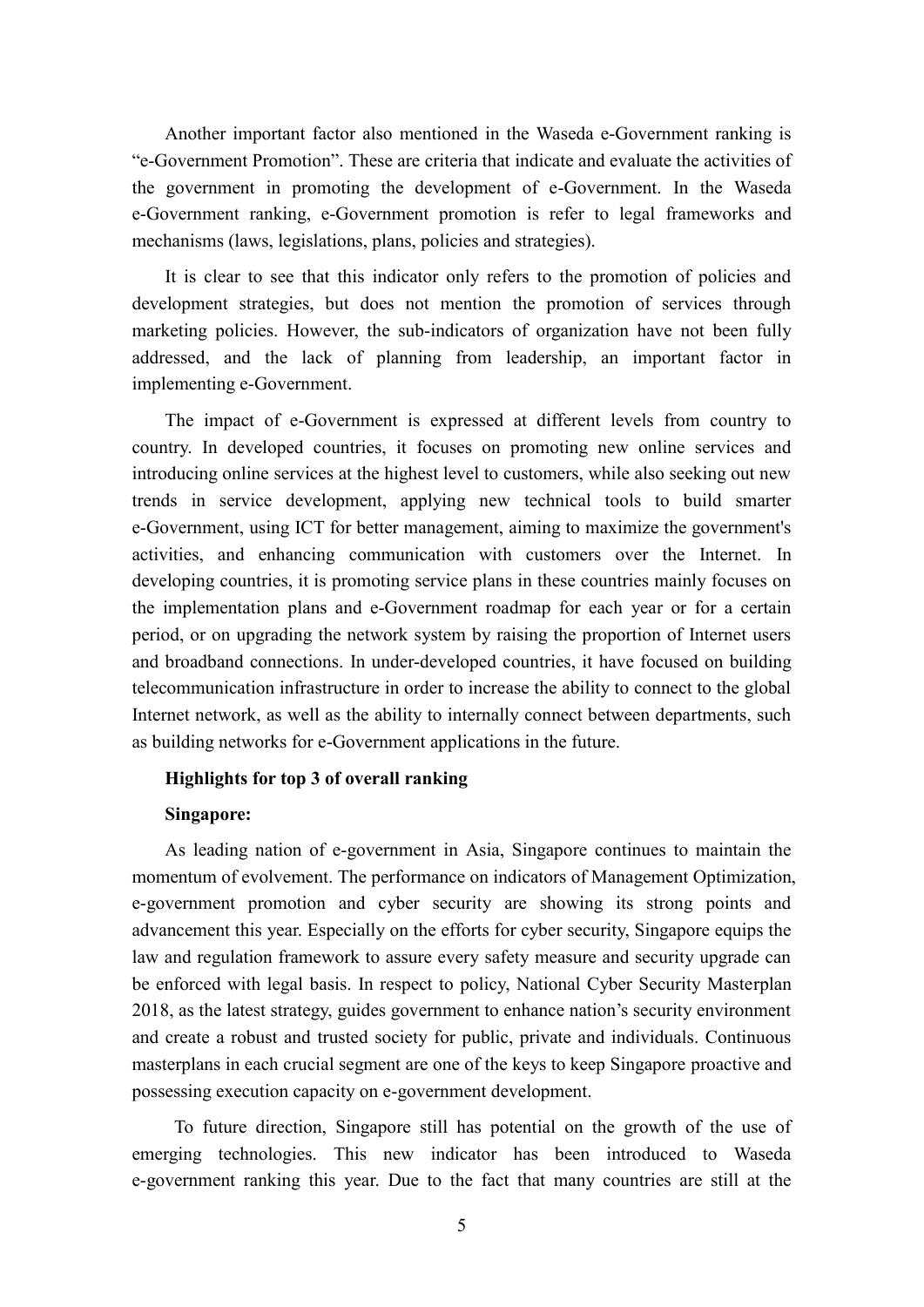start-up phase, direction for expanding the new technologies into public service sector needs more endeavor to be clarified. Singapore could seize the opportunity to formulate policies and standards, not only guide domestic innovation, but also delight international co-development.

#### **United State of America:**

Notable highlights include the U.S. Citizenship and Immigration Services (USCIS) portal, which allows applicants to check their immigration status instantly along with typical wait times, and the Open Government Initiative. The USCIS portal is consistently rated among the most accessed websites in the U.S. government, according to the official Open Analytics counter.

On the local government front, sharing best practices can particularly improve the provision of benefits for low-income individuals by state governments. Millions of federal dollars are spent annually on state or local IT that supports these services and the Advance Planning Document (APD) process allows states to obtain approval for the portion of the costs of acquiring new online systems that the federal government contributes. The current system contains important mechanisms to hold states accountable for making smart choices about what systems are developed, but it may also encourage siloed systems, which might add greater costs for later integration as well as biasing states against migrating to solutions that could be more cost-effective in the long term. To address this gap, The Office of Management and Budget (OMB) should work with relevant agencies to modernize the APD process to encourage governments to develop enterprise-wide solutions.

#### **Denmark:**

Denmark has shown marked developments in e-government projects but there are few available resources on e-Government related promotions particularly at the local level. In 2005, the Danish authorities launched a large-scale communication campaign to raise citizens' awareness of e-government services. The OIO Committee for Architecture and Standards (OIO Committee) has a mandate to support the strategy to facilitate the work of e-government in the state, regions and municipalities, with particular emphasis on ensuring interoperability between IT systems across organizational boundaries. The government has released its e-government strategy 2011- 2015 on June 20, 2011 at the eGov Global Exchange in Singapore, even before reaching the Danish public, according to Lars Frelle-Petersen, Deputy Director General and Head of the Digital Task Force Agency for Governmental Management, Danish Finance Ministry. The government is thus looking at online services that are simpler and more effective. This will be achieved through four goals: 1) Phase out paper applications and regular mail 2) Help companies achieve higher growth rates 3) Bring 'welfare technologies' into public schools, hospitals, nursing homes, providing better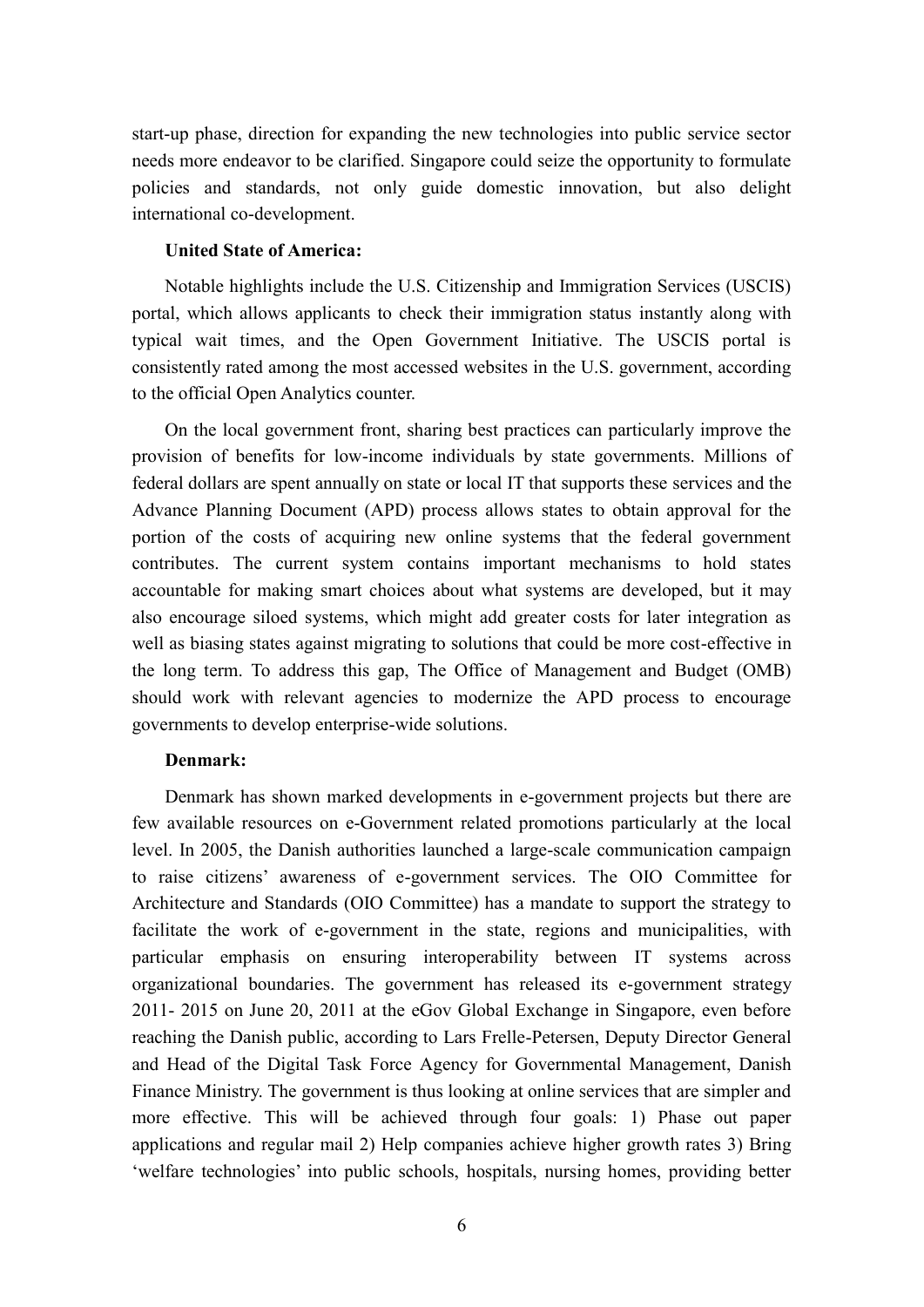welfare with more value for the money 4) Cooperate closely to digitize the public sector. Furthermore, to promote Internet use in Denmark, The Danish Public Welfare Technology Fund will allocate DKK 15 million to establish Internet hotspots in public places. Institutions for education, knowledge or culture can apply for funds to provide their users with free internet access. The funds will be used to prioritize Internet connectivity and use. The government will also invest 500 million. DKK and municipalities will up to 1 billion. DKK tailoring teaching in public schools for future needs.

# **II. E-Government Ranking by Indicators**

The Waseda – IAC International e-Government Ranking uses comprehensive benchmarking indicators to accurately assess the latest developments of e-Government in the major countries in ICT. In the process of evaluation, researchers found that Information Technology is increasingly widely used in the activities of governments and the applications of ICT have been applied to many fields in various sectors. Many governments around the world are aware of the role of ICT in their administration and management; they have applied ICT to deliver services to citizens, businesses and the government itself, aiming to move traditional government towards an e-Government model. The new trends of ICT play an increasingly important role in the shift from traditional government to smart governments. Therefore, based on these trends, the 2016 ranking adopted one new indicator: "The use of emerging ICT" with three sub-indicators (the use of Cloud Computing, IoT, and Big Data) for evaluation. In total, the 2016 ranking has ten main indicators with 35 sub-indicators.

| <b>Indicators</b>                                              | <b>Sub-indicators</b>                                                                                            |  |  |  |
|----------------------------------------------------------------|------------------------------------------------------------------------------------------------------------------|--|--|--|
| 1. Network<br><b>Preparedness/Infrastructure</b>               | 1-1 Internet Users<br>1-2 Broadband Subscribers<br>1-3 Mobile Cellular Subscribers                               |  |  |  |
| 2. Management Optimization/<br><b>Efficiency</b>               | 2-1 Optimization Awareness<br>2-2 Integrated Enterprise Architecture<br>2-3 Administrative and Budgetary Systems |  |  |  |
| <b>3. Online Services / Functioning</b><br><b>Applications</b> | 3-1 E-Procurement<br>3-2 E-Tax Systems<br>3-3 E-Custom Systems<br>3-4 E-Health System<br>3-5 One-stop service    |  |  |  |
| <b>4. National Portal/Homepage</b>                             | 4-1 Navigation<br>4-2 Interactivity<br>4-3 Interface<br>4-4 Technical Aspects                                    |  |  |  |
| <b>5. Government CIO</b>                                       | 5-1 GCIO Presence<br>5-2 GCIO Mandate<br>5-3 CIO Organizations<br>5-4 CIO Development Programs                   |  |  |  |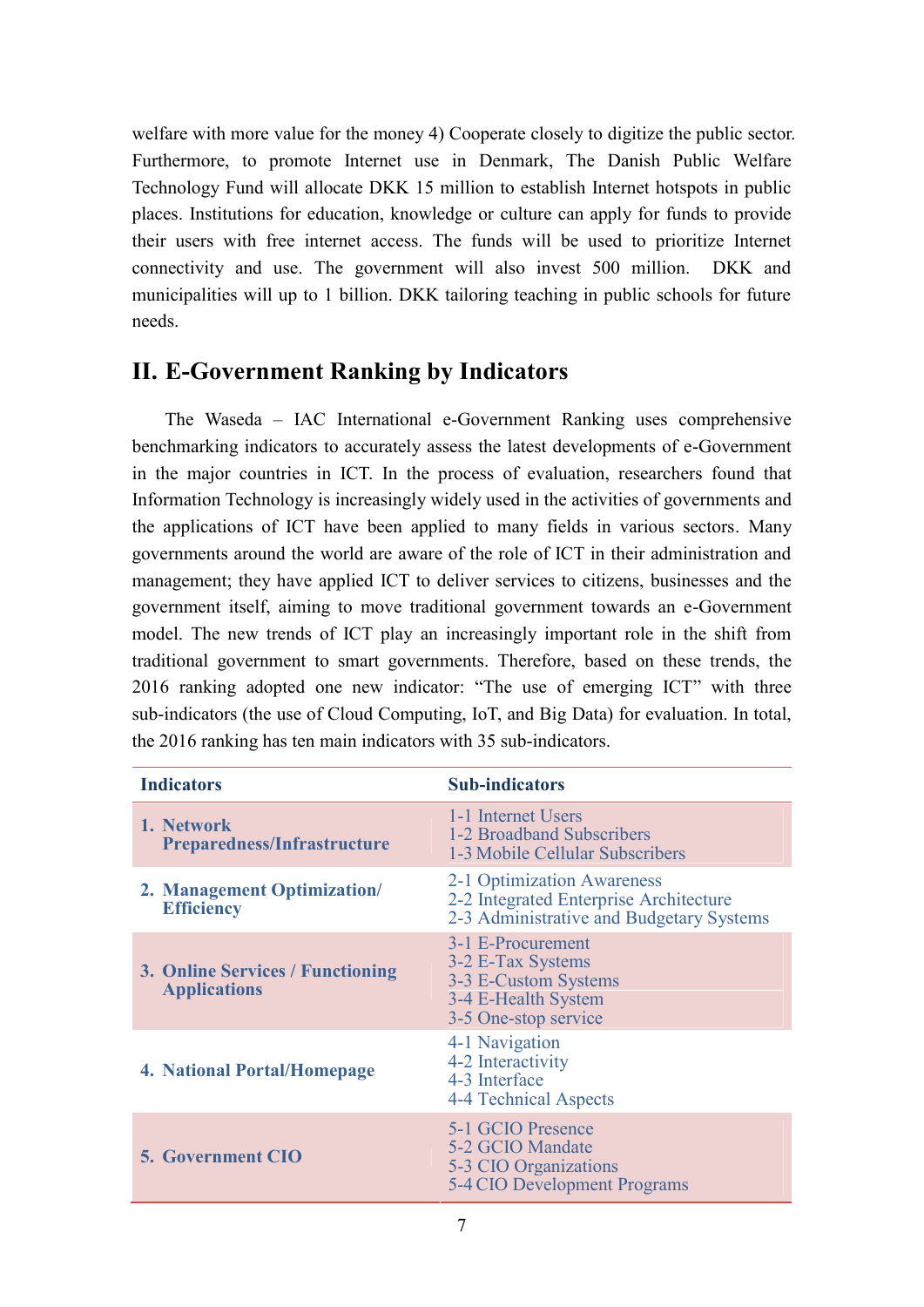| <b>6. e-Government Promotion</b>     | 6-1 Legal Mechanism<br>6-2 Enabling Mechanism<br>6-3 Support Mechanism<br>6-4 Assessment Mechanism |
|--------------------------------------|----------------------------------------------------------------------------------------------------|
| 7. E-Participation/Digital Inclusion | 7-1 E-Information Mechanisms<br>7-2 Consultation<br>7-3 Decision-Making                            |
| 8. Open Government                   | 8-1 Legal Framework<br>8-2 Society<br>8-3 Organization                                             |
| 9. Cyber Security                    | 9-1 Legal Framework<br>9-2 Cyber Crime Countermeasure<br>9-3 Internet Security Organization        |
| 10. The use of Emerging ICT          | 10-1 The use of Cloud Computing<br>10-2 The use of Internet of Things<br>10-3 The use of Big Data  |

#### **Table 5: The Main Indicators and Sub-Indicators**

This research not only evaluates the development of websites and ICT deployment in governments, but also looks into real operations, such as management optimization, internal processes, online services, and new trends in e-Government development and the relationship between governments and their stakeholders. The top ten e-Government rankings by indicators are listed in table 6 below:

|                         | <b>Network Prep.(10)</b> | <b>Score</b> |                | <b>Online Service(12)</b> | Score |
|-------------------------|--------------------------|--------------|----------------|---------------------------|-------|
| $\mathbf{1}$            | <b>Denmark</b>           | 7.9          | $\mathbf{1}$   | <b>USA</b>                | 11.3  |
| $\overline{2}$          | Singapore                | 7.6          | $\overline{2}$ | <b>Denmark</b>            | 11.2  |
| $\overline{\mathbf{3}}$ | Korea                    | 7.5          | 3              | Singapore                 | 11.1  |
| $\overline{\mathbf{3}}$ | Sweden                   | 7.5          | $\overline{4}$ | Estonia                   | 10.9  |
| -5                      | <b>Belgium</b>           | 7.4          | 5              | Australia                 | 10.8  |
| -5                      | Finland                  | 7.4          | 6              | Norway                    | 10.5  |
| $\overline{7}$          | Japan                    | 7.3          | $\overline{7}$ | Finland                   | 10.3  |
| 8                       | <b>USA</b>               | 7.2          | 7              | <b>Netherlands</b>        | 10.3  |
| $\overline{9}$          | <b>Norway</b>            | 7.1          | $\overline{9}$ | Japan                     | 9.9   |
| <b>10</b>               | <b>UK</b>                | 7.0          | 9              | New Zealand               | 9.9   |

|                         | Open Gov.(10)      | <b>Score</b> |                | <b>Cyber Security(10)</b> | <b>Score</b> |
|-------------------------|--------------------|--------------|----------------|---------------------------|--------------|
|                         | <b>USA</b>         | 9.6          | $\mathbf{1}$   | Singapore                 | 9.8          |
| $\overline{2}$          | Singapore          | 9.5          | $\overline{2}$ | <b>New Zealand</b>        | 9.4          |
| $\overline{\mathbf{3}}$ | <b>Denmark</b>     | 9.4          | 3              | Korea                     | 9.3          |
| $\overline{a}$          | Canada             | 9.3          | 3              | Estonia                   | 9.3          |
| $\overline{a}$          | <b>New Zealand</b> | 9.3          | 5              | <b>USA</b>                | 9.0          |
| 6                       | Korea              | 9.2          | 5              | <b>Denmark</b>            | 9.0          |
| 6                       | Japan              | 9.2          | 7              | Switzerland               | 8.8          |
| 8                       | Taiwan             | 9.0          | 8              | <b>UK</b>                 | 8.5          |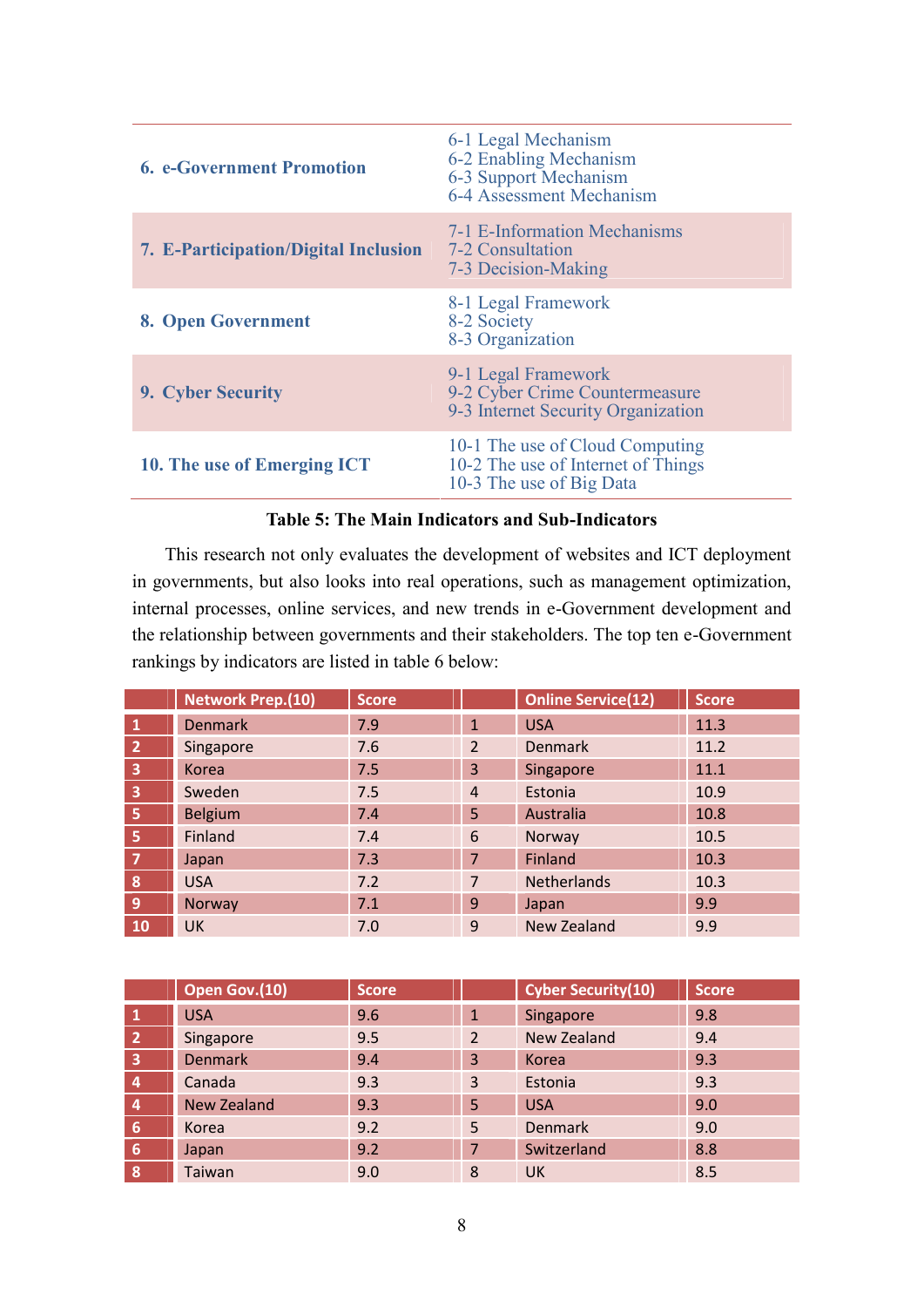| 1117<br>ᄓ                   | $\sim$<br>$\sim$ | $\Omega$<br>- | $-$<br>151 de l | $\Omega$<br>$\sim$<br>. .<br>$\mathbf{v}$ |
|-----------------------------|------------------|---------------|-----------------|-------------------------------------------|
| $- \cdot$<br><b>Hildriu</b> | . .<br>し・        | . .<br>-      | Austi diid      | $\circ$<br>$\prime$ .<br>∪.⊤              |

|              | Mgt Optim(12)      | <b>Score</b> |                | e-Participation(10) | <b>Score</b> |
|--------------|--------------------|--------------|----------------|---------------------|--------------|
|              | <b>Denmark</b>     | 11.8         | $\mathbf{1}$   | <b>USA</b>          | 9.8          |
| $\mathbf{Z}$ | Singapore          | 11.7         | $\overline{2}$ | Estonia             | 9.7          |
| 3            | Korea              | 11.6         | 3              | Canada              | 9.6          |
| 4            | Japan              | 11.5         | $\overline{4}$ | France              | 9.5          |
| 5            | <b>USA</b>         | 11.4         | 5              | <b>UK</b>           | 9.2          |
| 5            | Australia          | 11.4         | 6              | Italy               | 9.0          |
| 7            | Estonia            | 11.3         | 7              | Norway              | 8.5          |
| $\bf{8}$     | <b>New Zealand</b> | 11.2         | 7              | <b>Denmark</b>      | 8.5          |
| 8            | Canada             | 11.2         | 9              | Singapore           | 8.2          |
| 10           | Sweden             | 11.1         | 10             | Iceland             | 8.0          |

|                | CIO(10)        | <b>Score</b> |                | e-Promotion(10) | <b>Score</b> |
|----------------|----------------|--------------|----------------|-----------------|--------------|
| $\mathbf{1}$   | Singapore      | 9.4          | $\mathbf{1}$   | Singapore       | 9.7          |
| $\overline{2}$ | <b>USA</b>     | 9.1          | 2              | Japan           | 9.3          |
| $\overline{2}$ | Japan          | 9.1          | 3              | Sweden          | 9.0          |
| $\overline{a}$ | Estonia        | 8.5          | $\overline{4}$ | Australia       | 8.3          |
| $\overline{5}$ | <b>Denmark</b> | 8.4          | $\overline{4}$ | <b>Denmark</b>  | 8.3          |
| 6              | New Zealand    | 7.9          | 6              | <b>USA</b>      | 8.2          |
| 6              | Korea          | 7.9          | $\overline{7}$ | Korea           | 7.7          |
| 6              | Canada         | 7.9          | 8              | Taiwan          | 7.4          |
| 9              | Germany        | 7.8          | $\overline{9}$ | Estonia         | 7.1          |
| 9              | <b>UK</b>      | 7.8          | 10             | Italy           | 6.8          |

|                         | <b>Emerging Tech(8)</b> | <b>Score</b> |                | Portal(8)      | <b>Score</b> |
|-------------------------|-------------------------|--------------|----------------|----------------|--------------|
| 1                       | Korea                   | 7.9          | $\mathbf{1}$   | <b>USA</b>     | 7.4          |
| 2                       | <b>USA</b>              | 7.2          | $\overline{2}$ | Singapore      | 7.3          |
| 3                       | <b>Denmark</b>          | 7.0          | 2              | <b>Denmark</b> | 7.3          |
| $\overline{\mathbf{4}}$ | Finland                 | 6.8          | $\overline{4}$ | <b>UK</b>      | 7.2          |
| $\overline{\mathbf{5}}$ | Singapore               | 6.7          | $\overline{4}$ | Estonia        | 7.2          |
| 6                       | Norway                  | 6.5          | 6              | <b>UAE</b>     | 7.1          |
| 6                       | Ireland                 | 6.2          | 6              | Australia      | 7.1          |
| 8                       | Sweden                  | 6.2          | 6              | Canada         | 7.1          |
| 9                       | Japan                   | 5.6          | 9              | Iceland        | 7.0          |
| <b>10</b>               | Taiwan                  | 5.0          | 10             | New Zealand    | 6.7          |

**Table 6: List of Cores by indicators of Top Ten Countries**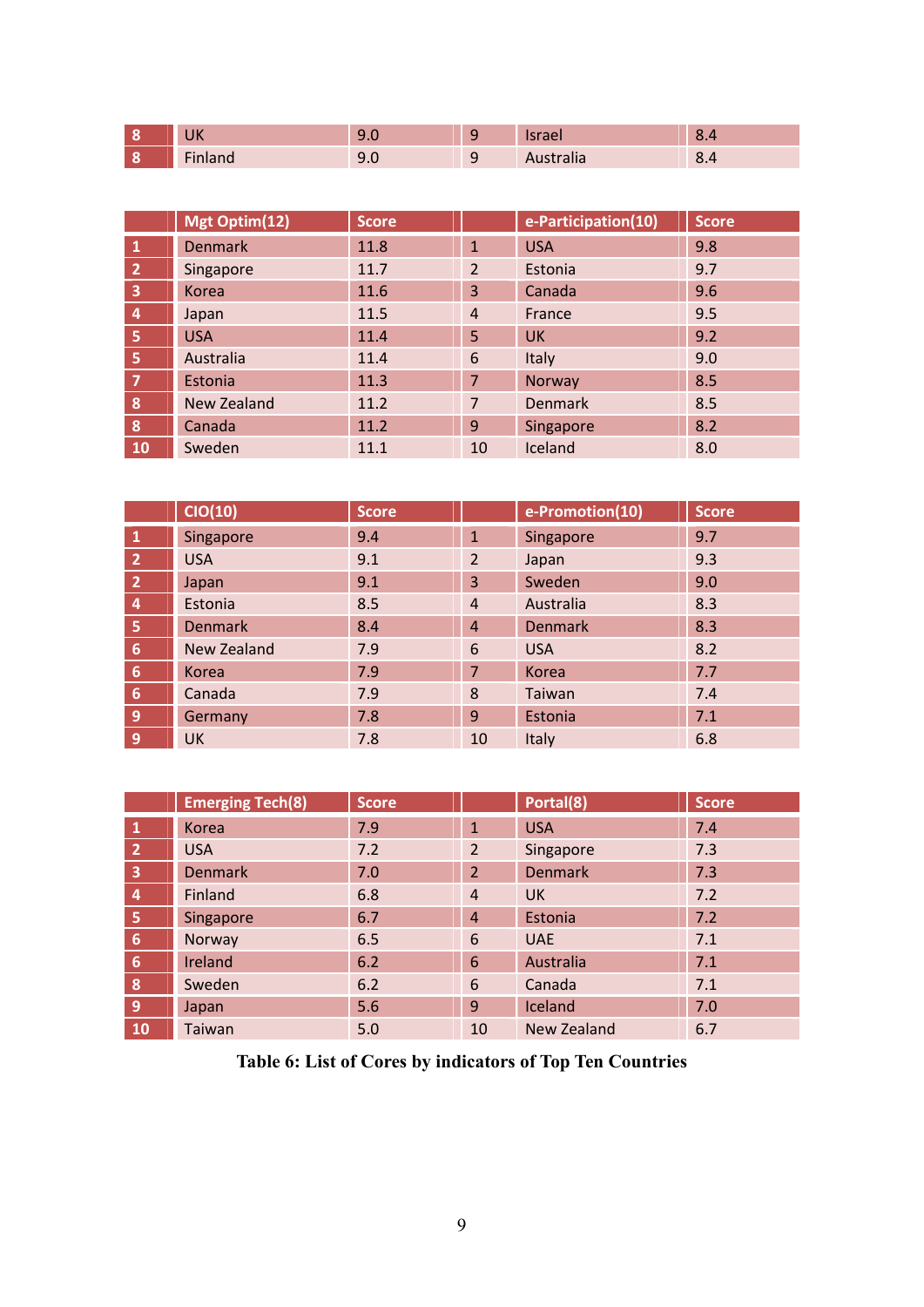# **III. Sectors Analysis**

#### **1. Network Preparedness/Digital Infrastructure**

Network Infrastructure is an essential requirement for conducting data communication from one access point to other points—from government's premises to the citizens. Network preparedness becomes a necessity for effective e-Government implementation. Different stages of infrastructure have long been available in many countries and have become an important tool to connect citizens and enterprises with government. In developing countries, the numbers of internet users, broadband subscribers, and especially mobile cellular subscribers continue to rise.

Infrastructure for e-Government development is no longer confined to Internet users, mobile subscribers or the number of broadband connections. Together with the development of ICT and the integration trends between local and center government, we recognize that the foundation for the development of e-Government in a country depends on a backbone system. It is capable of connecting all bureau and departments together via the core Government Backbone Network. There are three sub-indicators under NIP: (1) Internet Users; (2) Broadband Users; and (3) Wired Broadband Users.

In 2016, the first place ranking for network preparedness was achieved by Denmark. Denmark has come a long way since it made the decision to establish a modern, robust digital infrastructure for the public sector. The current Danish e-Government strategy, published in August 2011, is entitled "The Digital Path to Future Welfare: e-Government Strategy 2011-2015." The strategy proposes that the central government, regions and municipalities cooperate in order to accelerate the adoption of digital solutions in the public sector. The report emphasizes that the government must capitalize on its leading position and continues to be a digital government leader well into the future.

#### **2. Management Optimization**

This indicator reflects the utilization of ICT for improving government business processes. The optimization should show the effort to integrate the silo of business processes using ICT. Clear direction from the top is required to implement such improvement and integration effectively and successfully. The roadmap of the improvement process must be well-defined and acknowledged by all stakeholders. The following sub-indicators constitute this indicator: (1) Optimization Awareness, (2) Government Enterprise Architecture, and (3) Integrated Administrative and Budgetary System.

Topping the management optimization ranking are Denmark, Singapore, Korea, Japan, USA, Australia, and Estonia. Estonia has launched the Digital Agenda 2020. The ultimate goal of this agenda is not merely ICT use in daily life and business. The current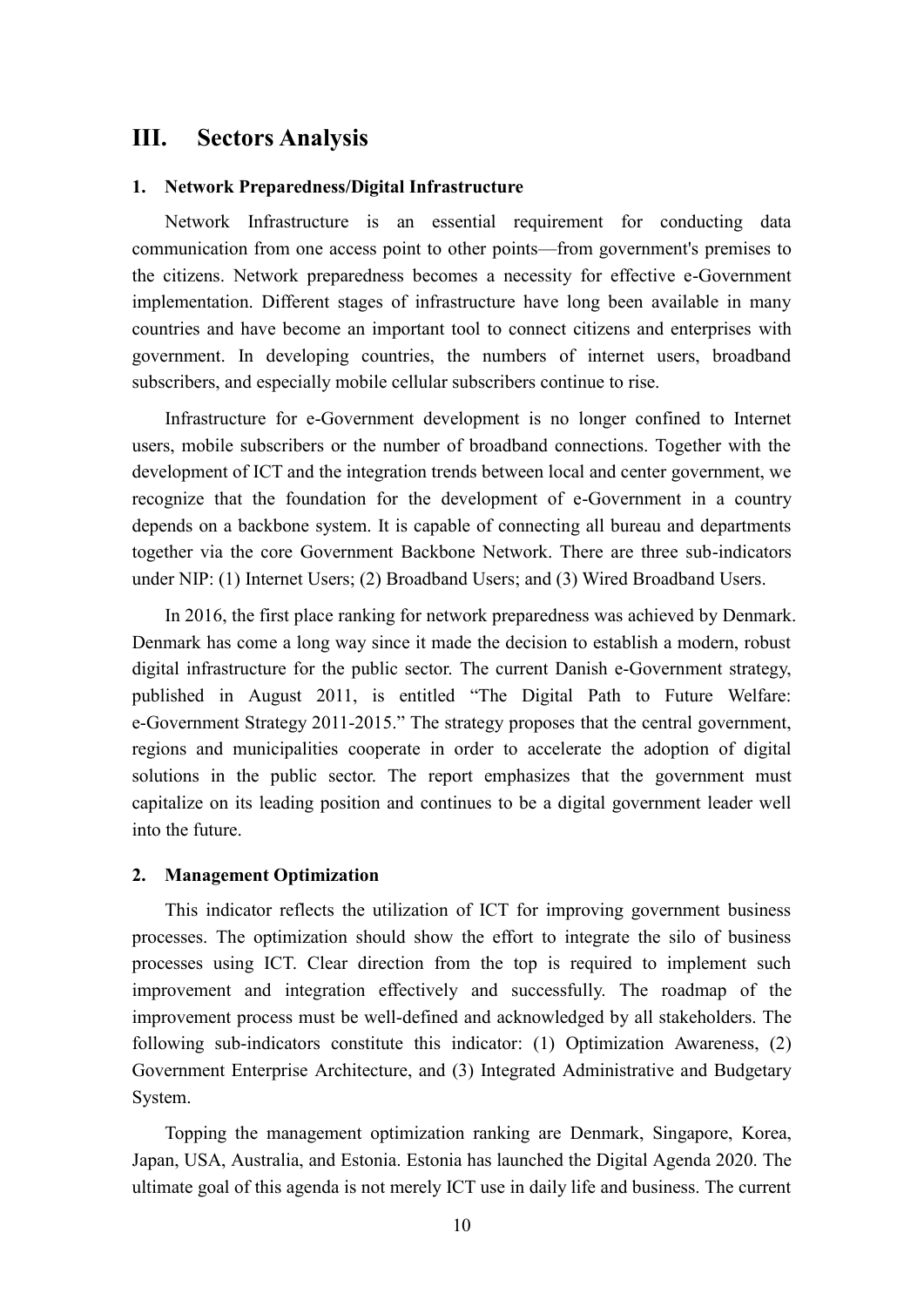plan emphasizes the improving economic competitiveness, the well-being of people and the efficiency of public administration. Some priorities have been set on the agenda such as completing a next-generation broadband network, generating greater control over personal data, and utilizing data analytics in the public sector. In all, Estonia has fully achieved the maximum score in the Management Optimization domain. Contributions from the operationalization of X-Road are very significant in this area.

#### **3. Online Services/ Applications**

E-service is the integration of business processes, policies, procedures, tools, technologies, and human efforts to facilitate both assisted and unassisted customer services using the Internet and other networks. Government provides services at different levels: for various governments (government-to-government), for private enterprises (government-to-business) and for citizenry (government-to-citizen). Government-to-citizen service involves all the communication or transactions between government, at various levels, and citizens. Now governments are developing the next stage of e-government by establishing e-service infrastructure and organizational capacity for constituents to transact official business online. There are five applications under this indicator that are considered as flagships in e-government development. These applications are as follow: (1) e-procurement; (2) e-Customs; (3) e-Tax; (4) One stop services, and (5) e-Health.

The U.S. is in first place for Online Services. ICT in the U.S. continues to provide new and innovative ways for U.S. citizen to interact, get involved and become empowered. Public participation enhances the government's effectiveness by improving the quality of its decisions through collaboration. Innovative tools can be used to create unprecedented openness in the Federal Government through increased citizen participation and make this type of collaboration a reality.

In Singapore, most services have reached the transactional stage, allowing citizens having two-way transactions with public agencies. However, the third party application result (Google PageSpeed) has been introduced to Waseda-IAC international e-Government ranking in 2016 to measure the portals' speed in consideration of convenience. There are still some improvements that could be achieved with the online portals in Singapore.

#### **4. National Portal/Homepage**

National portal is the foundation of e-Government and a basic interface for stakeholders to access government in an electronic way. In the public sector, this means that the government makes all services available via one portal. In e-Government one-stop service means integrating all services and making them accessible via one gateway. National portals offer many benefits to users for public services—from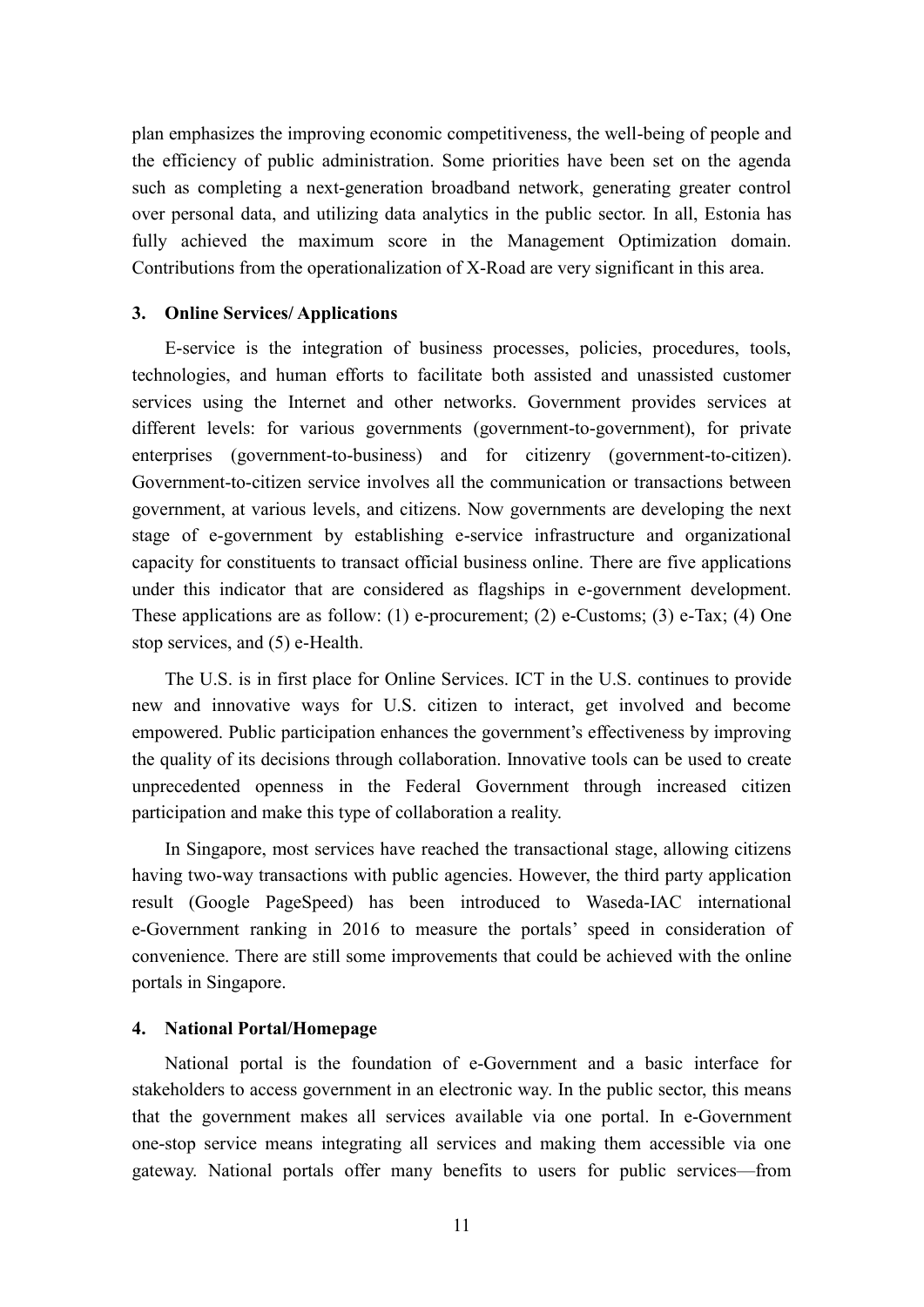citizens and businesses to the public administrators themselves—including faster, cheaper and superior services. Throughout eleven years of ranking, we noted that the national portal helps to reduce costs, improves perceptions of government efficiency on the part of citizens and also delivers benefits for both customers and government.

The National Portal of the US government is a gateway to improve the communication experience between the government and the public. Moreover, it provides information that helps the public to better understand government structure. The well-organized portal serves as a platform that assists the public to find desired information. To improve users' browsing experience, the portal also allows users to create government accounts that allow each individual user to customize the portal as they desire. The website contains accessibility features, a live chat platform, and the chat feature is available every weekday except holidays. This provides a one-stop-shop for all government information and services. It comprehensively lists all public services, forms, tools and transactions that the government provides in a user-friendly manner.

The national portal of the UAE Government is part of the federal e-Government program and a major milestone in the process of e-Transformation in the UAE. It is a one-stop shops that brings all e-Services provided by the UAE federal and local government bodies under one umbrella. The national portal contains all necessary information for individuals, businesses, visitors, and government. It is a single entry-point for users to access the different federal and local government e-Services. The portal also serves to boost communication between customers and government representatives and e-Participation through forums, blogs, surveys, polls and social media.

#### **5. Government Chief Information Officer (GCIO)**

The Government CIO is the expert who has the mandate to align management strategy with ICT investment in order to achieve a balance between the business strategy, organizational reform, and management reform; hence, the Government CIO is one of the key factors in the success of e-Government implementation. The presence of Chief information officers (CIOs) in government plays an important role in the success of e-government. The exact title of the GCIO might differ among countries. The same position with the same capacity can be named differently. However, the title CIO is becoming very important since there is an increased need for international collaboration to support CIO human resource development. There are four sub-indicators under GCIO: (1) The presence of GCIO; (2) The mandate of GCIO; (3) The organization of GCIO; and (4) The development program for GCIO.

In Japan, each central ministry has a CIO who is appointed among senior staff within the ministry (mainly Director General of administration) and an assistant CIO who is an expert recruited externally. The Federal CIO Council composed of Ministry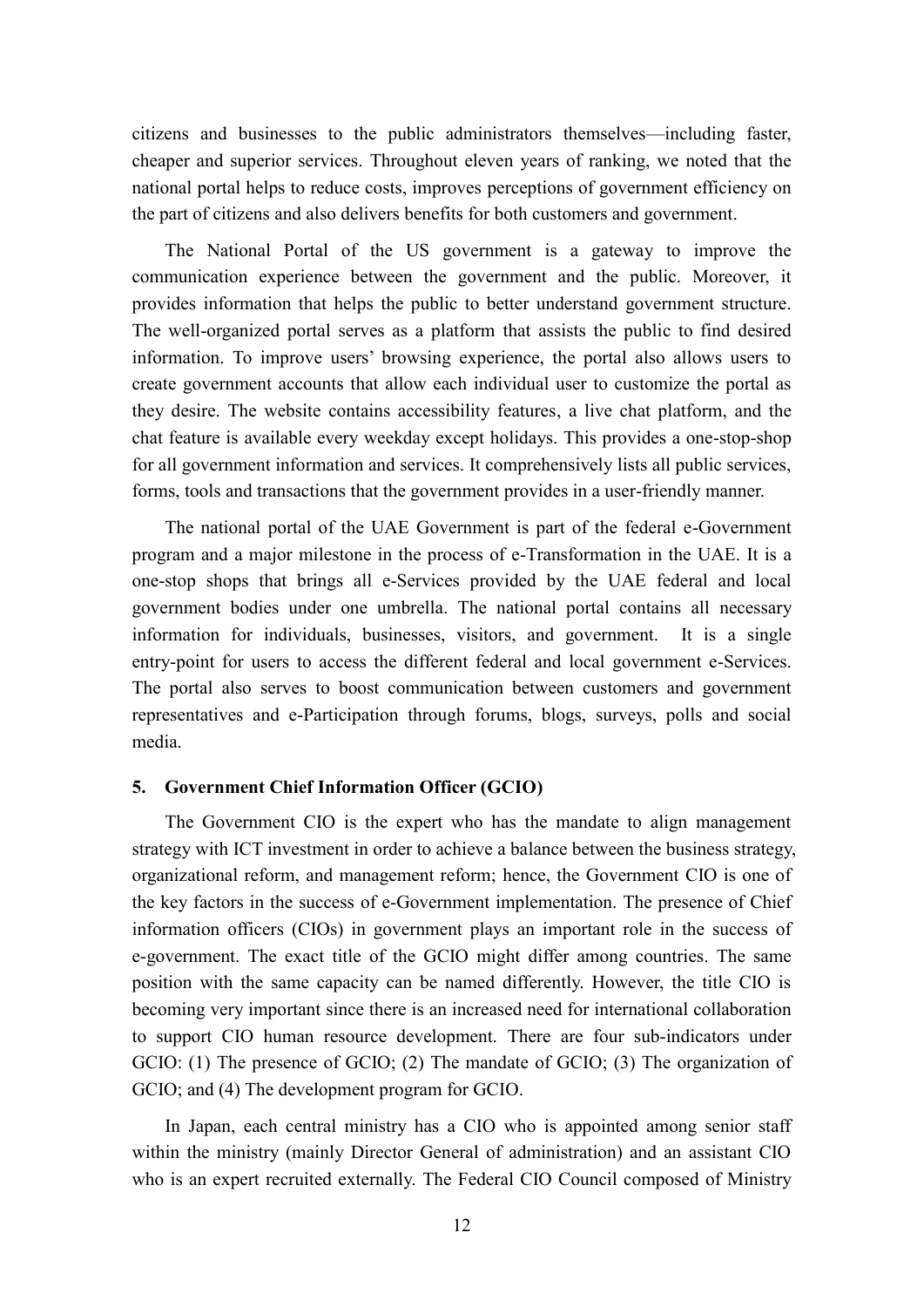CIOs has the authority to decide many rules on in-house ICT installation and online services. The percentage of CIO appointments at the prefectural level is 90% and 85% at the city level in 2015. The government established a Government CIO as a core of all Ministry CIOs in November 2012.

In Germany, there is a growing impetus in the federal government in the area of CIO in government. This is in conjunction with the government drive to optimize public administration. In December 2007, the German cabinet agreed on a Federal IT strategy aiming at improving IT management within the government. It recommends that each government department have a CIO with wide ranging powers. It also results in the creation of an IT Council composed of CIO officials that will tackle Germany's IT strategy issues. This development resulted in high marks for Germany in this area of the survey. Cornelia Rogall-Grothe has been the German GCIO from 2010 to 2015.

In Singapore, the Infocomm Development Authority of Singapore (IDA) plays the role of a Government Chief Information Officer (GCIO) together with the "e-government owner" – the MOF. IDA is responsible for "master planning, project-managing and implementing various infocomm systems and capabilities for the Government". To accomplish this mission, this organization supervises and manages IT standards, policies, strategies and procedures for the Government as well as administers the security and infrastructure of ICT. With the presence of IDA, Singapore government is aiming to promote the role of CIOs in the public sector and to increase the success rate of Government IT projects. On January 2014 , IDA has appointed Mr. Chan Cheow Hoe as the GCIO and Assistant Chief Executive of the Government Chief Information Office / Government Digital Services. GCIO drives and oversees ICT initiatives to maintain Singapore Government's leadership position as an innovative user of infocomm technologies to delight customers and connect citizens. GCIO comprises the following groups and functions: (1) Whole-of-Government (WOG) ICT Governance; (2) Whole-of-Government (WOG) ICT Infrastructure; (3) Government Digital Services; (4) Clusters, that work in partnership with public sector agencies to manage their ICT function; (5) Strategy & Innovation; and (6) GCIO Corporate Development.

#### **6. E-Government Promotion**

The e-Government promotion indicator is evaluated by using a comprehensive list of parameters which judge the degree of development in each sector as well as the current status of e-Government promotion. This ranking includes activities supporting the implementation of e-Government such as legal frameworks and mechanisms (law, legislation, plans, policies and strategies). In other words, these activities are carried out by the government in order to support the development of e-services and in-house operations. The sub-indicators under this indicator are as follow: (1) Legal Aspects; (2) Enabler; (3) Supporting Aspects; and (4) Assessment model.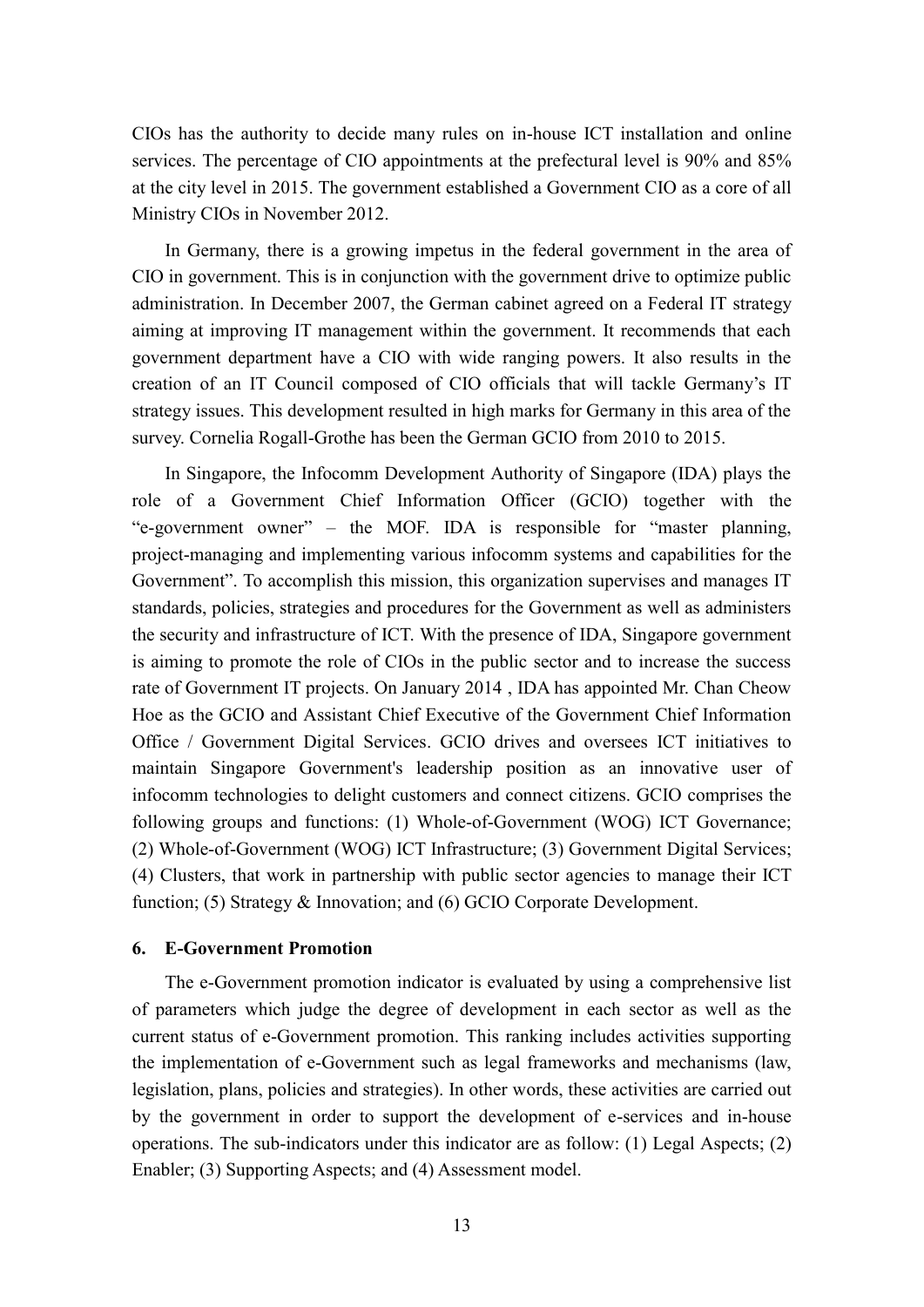In Singapore, high-tech and informational society is one of the vital national goals. Therefore government continues to pursue the evolution of e-government, not only through continuous plans but also the relevant legal framework has been implemented in recent years. Academic support including seminars and research centers on e-Government and ICT utilization are active in Singapore. It ranked second in this indicator among evaluated countries.

The digital interactions between the U.S. government, citizens, businesses, employees and other governments have improved from couple of years ago. This clearly springs from the efforts to develop and promote electronic Government services and processes by the establishment of an Administrator Office of Electronic Government within the Office of Management and Budget. The promotion of the use of the Internet and other information technologies to increase opportunities for citizen to participate with the U.S. Government and promoting interagency collaboration providing electronic Government services, where these collaborations would improve the services provided to citizens by integrating related functions and the use of internal digital Government processes. This e-Government promotion has reduced the costs and burdens for businesses and other government entities, not forgetting that people are better informed regarding decisions made by policy makers

#### **7. E-Participation/ Digital Inclusion**

E-Participation is a term referring to ICT-supported participation in government and governance processes. Processes may concern administration, service delivery, decision-making, and policy-making. Triggered by the advent of web 2.0 technologies, it has come to the era of Government 2.0 powered by more convergence of e-Government applications to public. This phenomenon shows the trend of internet application to be more citizen-centric, including e-Government that introduce the e-Participation. An e-Participation indicator is used to take into account the "demand" side of e-Government as well as to see to what degree people are using e-government platforms especially in the light of Gov 2.0 mashups. The sub-indicators are as follow: (1) e-Information; (2) e-Consultation; (3) e-Decision making.

E-Government, in general, is not meant to be a direct support for democratic practices. E-government is just one method to achieve better governance. While democracy is only one of the final outcomes expected, it is not always necessarily the case. Therefore, judging the success level of e-Government practices by using the measurement of democracy can be misleading. Furthermore, e-participation cannot be viewed as representative of the whole e-government system. In fact, it is just a part of e-government, using the electronic version of ordinary participation practice that is mainly supported by the Internet. E-participation is not the substitute of offline or any other participation channels, such as face-to-face meetings. E-participation can be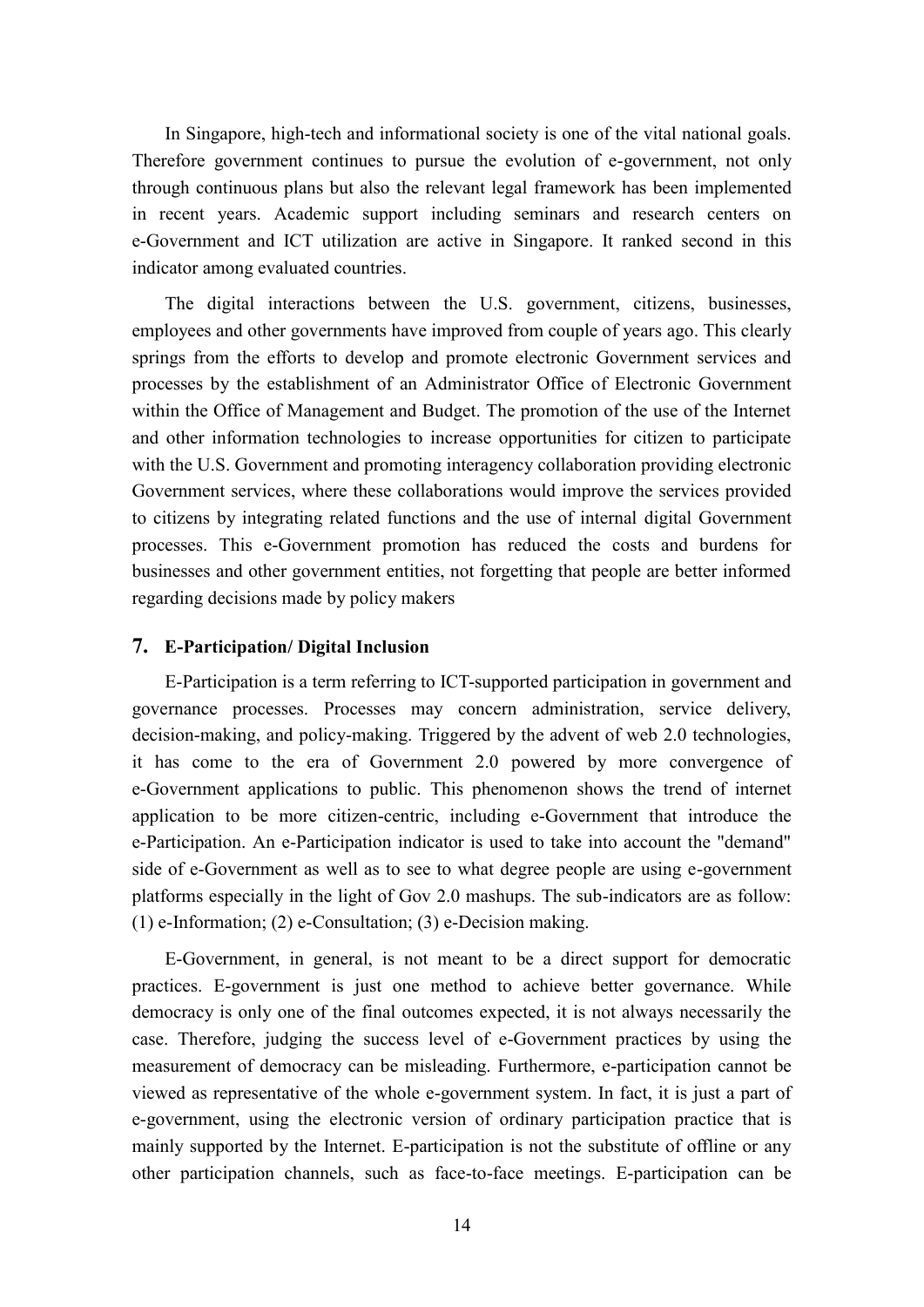illustrated as a vehicle. It offers speed and convenience. But it's up to the government how to drive it.

Culture and society in Estonia have been recreated as a high-tech society. These factors have driven Estonia to the next horizon of e-Government. Citizens and the government can benefit from ICT in their daily life. For instance, parliament members have websites and provide citizens with an alternative channel to communicate. The presence of an e-participation portal (osale.ee) contributes to the high achievement of Estonia in this indicator.

In Canada, e-services, online services, online information and online citizen engagement are organized by category and not on a department-by-department basis, which makes them user-friendly and responsive to citizen demands. In order to gauge the efficacy of their services, the government uses a unique Canadian outcomes analysis approach called 'Citizens First' in the case of individuals and families, and "Taking Care of Business" in the case of companies, it enables everyone to use electronic services very easily. The Government of Canada offers a variety of applications, accounts, tools and services to allow citizens to complete tasks online.

#### **8. Open Government Data**

Open data is data that can be freely used, reused and redistributed by anyone—subject only, at most, to the requirement to attribute and share sources. Open data does not mean that a government or other entity releases all of its data to the public. It would be unreasonable for the government to give out all of your private, personal data to anyone who asks for it. Rather, open data means that whatever data is released is done so in a specific way to allow the public to access it without having to pay fees or be unfairly restricted in its use. Three sub-indicators are used to evaluate: (1) legal framework; (2) society; and (3) organization.

Open Government Data evaluates the openness and transparency of governments. The top ranking countries on this indicator have provided the citizens with an application programming interface (API) that could help developers and researchers to create innovative citizen-centric applications. There are a number of small scale utilization cases and applications for smartphones and tablets.

According to Waseda e-Government ranking, providing Open Government Data is fast becoming a major political objective and commitment in many countries. Especially in Japan, the motivation of supporting economic growth and improving public services, as well as to promoting government transparency and accountability make it an attractive policy objective. While many governments are rushing to launch political initiatives and online portals, the majority have yet to demonstrate the full benefits of Open Government Data and to make the necessary preparations to realize those benefits.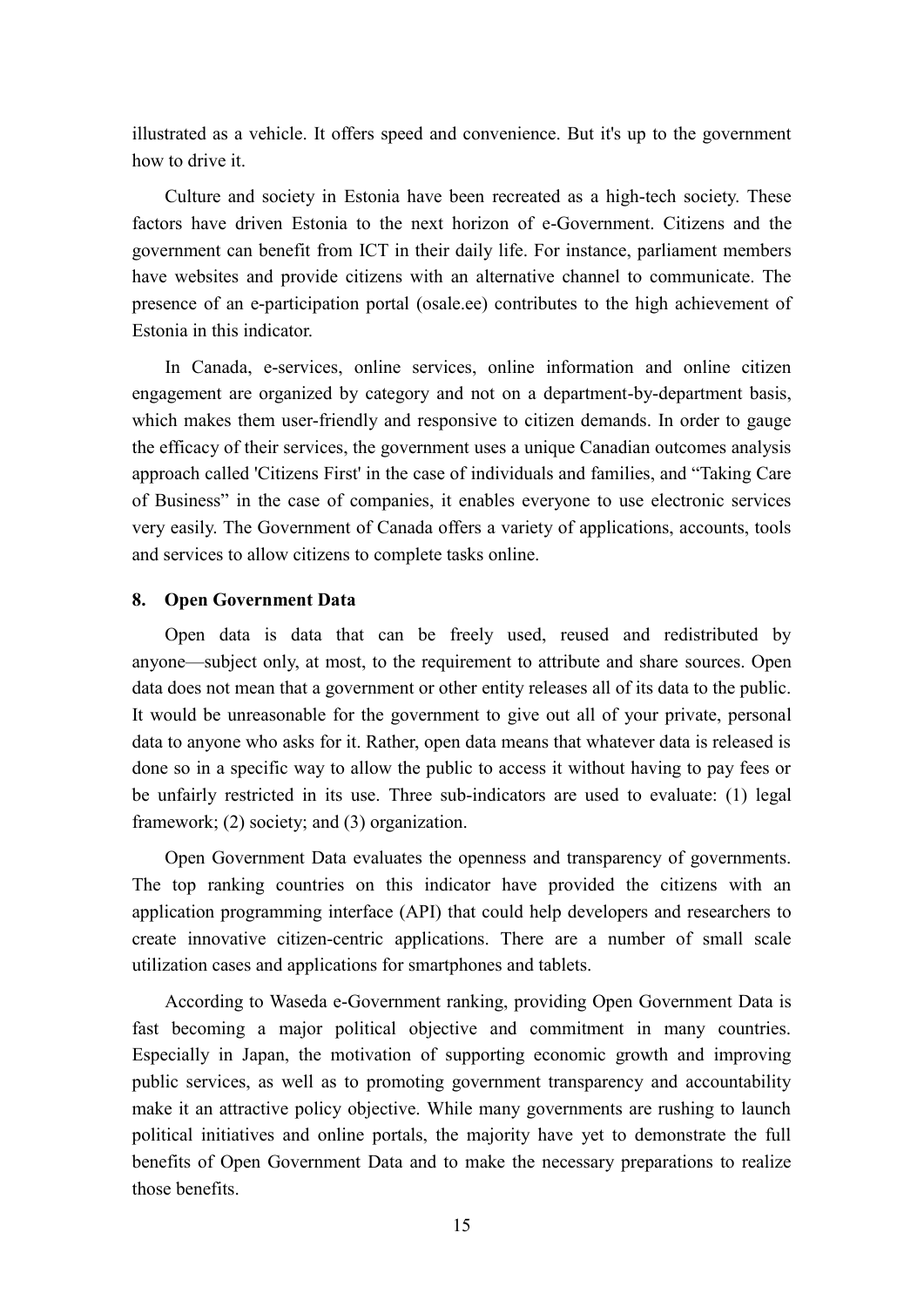Open Government Data is increasingly becoming an important concept in the applications of ICT, in administration and management of government, and can be considered a core element in bringing government closer to citizens, and also helps government be more transparent in all activities as well as minimize corruption. In order to improve internal efficiency, the delivery of public services, or processes of democratic governance. The usage of ICT can deliver the services and information to citizens, effective interactions with business and industry, improving day by day in internal processes as well as citizen empowerment through access to information. Open Government Data is a way for public administration to become more open and transparent, and to reinforce democratic participation.

New Zealand launched the Official Information Act to participate in the Freedom of Information Act movement around the world some time ago. To strengthen the implementation of these acts, New Zealand has established Open Data Portal (https://data.govt.nz) to provide public with government information. To keep the information update, New Zealand government uses Data one.govt (Open Network Environment) as a platform for data submission.

In the U.S. as a priority Open Government Initiative for President Obama's administration, Data.gov increases the ability of the public to easily find, download, and use datasets that are generated and held by the Federal Government. Data.gov provides descriptions of the Federal datasets (metadata), information about how to access the datasets, and tools that leverage government datasets. The data catalogs will continue to grow as datasets are added. Federal, Executive Branch data were included in the first version of Data.gov. The site has undergone continuous improvements since then.

#### **9. Cyber Security**

Cyber Security is the collection of tools, policies, security concepts, security safeguards, guidelines, risk management approaches, actions, trainings, best practices, assurances and technologies that can be used to protect the cyber environment and organization and user's assets. Organization's and user's assets include connected computing devices, personnel, infrastructure, applications, services, telecommunications systems, and the totality of transmitted and/or stored information in the cyber environment. Cyber security strives to ensure the attainment and maintenance of the security properties of the organization and user's assets against relevant security risks in the cyber environment. Legal framework, Cyber security countermeasures, and Internet security organization are three sub-indicators to evaluate e-Government development.

In South Korea, the National Cyber Security Master Plan was released in 2011. Since then, it has been viewed as the foundation to guide the nation's cyber defense strategy. Korea also has a solid legislation framework on cyber security such as: The Information and Communication Infrastructure Protection Act 2001 (critical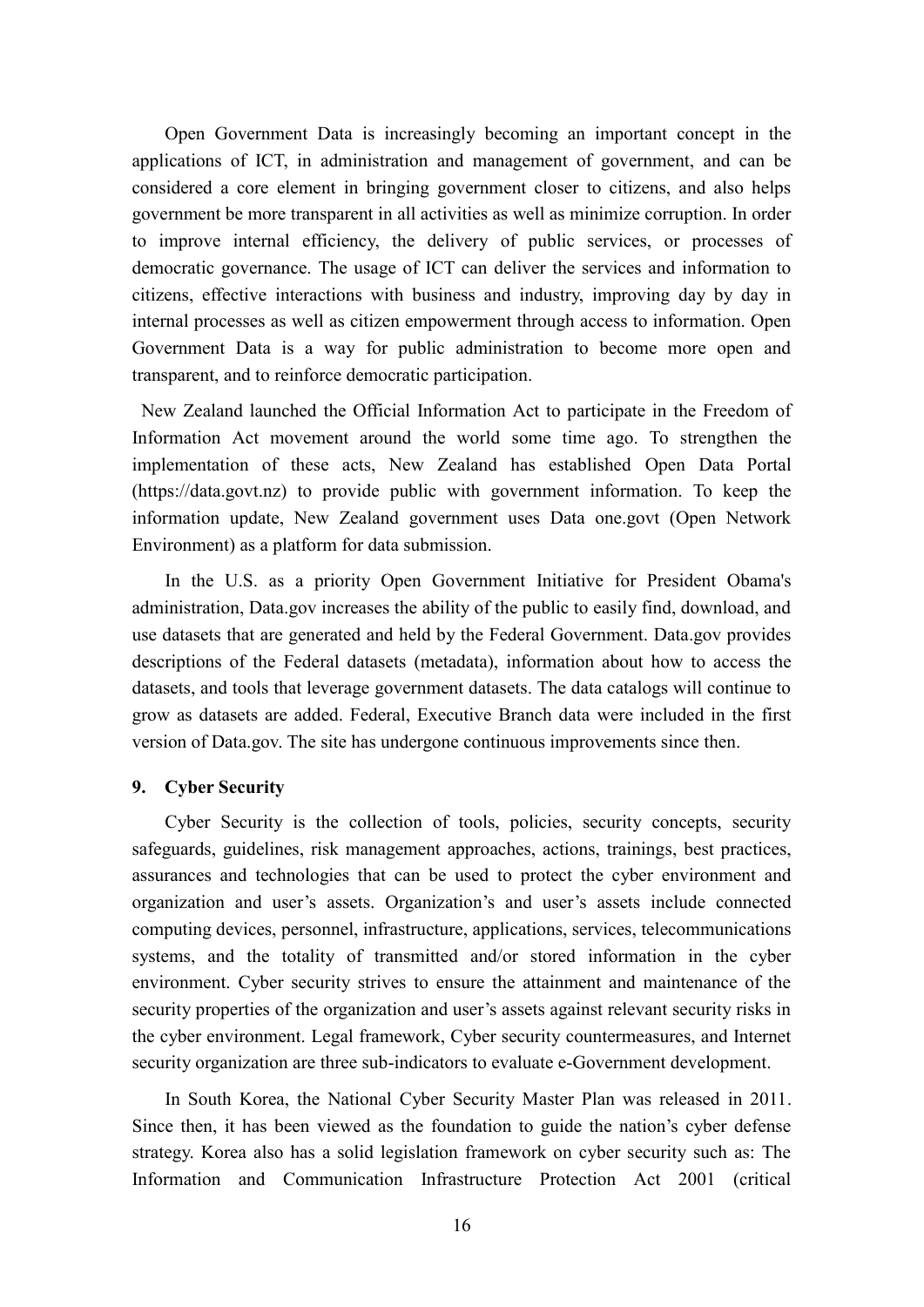infrastructure protection); Act on Protection of Personal Information Maintained by Public Agencies (1994); Electronic Transaction Basic Act (February 1999, into force on 1 July 1999); and so on.

Both KrCERT/CC and KN-CERT are considered as computer emergency response teams in Korea Government. The Korea Internet and Security Agency is responsible for network and information security. In addition, the National Cyber Security Center (NCSC) is the central point of government for identifying, preventing and responding to cyber-attacks and threats in Korea. The NCSC, in collaboration with the private sector and the military sector, will improve warning systems and response time to security incidents and protect critical national infrastructures in Korea. For raising awareness on cyber security, the Korea Information Security Agency is responsible for online training and broadcasting about the responsible use of the internet among users.

#### **10. The Use of Emerging ICT**

This indicator is the new indicator on the ranking. This indicator is aimed at accommodating many countries, especially developed countries that have implemented or examined the emerging technologies for improving e-Government quality. However, developing countries are expected to obtain an important score by implementing state-of-the-art ICT for their e-Government. There are three emerging technologies on government sectors that will be investigated. These technologies are as follows: (i) the use of Cloud Computing, (ii) the use of Internet of Things, and (iii) the use of Big Data.

The United States government believes the security of computer systems is important to the world for two reasons. The increased role of Information Technology (IT) and the growth of the e-commerce sector have made cyber-security essential to the economy. Also, cyber-security is vital to the operation of safety critical systems, such as emergency response, and to the protection of infrastructure systems, such as the national power grid. Based on then-DHS Secretary Janet Napolitano's testimony to the Senate , in a year alone, the DHS U.S. Computer Emergency Readiness Team (US-CERT) received more than 100,000 incident reports, and released more than 5,000 actionable cyber-security alerts and information products. Twitter, the Wall Street Journal, the New York Times, and the Department of Energy and many other prominent companies have reported that their systems had been breached. Furthermore, classified government data has been leaked to the press and the public in several high-profile cases. Current efforts are being made to secure sensitive data to prevent future breaches.

In Finland, the Internet of Things was mentioned in the new Government Program as a key project to coordinate the ministries' activities. This will be a joint effort by businesses and the public sector in order to "create a favorable operating environment for digital services and new business models". An implementation plan for leveraging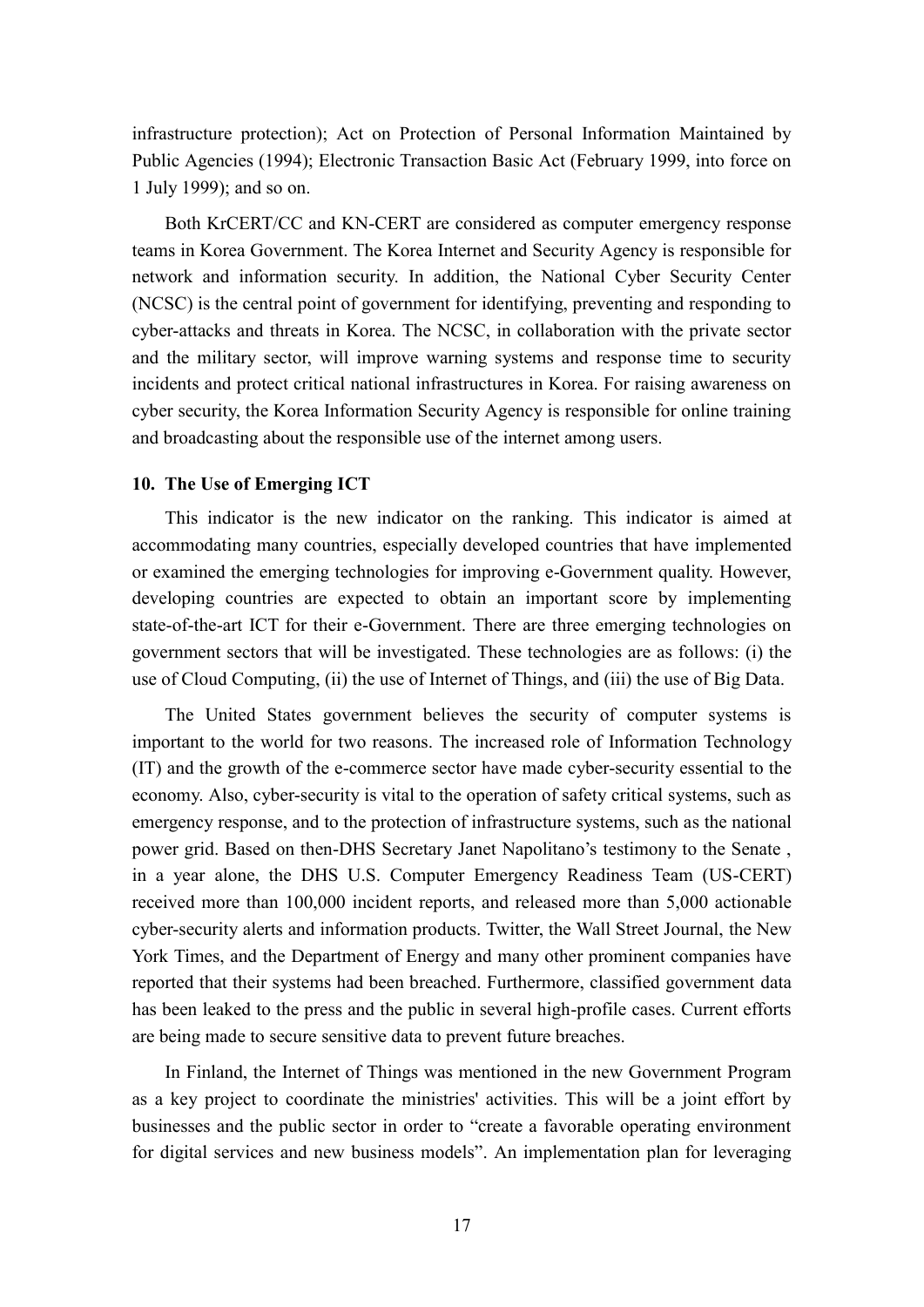big data and for piloting My Data will be drawn up (based on the Big Data Strategy of the Ministry of Transport and Communications, 8/2014).

Norwegian government has started to implement Cloud Computing for running One Government Private Cloud (OGPC). OGPC offers Infrastructure-as-a-Service (Iaas) for government agencies. E-Government National Center maintains this Cloud Computing Services. Other emerging technologies are still immature and no evidence to prove that Brunei implemented Big Data and IoT.

# **IV. E-Government Ranking by Organizations**

|                         | <b>No</b>      | <b>APEC Economies</b> | <b>Score</b> |
|-------------------------|----------------|-----------------------|--------------|
| $\mathbf{1}$            | $\mathbf{1}$   | Singapore             | 91.0         |
| $\mathbf{2}$            | $\overline{2}$ | <b>USA</b>            | 90.2         |
| 3                       | $\overline{4}$ | Korea                 | 85.7         |
| 4                       | 5              | Japan                 | 83.2         |
| 5                       | $\overline{7}$ | Canada                | 79.9         |
| 6                       | 8              | Australia             | 76.4         |
| $\overline{\mathbf{z}}$ | 9              | New Zealand           | 74.1         |
| 8                       | 10             | Chinese Taipei        | 72.7         |
| 9                       | 21             | Thailand              | 64.5         |
| 10                      | 24             | <b>HK SAR</b>         | 63.1         |
| 11                      | 30             | Russia                | 58.7         |
| 12                      | 31             | Malaysia              | 58.4         |
| 13                      | 33             | Indonesia             | 58.3         |
| 14                      | 34             | Chile                 | 58.2         |
| 15                      | 38             | Philippines           | 56.7         |
| 16                      | 43             | Mexico                | 51.5         |
| 17                      | 45             | Vietnam               | 51.2         |
| 18                      | 46             | <b>Brunei</b>         | 50.9         |
| 19                      | 48             | China                 | 50.3         |
| 20                      | 52             | Peru                  | 44.5         |

#### **1. Ranking of APEC Economies**

#### **Table 7: e-Government Ranking in APEC Economies**

In this group, the survey research covers 20 economies as in the previous years. This group is divided between developed countries and developing countries. Leading in the developed countries is Singapore in the first place, followed by USA in  $2<sup>nd</sup>$ . South Korea and Japan positions are  $3<sup>rd</sup>$  and  $4<sup>th</sup>$  respectively. Canada and Australia are  $5<sup>th</sup>$  and  $6<sup>th</sup>$  while New Zealand kept its same place compared with last year at  $7<sup>th</sup>$ . Topping the developing countries in this group is Thailand, followed by Hong Kong in  $10<sup>th</sup>$ .

As in the overall ranking, in this group Vietnam had the big regression and fell five slots from 13<sup>th</sup> last year to 17<sup>th</sup> in the 2016 ranking. Peru ranked at the bottom of this group ranking. Chile jumped from  $15<sup>th</sup>$  place in last year's ranking to  $14<sup>th</sup>$  place. In the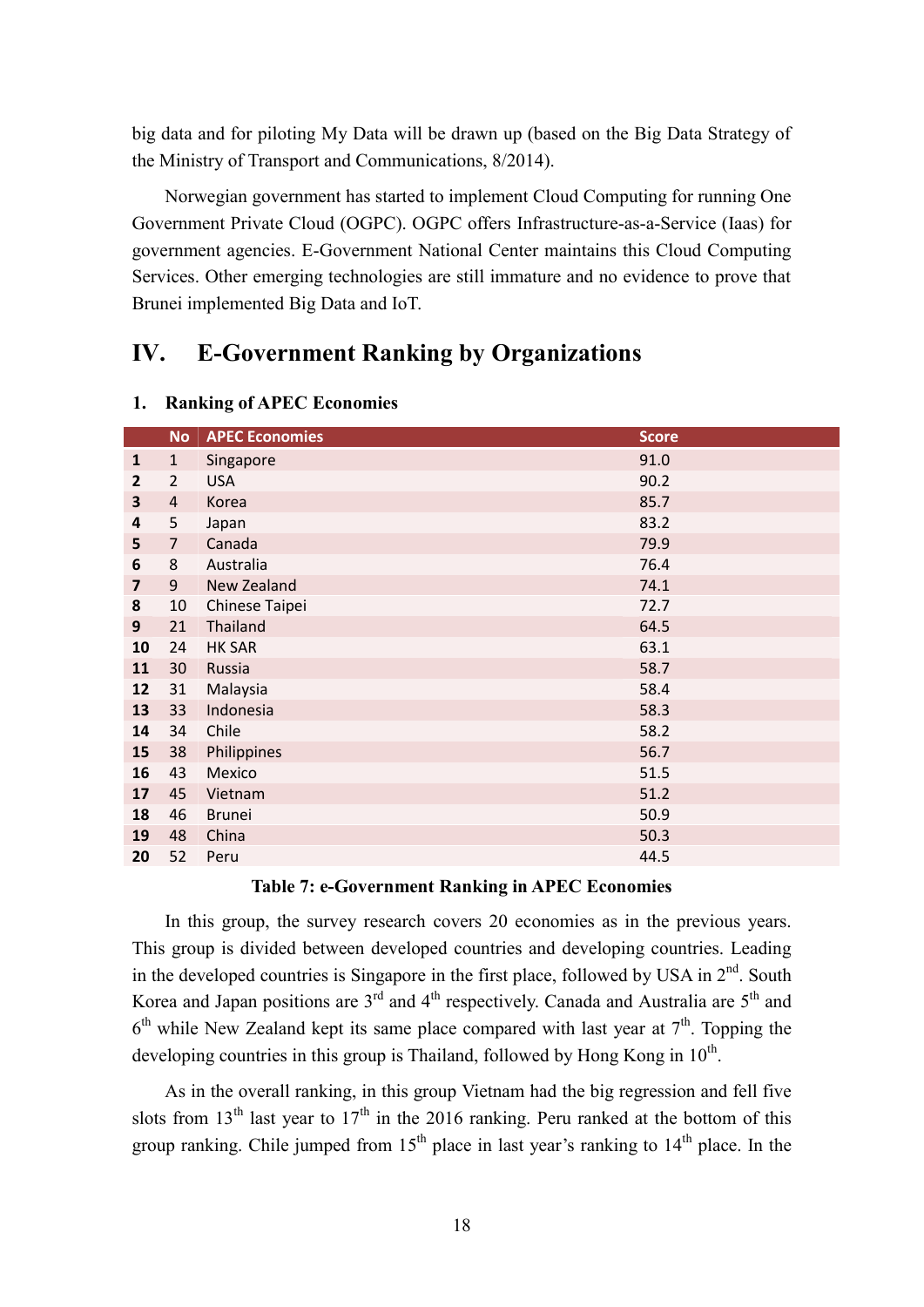e-Government ranking, Chile is one of the top countries in Latin America in terms of Internet access.

|                         | <b>No</b>      | <b>OECD Countries</b> | <b>Score</b> |
|-------------------------|----------------|-----------------------|--------------|
| $\mathbf{1}$            | $\overline{2}$ | <b>USA</b>            | 90.2         |
| $\overline{2}$          | 3              | <b>Denmark</b>        | 89.7         |
| 3                       | $\sqrt{4}$     | Korea                 | 85.7         |
| 4                       | 5              | Japan                 | 83.2         |
| 5                       | 6              | Estonia               | 81.8         |
| 6                       | $\overline{7}$ | Canada                | 79.9         |
| $\overline{\mathbf{z}}$ | 8              | Australia             | 76.4         |
| 8                       | 9              | New Zealand           | 74.1         |
| 9                       | 10             | <b>UK</b>             | 72.7         |
| 10                      | 12             | Norway                | 70.0         |
| 11                      | 13             | Austria               | 69.6         |
| 12                      | 14             | Sweden                | 68.0         |
| 13                      | 15             | Finland               | 67.6         |
| 14                      | 16             | Iceland               | 67.3         |
| 15                      | 17             | France                | 67.3         |
| 16                      | 18             | Netherlands           | 65.7         |
| 17                      | 19             | Germany               | 65.1         |
| 18                      | 20             | Ireland               | 64.8         |
| 19                      | 22             | Belgium               | 64.0         |
| 20                      | 23             | Portugal              | 63.8         |
| 21                      | 25             | Switzerland           | 63.0         |
| 22                      | 26             | Israel                | 61.9         |
| 23                      | 27             | Italy                 | 61.5         |
| 24                      | 28             | 60.6<br>Spain         |              |
| 25                      | 29             | Czech                 | 59.7         |
| 26                      | 34             | Chile                 | 58.2         |
| 27                      | 37             | Poland                | 56.8         |
| 28                      | 42             | Turkey                | 52.3         |
| 29                      | 43             | <b>Mexico</b>         | 51.5         |

#### **2. Ranking of OECD Countries**

#### **Table 8: e-Government Ranking in OECD Countries**

The 2016 ranking added Ireland as a new country. As Ireland is a member of OECD, the addition increases the number of OECD countries to 29 in the Waseda-IAC ranking. Most of the countries in the top ten of this group are also amongst the top ranked countries in the overall world ranking. The leaders of group are the USA, Denmark, Estonia, Japan and South Korea. They tied for  $1<sup>st</sup>$ ,  $2<sup>nd</sup>$ ,  $3<sup>rd</sup>$ ,  $4<sup>th</sup>$ , and  $5<sup>th</sup>$  place respectively, followed by Canada at  $6<sup>th</sup>$ , Australia at  $7<sup>th</sup>$  and New Zealand at  $8<sup>th</sup>$ . Two last countries in the top ten are the United Kingdom and Norway.

In this group, the UK had a big regression, it dropped from  $3<sup>rd</sup>$  in last year's ranking to number nine in the 2016 ranking. Despite a lower position than last year, most of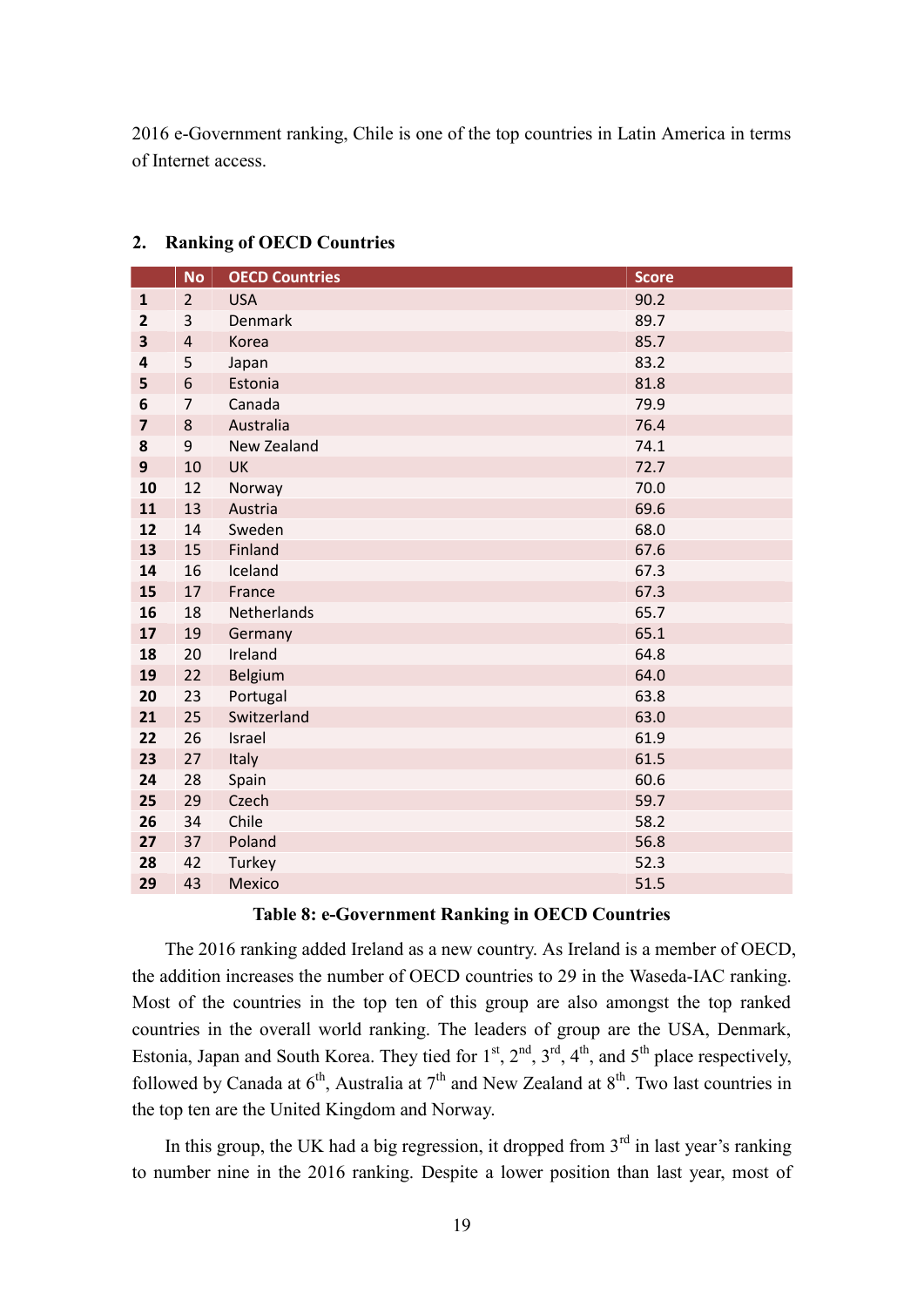indicators are at high score which reflects a well-developed e-government situation as one of the countries with a high level of e-government development

# **V. E-Government Ranking by the Size of Population and GDP**

|    | <b>No</b> | <b>Country(Economy)</b> | <b>Score</b> |
|----|-----------|-------------------------|--------------|
| 1  | 2         | <b>USA</b>              | 90.2         |
| 2  | 5         | Japan                   | 83.2         |
| 3  | 30        | <b>Russia</b>           | 58.7         |
| 4  | 33        | Indonesia               | 58.3         |
| 5  | 35        | India                   | 57.8         |
| 6  | 38        | Philippines             | 56.7         |
| 7  | 43        | Mexico                  | 51.5         |
| 8  | 47        | Brazil                  | 50.5         |
| 9  | 48        | China                   | 50.3         |
| 10 | 62        | Pakistan                | 39.7         |
| 11 | 65        | <b>Nigeria</b>          | 35.0         |

**1. Ranking in Big Population Countries (bigger than 100 million)**

**Table 9: e-Government Ranking in Big Population Countries**

There is little change in this group compared the ranking last year. The leaders of this group are USA, Japan, and Russia. They are ranked  $1<sup>st</sup>$ ,  $2<sup>nd</sup>$  and  $3<sup>rd</sup>$  place respectively. The USA is very mature in e-Government and the U.S. government is committed to delivering public services. USA's objectives are to fulfill the needs of users and achieve maximum value for the money of the taxpayers. Currently, the focus is shifted to the productivity and effectiveness improvement by using ICT.

In the bottom of this group ranking is China, Pakistan, and Nigeria. They came at  $9<sup>th</sup>$ ,  $10<sup>th</sup>$ , and  $11<sup>th</sup>$  place respectively. Compared with other countries, China has a comparatively slow process on e-Government development. The absence of GCIO not only pares down the scores for evaluation, but more importantly, has influenced the execution of ICT plans in each government level. According to China's strategy, e-government has been regarded as a tool for administrative reform and government process re-engineering rather than developing e-Government itself. Plenty of online services remain below the phase of transaction, not to mention the lack of open government data and e-decision making. However, some megacities in China have promoted advanced e-service and data share process to citizens (For example Shanghai), which continues to pull ahead the gap with underdeveloped areas. The gap of wealth has affected every aspect of the societies in China, and the implementation of better e-government is no exception.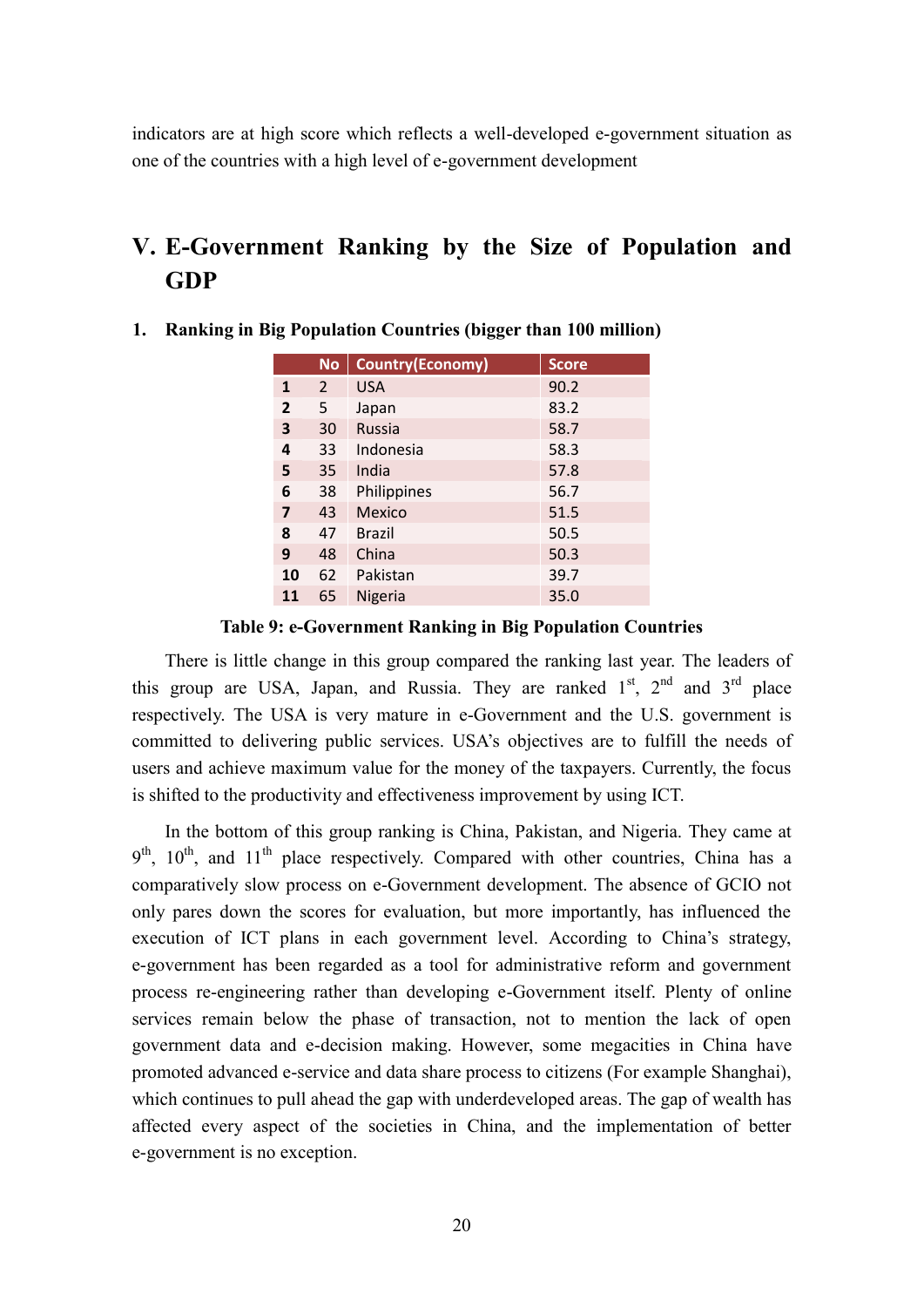|                         | <b>No</b>    | <b>Country(Economy)</b> | <b>Score</b> |
|-------------------------|--------------|-------------------------|--------------|
| $\mathbf{1}$            | $\mathbf{1}$ | Singapore               | 91.0         |
| 2                       | 3            | Denmark                 | 89.7         |
| 3                       | 6            | Estonia                 | 81.8         |
| 4                       | 9            | New Zealand             | 74.1         |
| 5                       | 12           | Norway                  | 70.0         |
| 6                       | 13           | Austria                 | 69.6         |
| $\overline{\mathbf{z}}$ | 14           | Sweden                  | 68.0         |
| 8                       | 15           | Finland                 | 67.6         |
| 9                       | 16           | Iceland                 | 67.3         |
| 10                      | 20           | Ireland                 | 64.8         |
| 11                      | 24           | Hong Kong               | 63.1         |
| 12                      | 25           | Switzerland             | 63.0         |
| 13                      | 26           | <b>Israel</b>           | 61.9         |
| 14                      | 32           | Macau                   | 58.3         |
| 15                      | 39           | <b>Bahrain</b>          | 55.5         |
| 16                      | 40           | <b>UAE</b>              | 54.8         |
| 17                      | 41           | Oman                    | 53.4         |
| 18                      | 46           | <b>Brunei</b>           | 50.9         |
| 19                      | 51           | Lithuania               | 45.3         |
| 20                      | 58           | Uruguay                 | 41.1         |
| 21                      | 59           | Costa Rica              | 40.9         |
| 22                      | 63           | Fiji                    | 38.3         |

#### **2. Ranking in Small Population Countries (Less than 10 million)**

#### **Table 10: e-Government Ranking in Small Population Countries**

Ireland and Lithuania are two new countries for evaluating the e-Government ranking in 2016. These two countries belong to the group of small population countries but they have a good ICT infrastructure for developing e-Government. It is the first year for Ireland to enter the Waseda e-Government ranking, landing in the  $20<sup>th</sup>$  position among 65 countries. Scores on each indicator are balanced, and Ireland showed strength in the indicators of "Online Service" and "Management Optimization", which also are the common strong points for top-20 countries. The one-stop service of Ireland (http://www.gov.ie/) tries to minimize the website to provide most of the information and links to government agencies on simple options. It is also available for users to search information by 4 ordinary needs as "apply/find/complain/pay" on the first-level page. However, more general information could be added to the national portal for non-Irish people to get known about the nation, in addition to the tourism website for Ireland. With a good foundation of e-government plans and GCIO structures, Ireland may make more progress on the e-government development.

Denmark has shown marked development in its e-government projects but there are few available resources on e-Government related promotions particularly at the local level. The government is thus looking at online services that are simpler and more effective. This will be achieved through four goals: 1) Phase out paper applications and regular mail 2) Help companies achieve higher growth rates 3) Bring 'welfare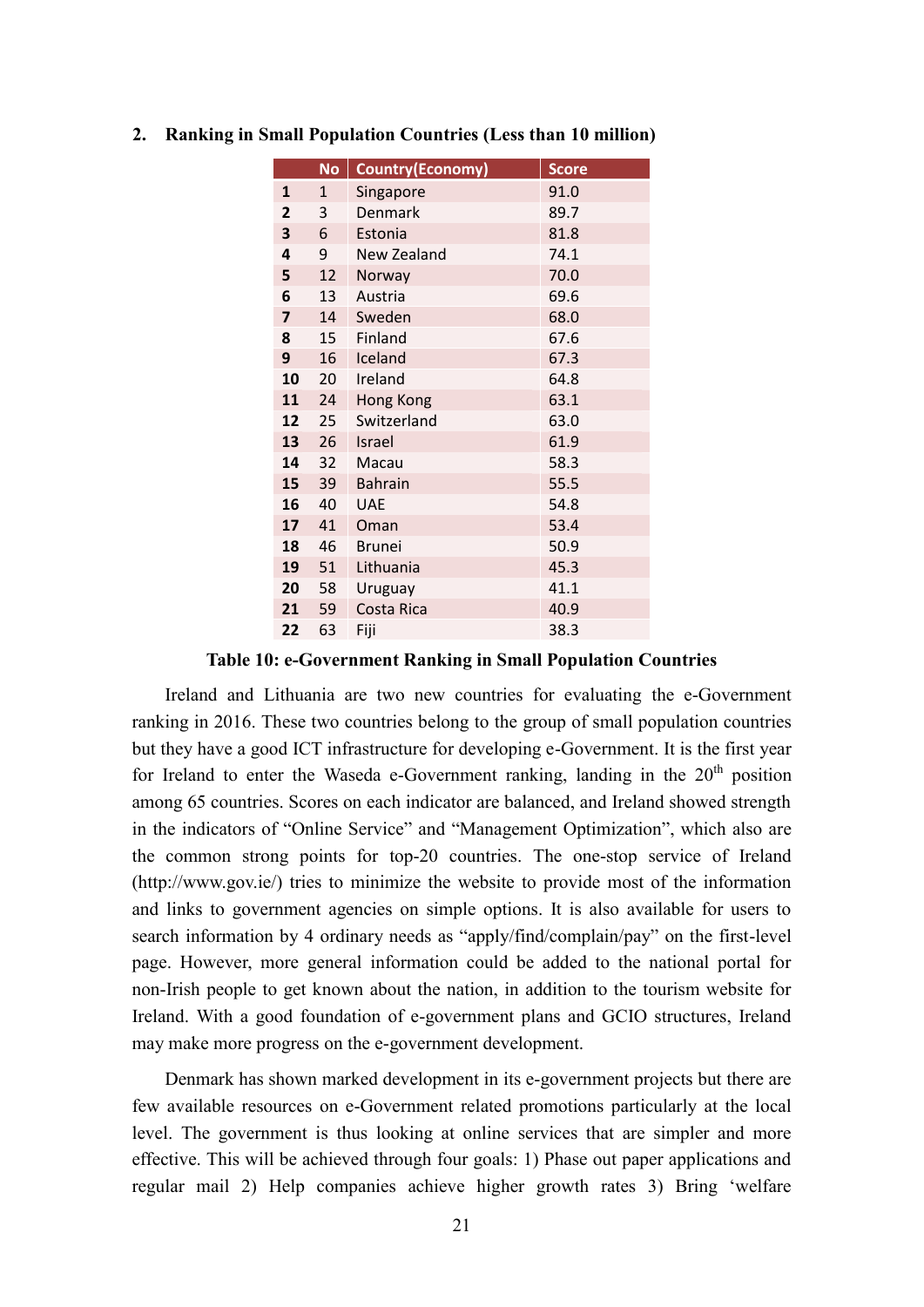technologies' into public schools, hospitals, nursing homes, providing better welfare with more value for the money 4) Cooperate more closely to digitize the public sector.

|    | <b>No</b> | <b>Country</b> | <b>Score</b> |
|----|-----------|----------------|--------------|
| 1  | 2         | <b>USA</b>     | 90.2         |
| 2  | 5         | Japan          | 83.2         |
| 3  | 7         | Canada         | 78.3         |
| 4  | 10        | UK             | 72.7         |
| 5  | 17        | France         | 67.3         |
| 6  | 19        | Germany        | 65.1         |
| 7  | 27        | Italy          | 61.5         |
| 8  | 30        | Russia         | 58.7         |
| 9  | 47        | <b>Brazil</b>  | 50.5         |
| 10 | 48        | China          | 50.3         |

**3. E-Government Ranking in Top 10 Countries with biggest GDP in World**

#### **Table 11: e-Government ranking with biggest GDP Group**

China is the second biggest economy in the world, but in terms of e-Government, it remained in  $10<sup>th</sup>$  place, the same as last year. The USA is at the top of this group, followed by Japan in  $2<sup>nd</sup>$  and Canada is  $3<sup>rd</sup>$ . France and Germany exchanged positions compared to the ranking last year; they were  $5<sup>th</sup>$  and  $6<sup>th</sup>$  respectively. In the bottom of this group ranking consists of familiar names from last year, such as Russia, Brazil, and China.

As one of the most advanced e-government nations, Japan stayed in the top 5 of the overall ranking and in  $2<sup>nd</sup>$  place in this group. As mentioned above, the Japanese government has built a sophisticated promotion system for e-government initiatives and precise GCIO regimes into every rank of government (Central and local government; different government agencies) to assure the effective implementation and evaluation of e-government initiatives.

In this group, Brazil is one of the biggest, in both population and area. Therefore, to provide e-services to all citizens is required to set up a good infrastructure, now low awareness of e-government services is a barrier preventing its effective use. It can be established that this is also an obstacle to the assessment of citizen demand. One of the challenges is that citizens with higher levels of education get more easily acquainted with new ICT tools and access e-Government services. Besides, education constitutes a fundamental requirement to enable citizenship and as a consequence for the advancement of e-Government.

# **VI. E-Government Ranking by Regions**

**1. Ranking in Asian Countries**

**No Country(Economy) <b>Score**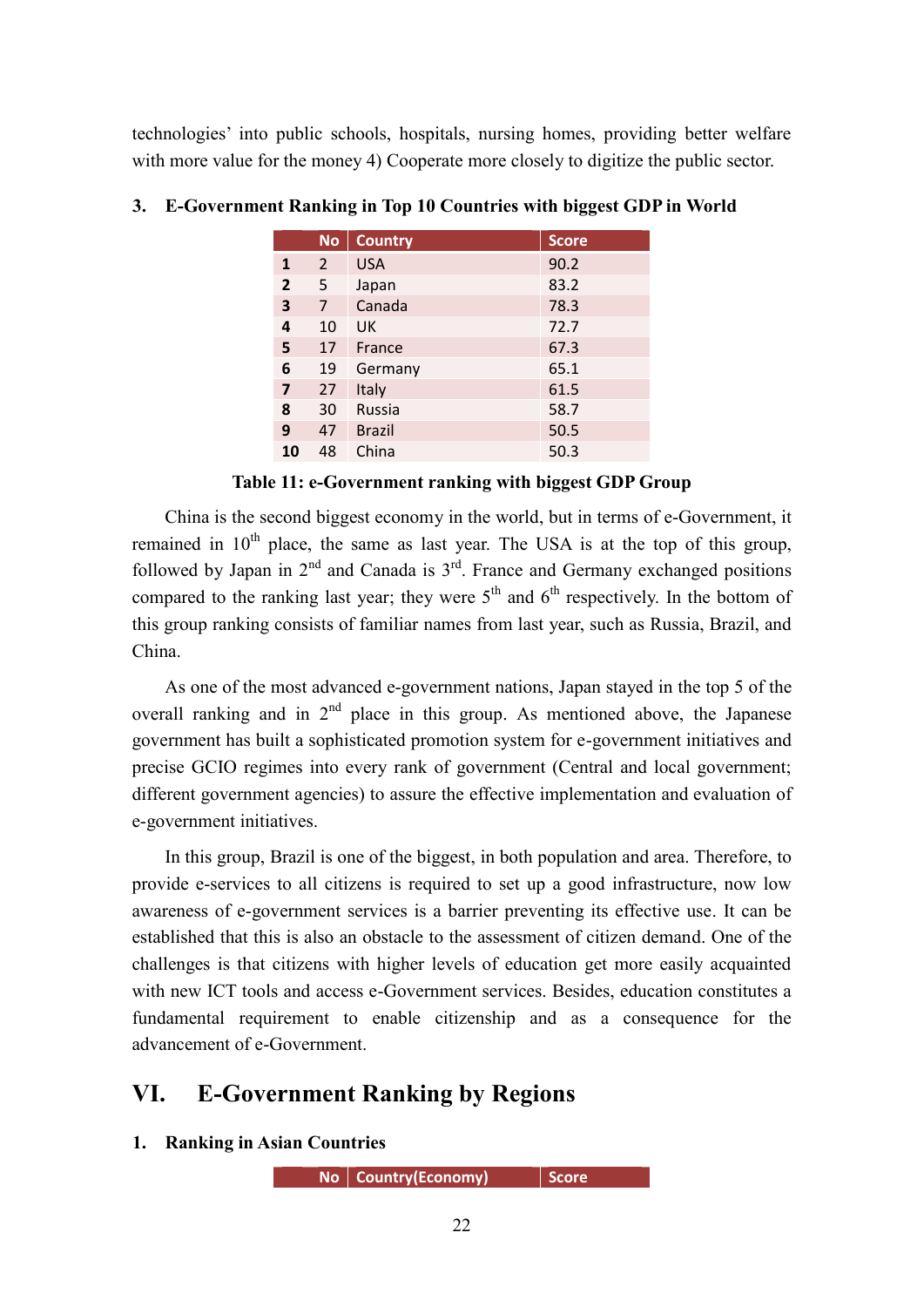| 1              | 1  | Singapore              | 91.0 |
|----------------|----|------------------------|------|
| 2              | 4  | Korea                  | 85.7 |
| 3              | 5  | Japan                  | 83.2 |
| 4              | 8  | Australia              | 76.4 |
| 5              | 9  | New Zealand            | 74.1 |
| 6              | 10 | Taiwan(Chinese Taipei) | 72.7 |
| $\overline{7}$ | 21 | <b>Thailand</b>        | 64.5 |
| 8              | 24 | Hong Kong              | 63.1 |
| 9              | 31 | Malaysia               | 58.4 |
| 10             | 32 | Macau                  | 58.3 |
| 11             | 32 | Indonesia              | 58.3 |
| 12             | 35 | India                  | 57.8 |
| 13             | 38 | Philippines            | 56.7 |
| 14             | 45 | Vietnam                | 51.2 |
| 15             | 46 | <b>Brunei</b>          | 50.9 |
| 16             | 48 | China                  | 50.3 |
| 17             | 62 | Pakistan               | 39.7 |
| 18             | 63 | Fiji                   | 38.3 |

**Table 12: e-Government Ranking in Asian Countries**

In 2016, the Waseda e-Government ranking kept the number of country in the Asia at 18 countries, the same as last year. Not much changed in the top of the group compared with last year. Singapore, Japan and Korea remain the leading countries in this group in terms of e-Government development. During this year of assessment, we could not find major significant activities related to e-Government issues.

The Macau SAR government has strived to simplify the administrative procedures and optimize public services through continuous e-government plans in different phases. Administrative effectiveness and efficient governance reform have always been critical tasks for e-government in Macau.

|                | <b>No</b>     | <b>Country</b> | <b>Score</b> |
|----------------|---------------|----------------|--------------|
| 1              | $\mathcal{P}$ | <b>USA</b>     | 90.2         |
| $\overline{2}$ | 7             | Canada         | 79.9         |
| 3              | 34            | Chile          | 58.2         |
| 4              | 43            | Mexico         | 51.5         |
| 5              | 47            | <b>Brazil</b>  | 50.5         |
| 6              | 50            | Argentina      | 46.2         |
| 7              | 52            | Peru           | 44.5         |
| 8              | 55            | Columbia       | 42.0         |
| 9              | 56            | Venezuela      | 41.9         |
| 10             | 58            | Uruguay        | 41.1         |
| 11             | 59            | Costa Rica     | 40.9         |

#### **2. Ranking in Americas Countries**

#### **Table 13: e-Government Ranking in Americas Countries**

In 2016, this group had only a small change in the e-Government ranking between Peru and Colombia. They exchanged their positions compared to the ranking last year.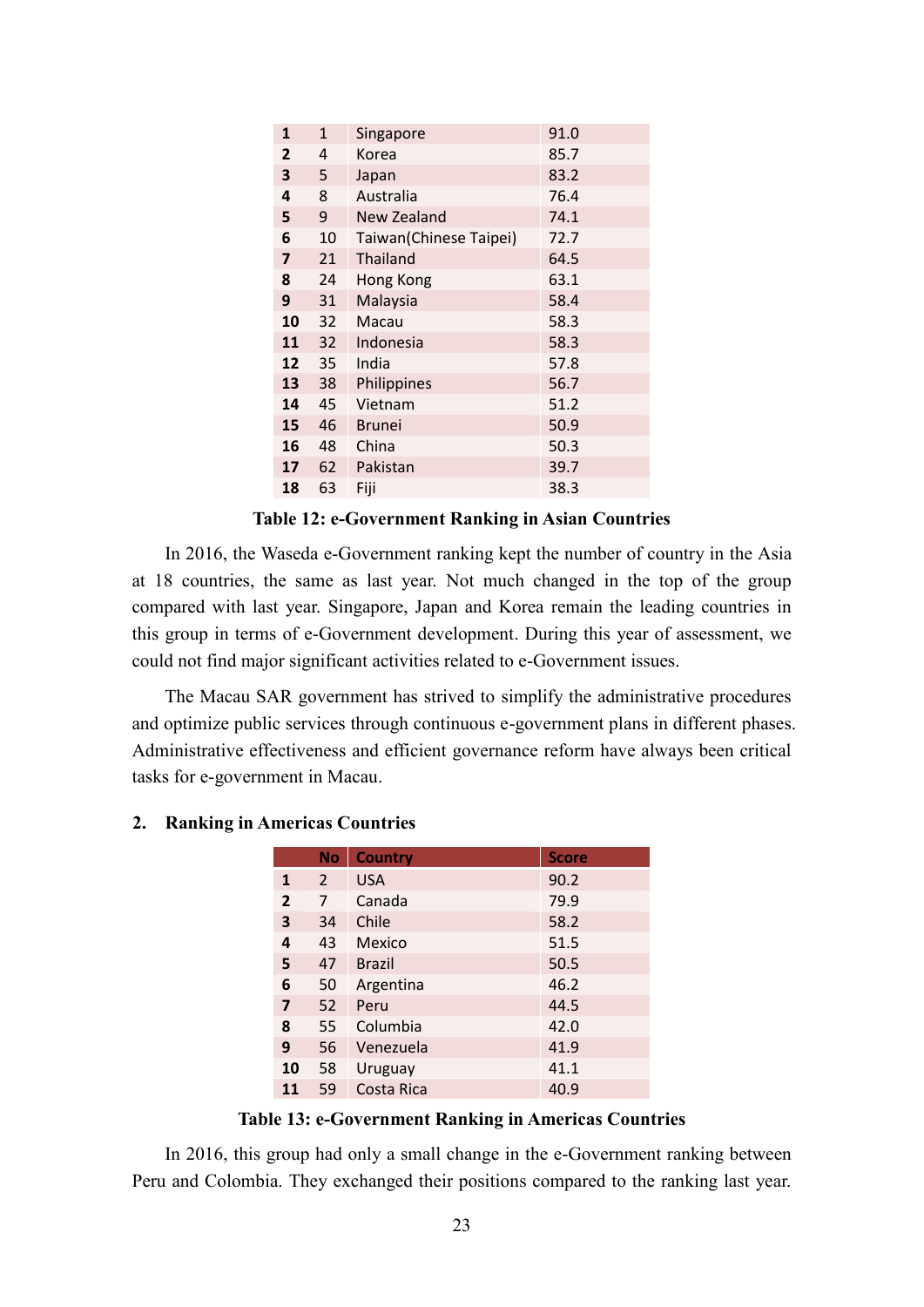In American countries, the gap in scores (digital divide) between the leader country and the bottom country in the group ranking is very wide. This shows that the gap of the digital divide is increasingly widening among countries in the region.

Colombia has participated in several international efforts to improve e-Government in the Americas. For example, it has offered many candidates for excelGOV awards, and generally participated in regional and international working groups at a rate higher than its neighboring nations. Though it still has much room for improvement in terms of rankings, Colombia is poised to continue on its upward trajectory and make some important advances in the coming years.

Chile has achieved its e-Government success due to three main factors: a continuous long-term strategy, efficient policy-making and its modern socioeconomic qualities. Unlike other countries in the region, Chile began designing its long-term e-government policy plans by the early 2000s, when its first webpage for official procedures, "Easy Errand," was created. By 2004, Chile had designed its first Digital Agenda to start with a continuous process that would lead up to today's 2013-2020.

|                | <b>No</b> | <b>Country</b> | <b>Score</b> |
|----------------|-----------|----------------|--------------|
| $\mathbf{1}$   | 3         | <b>Denmark</b> | 89.7         |
| $\overline{2}$ | 6         | Estonia        | 81.8         |
| 3              | 10        | UK             | 72.7         |
| 4              | 12        | Norway         | 70.0         |
| 5              | 13        | Austria        | 69.6         |
| 6              | 14        | Sweden         | 68.0         |
| 7              | 15        | Finland        | 67.6         |
| 8              | 16        | Iceland        | 67.3         |
| 9              | 17        | France         | 67.3         |
| 10             | 18        | Netherlands    | 65.7         |
| 11             | 19        | Germany        | 65.1         |
| 12             | 20        | Ireland        | 64.8         |
| 13             | 22        | Belgium        | 64.0         |
| 14             | 23        | Portugal       | 63.8         |
| 15             | 25        | Switzerland    | 63.0         |
| 16             | 27        | Italy          | 61.5         |
| 17             | 28        | Spain          | 60.6         |
| 18             | 29        | Czech          | 59.7         |
| 19             | 36        | Romania        | 57.2         |
| 20             | 37        | Poland         | 56.8         |
| 21             | 51        | Lithuania      | 45.3         |

#### **3. Ranking in European Countries**

#### **Table 14: e-Government Ranking in European Countries**

In this group for the 2016 ranking, the survey research added two new European countries and now the number of countries in this group is 21. Europe is largely made up of developed countries with high per-capita incomes and a wealth of human resources. With regards to e-Government development, EU countries are encouraged to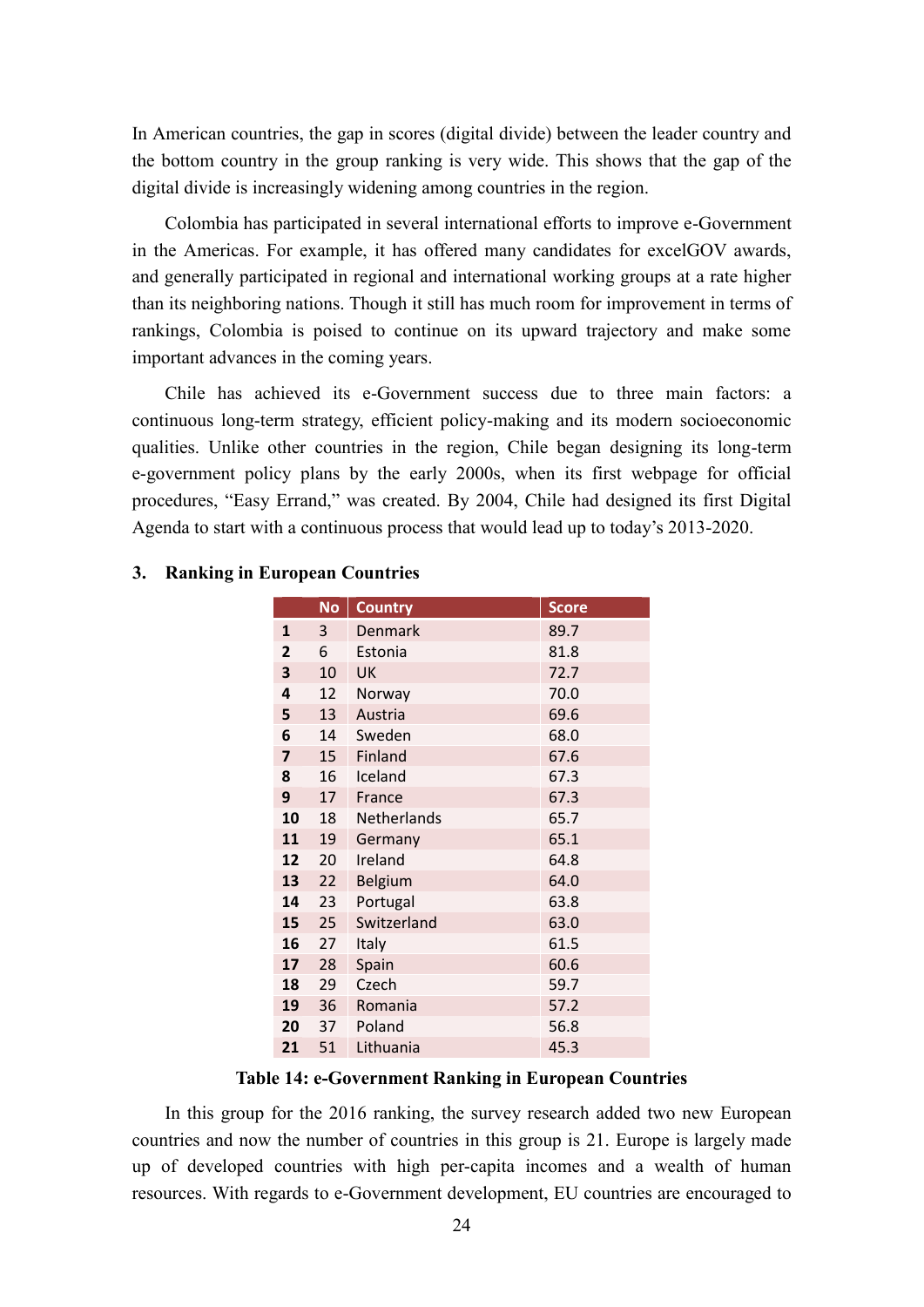deploy advanced technologies, institute better governance and e-services while simultaneously pursuing greater transparency, efficiency and inclusion.

It is the first time for Ireland to be evaluated in the Waseda e-Government ranking with a good position at 12 in this group and 21 in the overall ranking. Compared with other European countries, Ireland had better performance on the indicator of Management Optimization, E-Government Promotion, E-Participation and Emerging Technologies. The Government of Ireland has regarded the merging ICT as methods to reform public service, the key element of public service's ICT strategy. A Cloud Computing Strategy has been made to support the reform, to engage with Cloud Computing and to undertake a comprehensive program of Data Centre Consolidation. Considering Ireland's efforts to promote open data, there should be more related legal framework and Data management integrated into the government's official departments.

The Lithuanian government continues to consider e-Government development a high priority. Despite the country's relatively small size in GDP and population, it has established a useful and user-friendly online presence for itself, which shows signs of improving in the days ahead.

|                | <b>No</b> | <b>Country(Economy)</b> | <b>Score</b> |
|----------------|-----------|-------------------------|--------------|
| $\mathbf{1}$   | 26        | <b>Israel</b>           | 61.9         |
| $\overline{2}$ | 30        | Russia                  | 58.7         |
| 3              | 39        | <b>Bahrain</b>          | 55.5         |
| 4              | 40        | <b>UAE</b>              | 54.8         |
| 5              | 41        | Oman                    | 53.4         |
| 6              | 42        | Turkey                  | 52.3         |
| 7              | 44        | Kazakhstan              | 51.4         |
| 8              | 49        | Saudi Arabia            | 49.4         |
| 9              | 53        | South Africa            | 44.1         |
| 10             | 54        | Tunisia                 | 44.0         |
| 11             | 57        | Georgia                 | 41.5         |
| 12             | 60        | Morocco                 | 40.7         |
| 13             | 61        | Kenya                   | 40.4         |
| 14             | 64        | Egypt                   | 36.8         |
| 15             | 65        | Nigeria                 | 35.0         |

#### **4. Ranking in Africa, Middle East and CIS Countries**

#### **Table 15: e-Government Ranking in Africa, Middle East and CIS Countries**

This group includes 6 countries from Africa, 5 countries from the Middle East and 4 countries from CIS. The 2016 ranking did not add any new countries from these regions. Leading this group is Israel, followed by Russia in 2<sup>nd</sup>, Bahrain in 3<sup>rd</sup>, the UAE in  $4<sup>th</sup>$ , and Oman in  $5<sup>th</sup>$ . Compared to the ranking last year, their scores in 2016 are lower even the number of main indicator increases to 10. 3 Africa countries at the bottom of the ranking in this group are also 3 countries ranked at the bottom of overall ranking: Kenya, Egypt, and Nigeria. They were  $13<sup>th</sup>$ ,  $14<sup>th</sup>$ , and  $15<sup>th</sup>$  respectively.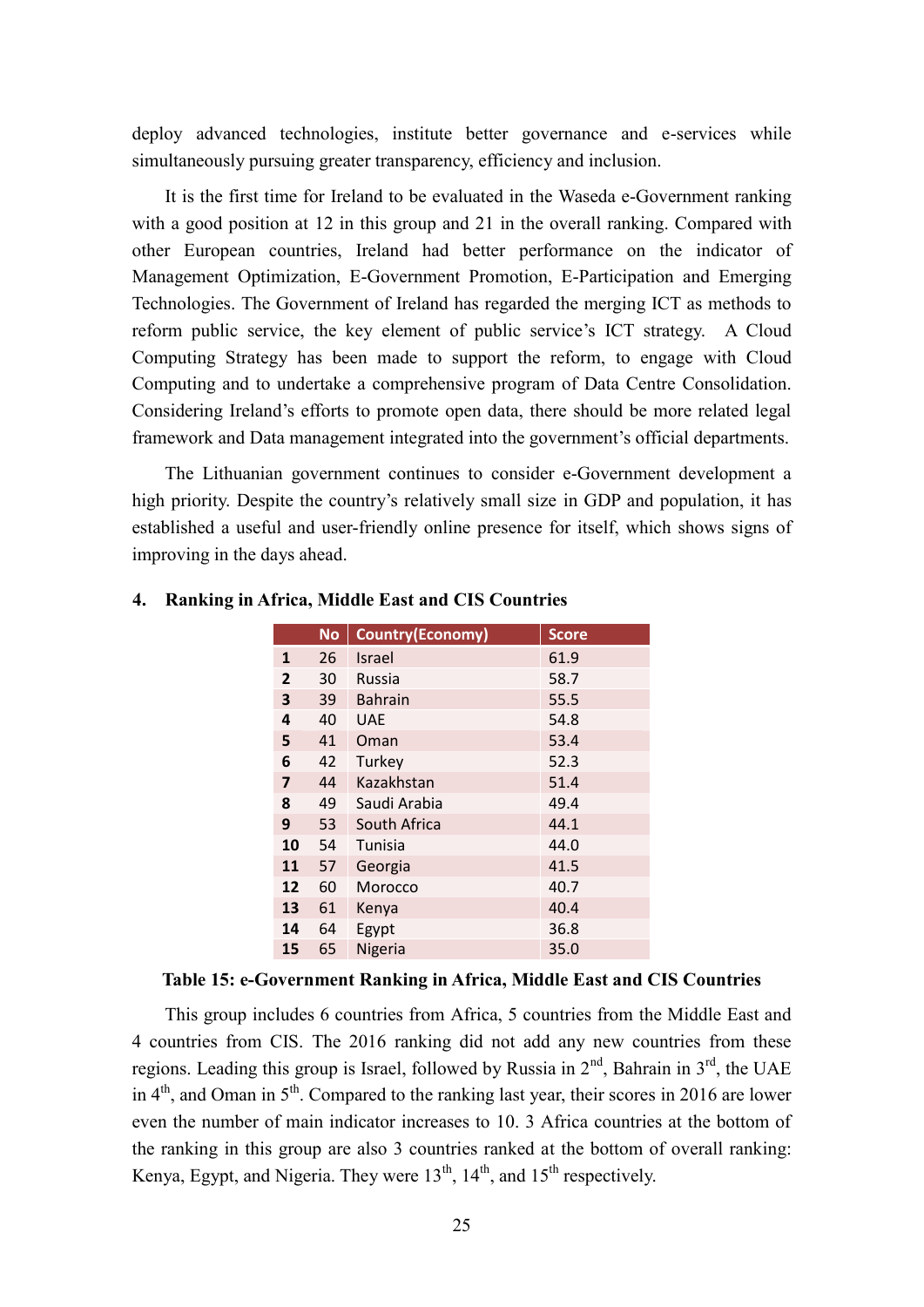Among the ten indicators in the current ranking, the National Portal and Management Optimization are the best among other indicators in e-Government Bahrain. This achievement signifies the importance of the new e-Government Strategy 2017 for improving the quality of government business process. Bahrain implements several best practices for developing e-Government systems. Enterprise Architecture is adopted to develop Bahrain National Enterprise Architecture Framework. COBIT 5 is applied for designing IT Governance Framework.

Compared to 2015, Kenya escaped from the bottom of the ranking and jumped to  $13<sup>th</sup>$  in the ranking of this group and  $60<sup>th</sup>$  in the 2016 overall e-Government ranking. Kenya has the impressive point on Management Optimization, Online Service, and E-Participation. The Kenya Vision 2030 is the national long-term development policy that aims to transform Kenya into a newly industrializing, middle-income country providing a high quality of life to all its citizens by 2030 in a clean and secure environment. But the field of GCIO, the use of emerging technology and e-Government Promotion are the weak point of Kenya.

# **VII. Highlights**

#### **1. Ageing Societies and e-Government**

As both developed and developing countries around the world are now discovering, societies are now ageing at an alarming level. Some, like Japan, are facing an unprecedented increase in the proportion of seniors to the working age population. Others, like the United States, face situations that do not appear so alarming when looked at proportionally (thanks to immigration and higher birth-rates), but will still have to deal with a record-shattering number of aging seniors in real number terms. (Bloom et al., n.d.) No matter what the proportions look like, the increasing number of aging citizens poses a significant and substantial problem to countries around the world.

Despite the seriousness of this problem, there is some optimism that these challenges can be met through the strategic use of ICT applications. As more and more everyday tools, tasks, and operations are digitized, governments gain a whole new set of options to use to improve the lives of their aging citizens. Below is a few of the emerging technologies and ICT applications that will make a difference in seniors' lives in the coming years.

Governments are still hard at work, making plans as to how to deal with the Ageing problem. At the 2015 White House Conference on Aging in July, several public and private initiatives were announced. The federal government launched Aging.gov, a portal administered by U.S. Health and Human Services that collects the most relevant information and services for seniors in one web portal. Initiatives like this are occurring around the world, as policymakers are realizing the extent of the challenges and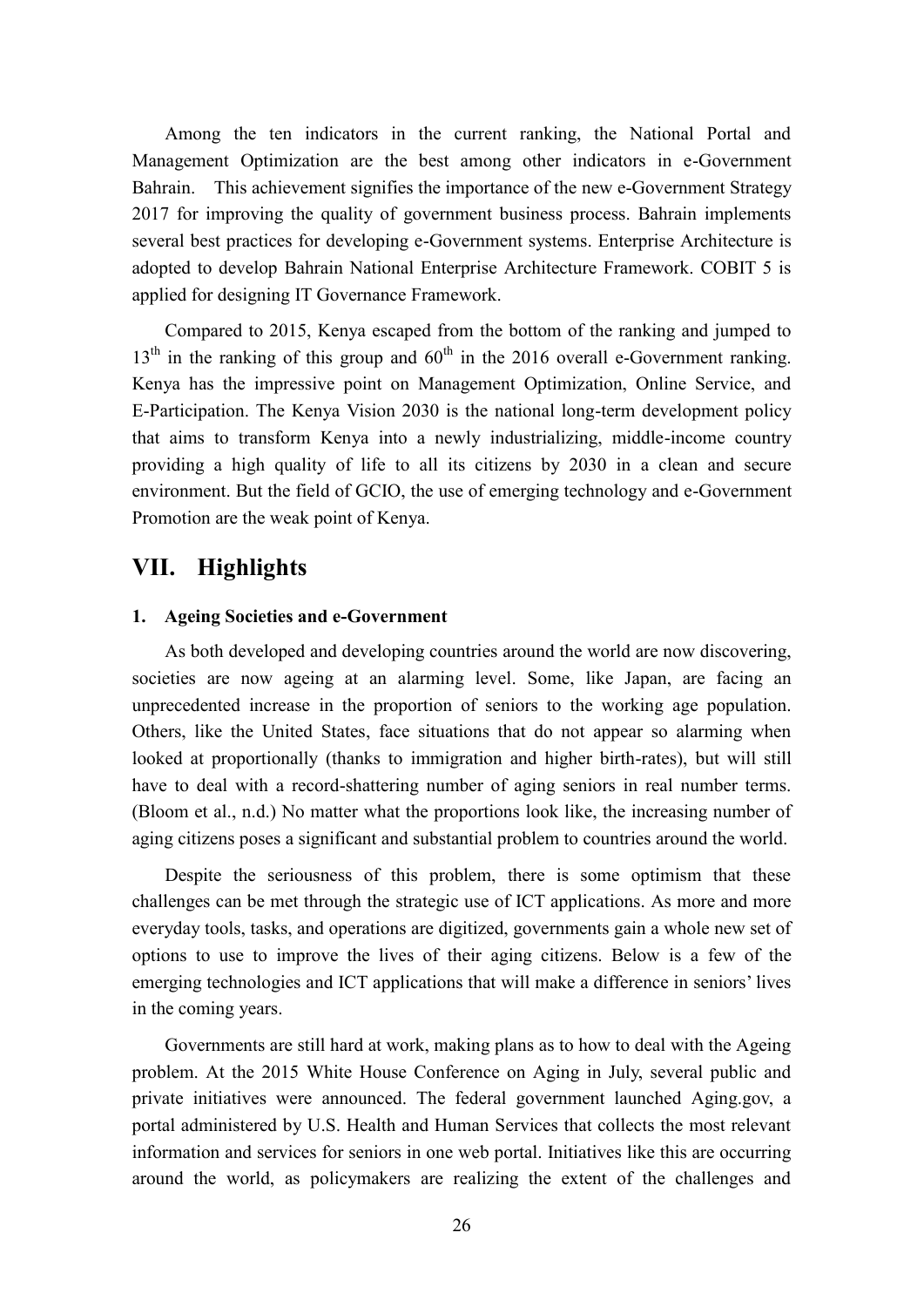opportunities that these new demographic realities offer. Naturally, many of them are turning to new technological innovations as one of the most promising tools available.

#### **2. E-Government service quality as new Evaluation model**

Many governments around the world are aware of the role of ICT in their administration and management; they have applied ICT to deliver services to citizens, businesses and the government itself, aiming to move traditional government towards an e-Government model. E-Government represents a paradigm shift from traditional government and its evolution happens in stages: it begins with the establishment of a web presence, matures to interaction through email or other electronic media, and is followed by the development of business logic infused with front-end applications. Finally, the process ends with the integration of governmental activities beyond the web interface.

The aims and nature of the transition from government to e-Government and the applications of ICT in administration and management, e-Government refer to improving the quality of services for citizens, businesses and organizations, as well as delivering services to citizens in an easier and more convenient way.

Like other traditional services, the quality of electronic service is the most important requirement of users. Some researchers suggest that price is a pivotal quality indicator in situations where other information is not available, but for most people, the quality of service is the top priority when using a service. In recent decades, this issue has become a major area of academic investigation. Regarding this issue, there has been a great deal of research evaluating the dimensions of e-Service contexts. Service quality has been considered from many different perspectives and is based on many aspects, such as service performance, customer perspective, and the perception of service or customer expectations.

There is no overall model that covers the general concepts in the evaluation, especially for specific types of services, such as e-Government (e-Government model). E-Government has developed in most countries, but the level of development differs from country to country. Developed countries tend to focus on promoting new online services and introducing online services at the highest level to customers, while also seeking out new trends in service development, applying new technical tools to build smarter e-Government, using ICT for better management, aiming to maximize the government's activities, and enhancing communication with customers over the Internet.

2016 Waseda e-Government ranking shows that: United States and Denmark are two countries in the top of overall ranking. There are some reasons which made these countries in the top of ranking, but one of them is that they have very good e-services to community.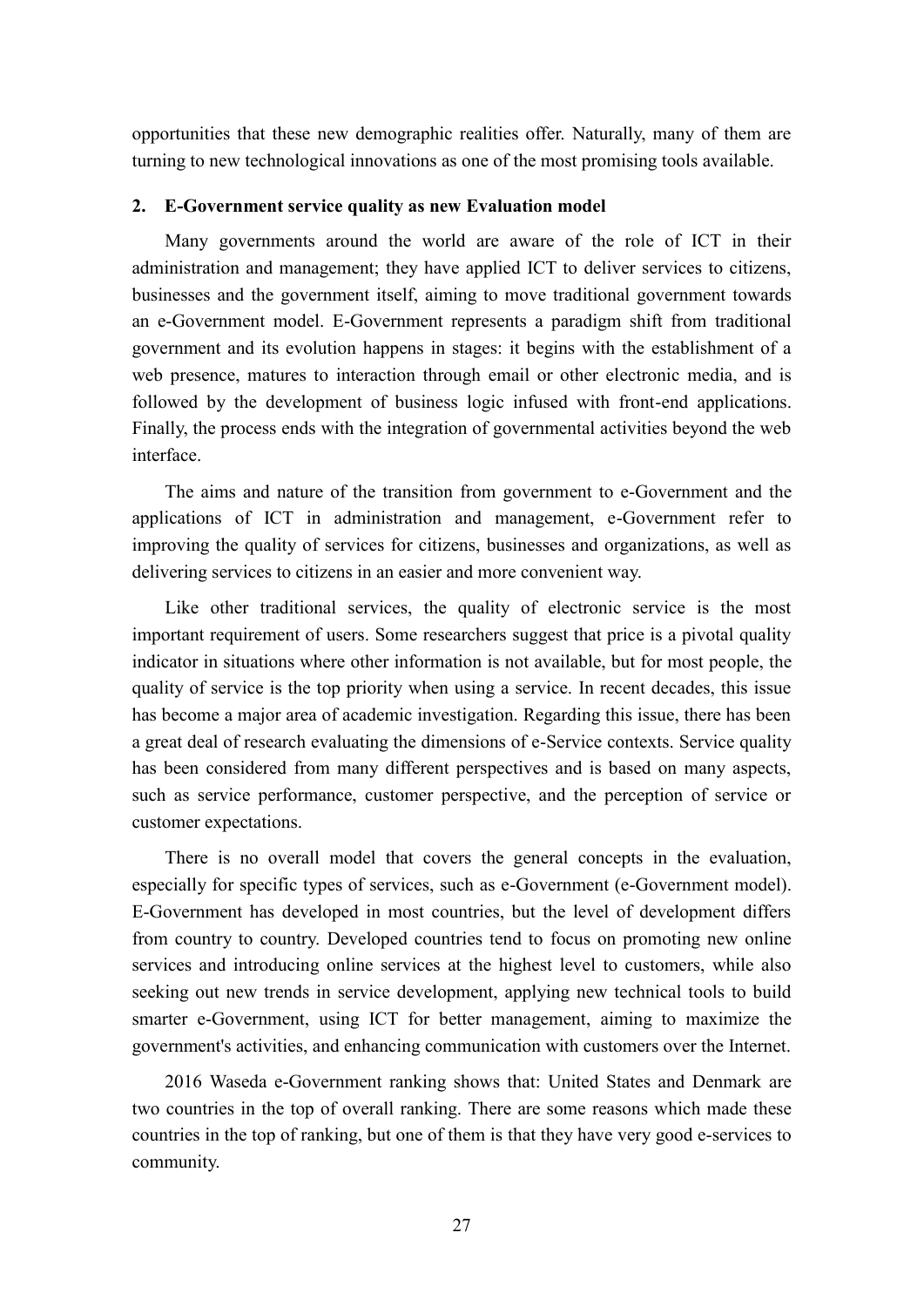### **3. The impact of national policy to the development of e-Government at local level**

R. Heeks categorizes e-Government into five levels: International, National, Regional, State/Provincial and Local government. Local governments are the main point of contact for delivery of services where 50% to 80% of citizens' interactions with public bodies occur. However, despite its importance, the implementation of local e-Government has remained problematic not only in developing countries but also in advanced economies. Reviewing relevant research reveals that most research and designed models have focused on national and state-level e-Government practices, with few studies focusing on local e-Government. For many years, Australia and United Kingdom are two countries that have achieved high positions on the Waseda- IAC e-Government ranking.

Australia is governed through a three-tier system, represented by federal, state and city governments that works within a parliamentary system of democracy. There are total 562 local governments, with broad variety in geographic sizes and population.

Australians e-Government adoption efforts have been clarified under the 2012-2015 e-government strategy. It shows that Australians continue to embrace the Internet as a way of interacting with government. The National Digital Economy Strategy was published on 31 May 2011 emphasized on the mission to position Australia as a leading digital economy by 2020. Drawing upon this vision, a collection of policies, strategies and guidelines were published by Ministry of Finance and Deregulation and Australian Government Information Management Office (AGIMO), pursuing to make Australia government becoming an effective government; seeking to reduce costs, increase customer satisfaction and promote innovation.

Being the largest local government area in the world with a large diversity in geographic, demographic, and population, Australian local authorities are struggling to develop and implement e-government practices for increasing citizens' engagement due to insufficiently skilled human resources or lack of funding. For example in Western Australia State, there are cities such as Shire of East Pilbara which spans more than 370,000 square kilometers and is home to just over 8,000 habitants. In this instance, local governments are unlikely to have sufficient resources to ensure citizen access to the Internet and to develop e-government practices.

In addition, local governments in Australia have limited authority, with their responsibilities mainly constrained to day-to-day services. In order to develop e-government services relating to such as health or education, local governments are highly depended on the state government's funding resources. Meanwhile, e-government in Australian local levels is currently proceeding independently from federal guidance, with ICT initiatives frequently implemented without guiding policy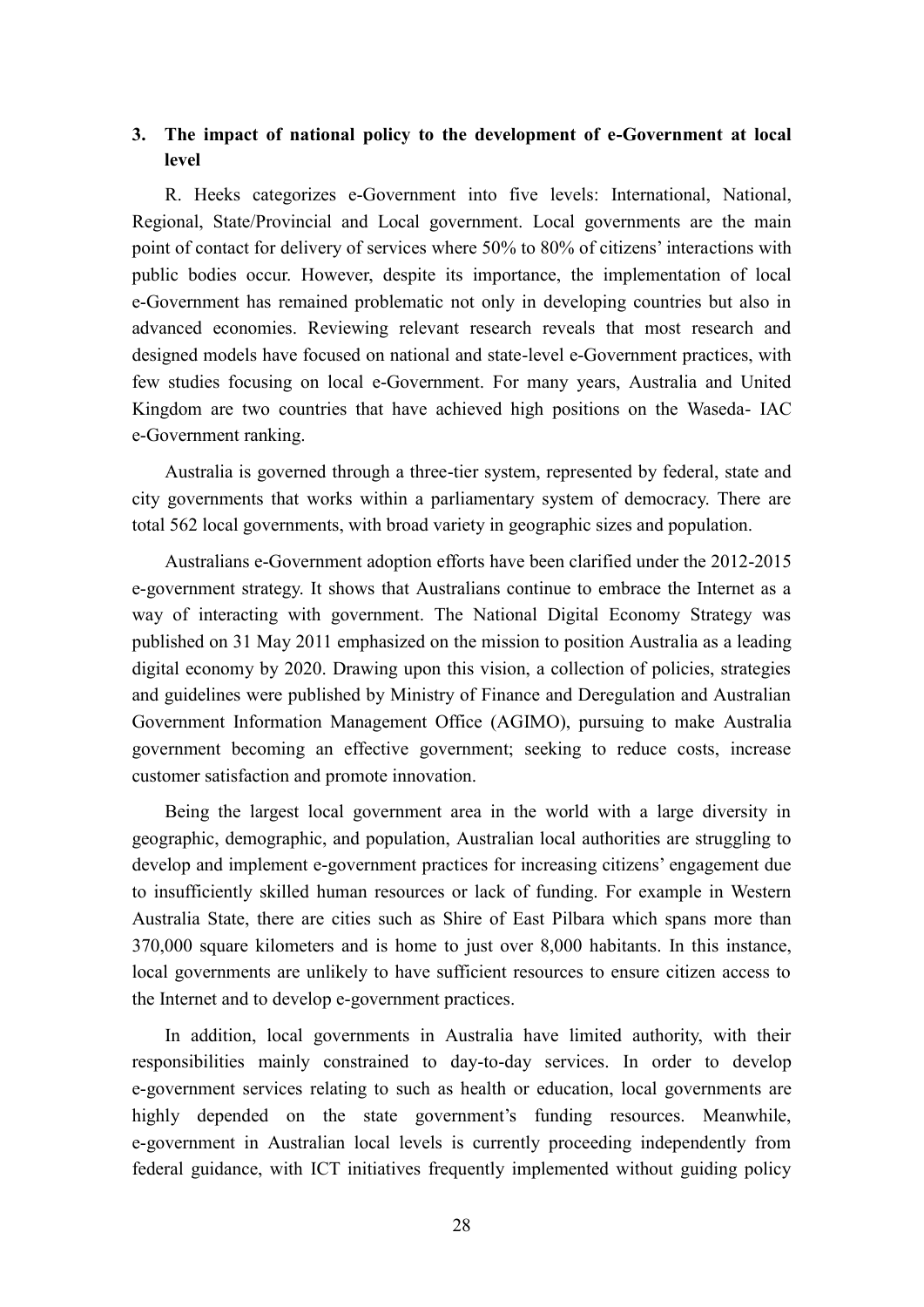documentation from national government level. This leads to a huge diversity in e-government service practices amongst Australian local governments.

UK local government is structured in two ways. In Scotland, Wales and Northern Ireland there is a single-tier council which is responsible for all local authority functions. The remaining of England has a two-tiered level of local government comprising district and county councils. In total, there are 464 councils in England and Wales with some 10,000 parish and town councils across the UK.

The United Kingdom stressed in its "Government Digital Strategy" that all services should be "digital by default", which means all transactions with citizens and businesses will be delivered through digital channel. Building upon over a decade of experience of implementing online services the strategy points out how government services are expected to become 'digital-by-default'. It estimates that moving services from off-line to digital channels will save between £1.7 and £1.8 billion a year.

The UK has its own advantages in pursuing e-Government practices at the local government level. The UK government launched a modernization program to transform local authorities' performance across the UK. This new agenda has led to the execution of electronic government at the local level across the UK. National policies such as the National Strategy for Local E-Government offer a holistic framework with broad contexts and requirements for development government at local level. The UK has been developing a national strategy together with supporting mechanisms in standards, organizations, and infrastructure for local e-Government, making it a country with a high level of local e-Government implementation. Based on a survey of the impact of national policy, 83 percent of UK local authorities stated that the national strategy directly influenced improvements on service delivery, and 64 percent stressed that the policy impacted public engagement in local decisions.

It can be seen from above scenarios that an advanced national e-government level does not always guarantee the success at the local level. From the case studies of Australia and UK, it is believed that the cooperation of different levels is essential for e-government development at local levels. Meanwhile, the inaccessibility of citizens to ICT infrastructure such as broadband network is the main cause that hinders the e-government development process.

#### **4. E-Government for combating corruption**

Many scholars have long acknowledged e-Government as a tool for combatting corruption. E-Government, according to the World Bank definition, is the use of Information and Communication Technology (ICT) in government institutions to transform interactions with citizens, business enterprises, and other public bodies. The transformation is aimed to improve the quality of public service delivery. These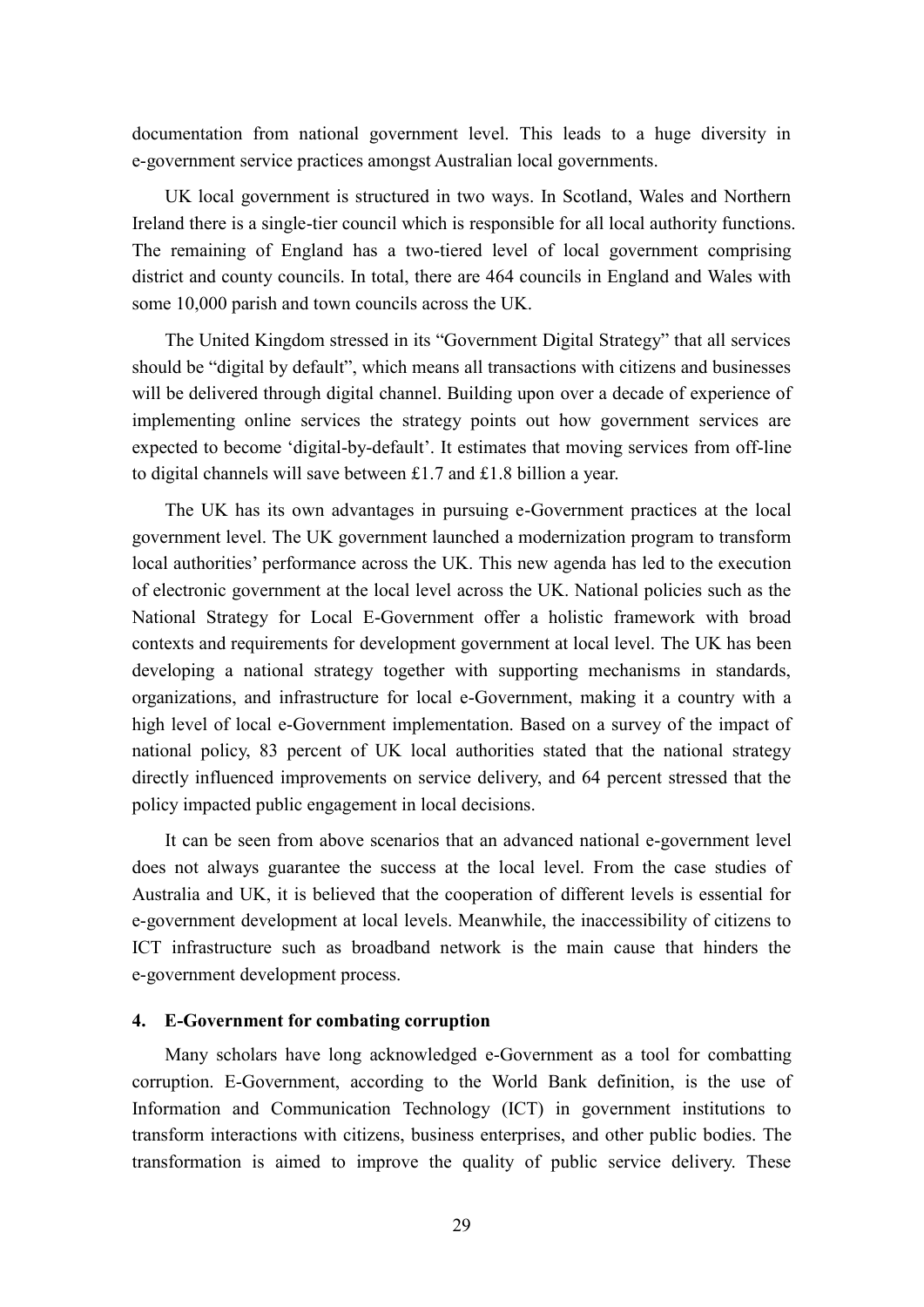transformations are referred to using three notations: G2C for Government to Citizens, G2B for Government to Business and G2G for Government to Government.

Many government institutions use Information and Communication Technology (ICT) to improve the quality of government business processes in terms of time, accuracy, and information distribution. The accuracy, which covers relevance, recentness, and reliability, is one of the elements of accountability. Furthermore, using ICT, governments are able to disseminate information broader and faster than without ICT. As a result, more people will get more information from government and the-Government will become more transparent to the public. Enhancement in transparency and accountability will reduce corruption as formulated in the following equation.

### **Corruption = Monopoly + Discretion – Transparency/Accountability**

In words, the equation explains that the corruption occurred in a situation where there is a monopoly on goods and services allocation power and there is a discretion power on the authority of allocating the goods and services. Assuming that the monopoly and the discretion are admissible by law and ceteris paribus, a control and monitoring mechanism are become necessity to moderate the practice of monopoly and the use of discretion. An effort to increase a control and monitoring capacity requires an extent of transparency. Transparency enables citizens to collect information from government in order to monitor government performance.

There is no doubt that e-Government has the potential to reduce corruption. E-Government enables government to increase the level of efficiency and effectiveness through streamlining the process, reducing the red tape, and diminishing improper negotiations. Through e-Government, governments are more transparent to the public by disclosing government-related information publicly. Furthermore, e-Government allows citizens and business enterprises to gain more control on processes related to public service delivery, thus minimizing an asymmetric information gap between government officers and stakeholders. Obviously, e-Government depends on the availability of Internet access to pursue a high level of transparency. A country with high Internet penetration will have greater e-Government implementation. As a consequence, such countries are most likely countries with low corruption.

As part of our investigation on e-Government development around the world, we found some interesting facts on the use of e-Government for reducing corruption. This article will briefly describe e-Government systems in some countries that without doubt eliminate corruption cases in the country both developed and developing countries.

Transparency as well as Accountability is the soul of e-Government for combating corruption. Transparency is not only for citizens but also for business enterprises and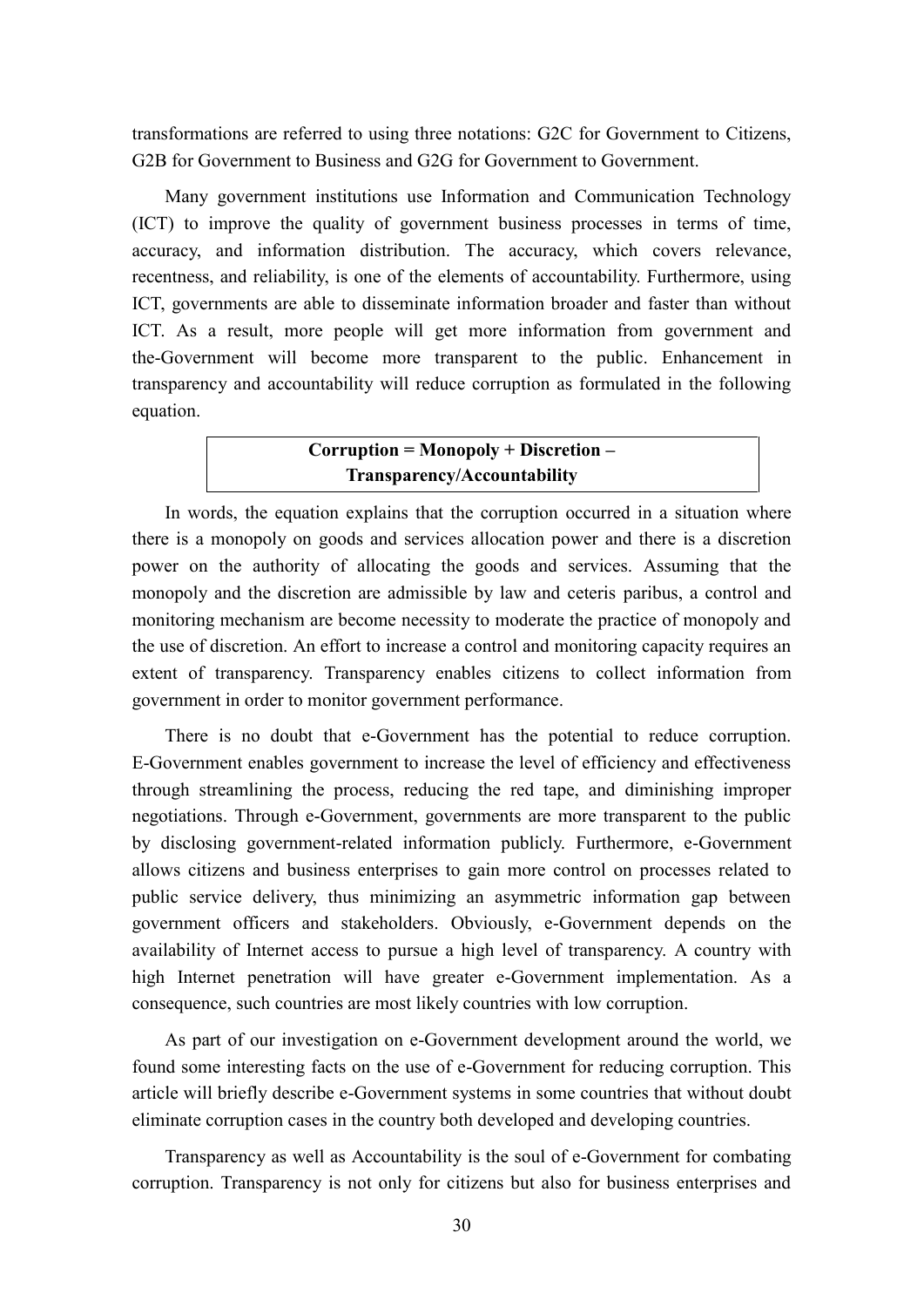other government agencies. The formulation among those transparencies will significantly increase the performance of e-Government for combating corruption.

#### **5. The usage of emerging technologies in e-Government**

Waseda e-government ranking has added a new indicator as the tenth benchmark this year, evaluating the use of emerging technologies in e-government development. Three technologies: Cloud computing, Internet of things and big data are chosen to be observed, including the strategy, regulation and implementation of them into the public sectors. The conceptions of these technologies have arisen for years, arousing heated discussion in business area. Complying with the trend, government agencies attempt to collaborate with enterprises and industries to rough out the future vision utilizing new technologies. Smart nations or smart cities in the municipal level, are the examples of multiple technique applications. E-government also has to expand the range accordingly with change of era, adopting burgeoning technologies to the continuous transformation of government.

Throughout governments' progress, developed countries have seized the moment to improve the quality of public services by introducing emerging technologies. One of the evident cases is the practice of utilizing big data in open government initiatives. Citizens may have heard about the terms of big data, open data or open government a million times, but still remaining confused about the goods from what they could bring to their normal lives. Big data includes massive information from different sources, but not all of them useful for the public; meanwhile, government sectors have controversial issues about choosing the appropriate and reasonable data to release to the public. Though there are organizations over the world trying to reach a common standard for open government data, political and security concerns are bristled with in specific nations. The technology of big data may continue to mature, but the patterned operations in the public sector could need more time to fumble, especially in the countries with slow legislations. In consideration of the sensitive matters about data disclosure system (the abuse of private and personal data, security problem, etc.), participating actors press for permission from regulations and policies to initiate new business. With government' guidance, society could make flexible use of abundant data to develop vital career; otherwise the opportunities could slip away in a twinkling. On the other hand, a timely regulation could normalize the usage of big data or open data, which eliminating scandal and public's doubt about new technologies and secure concerns. After all, civilian usage is the key point for public data utility.

Releasing large government datasets to the public has been considered to stimulate innovation and social development. For the governments, it is also hard to resist the temptation in which there are inestimable economic potentials. Delivering preferable public service to citizens may be the main reason for adopting emerging technologies in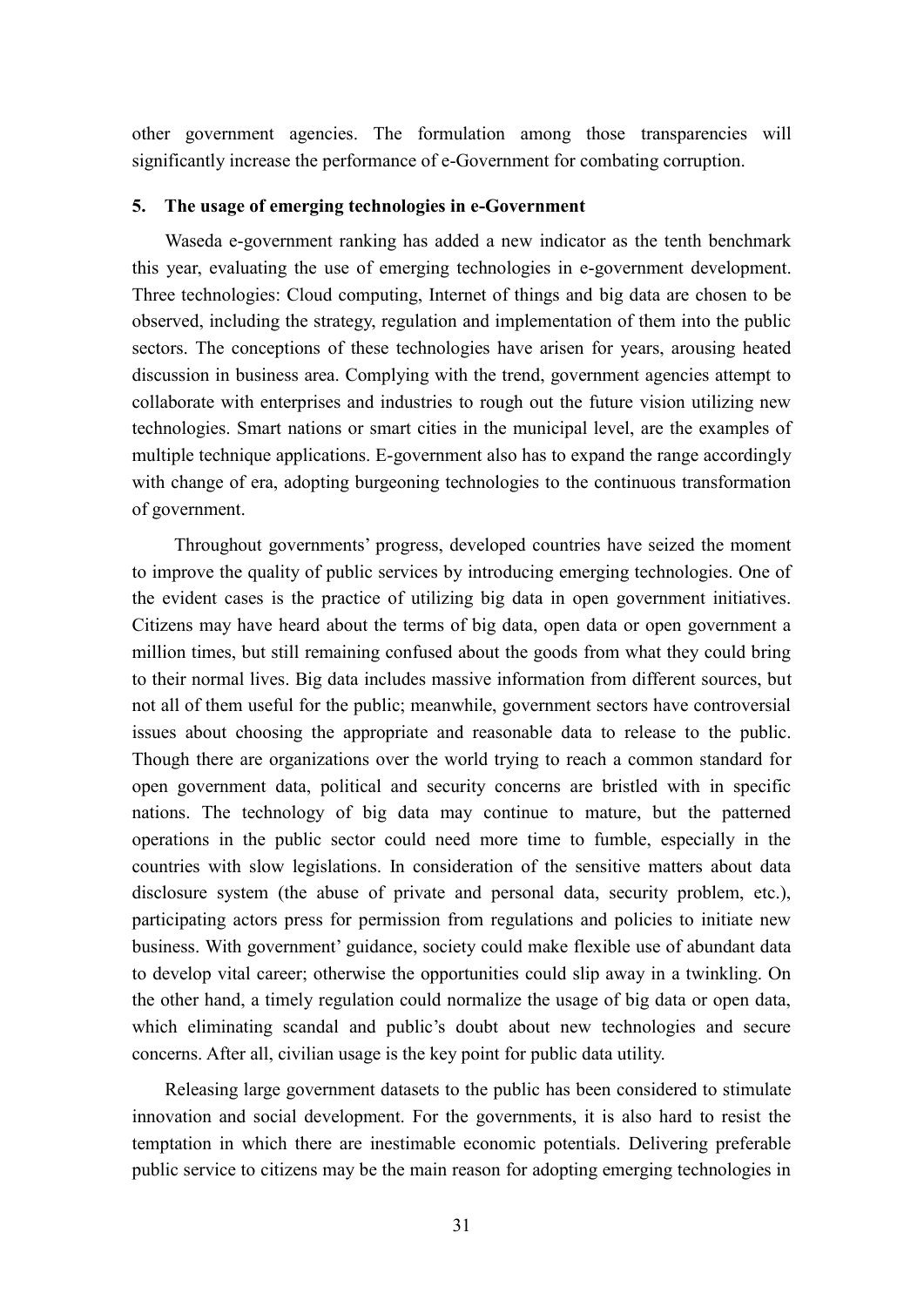e-government plan; the following economic achievement after employment has been expected as well. During the observation of each economy, not a few governments have founded their open data site, by which the information of each sections of society are shared with citizens and industries. From the basic demographic information to specific datasets of tax, health and other social contents. There are several kinds of ways to systemize the database; people can search for the data by catalogues, needs, objectives or their identities. However, only a few portals provide the particular manual for users to acquaint with the system. The guideline should not only introduce the platform and the methods, but also explain how the datasets benefit their work and life. Certainly, comparing with general citizens, industries and academies have proficiency in usage. For citizens, public open data site may satisfy their curiosities and enable them to understand the nation and government. But more importantly, citizens can obtain knowledge or innovational chances by analyzing the data; they can supervise public agencies, which according with the slogan "openness and transparency" of government; taking full advantage of big data could produce democratic value as well. Governments' duty is to do more than just free the information, but also help citizens to make the best use of affluent resources. Therefore, in addition to legislative preparedness, government should draw up to provide citizens a comprehensive guidance about emerging technologies adopted for public services.

To citizens, the terms of "Internet of things" sounds fashionable and easy to understand. Nevertheless, it is comparatively not easy to realize its application in government services. People may enjoy the convenience that IoT has brought to their lives, accepting the employment of the technology readily. For government, the difficulty is to establish the standards---for infrastructure, devices and network, etc. Also, policy framework would facilitate the development of IoT into interoperable services.

There could raise more emerging technologies in our information society, so should our e-government update and reform along with the changes. Waseda e-government ranking has kept improving the benchmark to catch up innovative dynamic in government area with the latest ICT achievements. One of the essentials of e-government is receiving new technologies relentlessly and never stopping evolving. For government agencies, regulation preparedness and comprehensive explanations are necessary for delivering to public. Besides, collaborating with progressive enterprises with technical advantages is a conclusive way to foster the scope. But to e-government, PPP is an excellent method. Serving the citizens and delivering best public services are the fundamental purpose, by which e-government should always abide.

#### **6. E-Government development trend and issues of Least Developed Countries**

In Least Developed Countries (LDCs), ICT is known to be one of the important tools, which can be used to eradicate poverty. However, there are many cases where ICT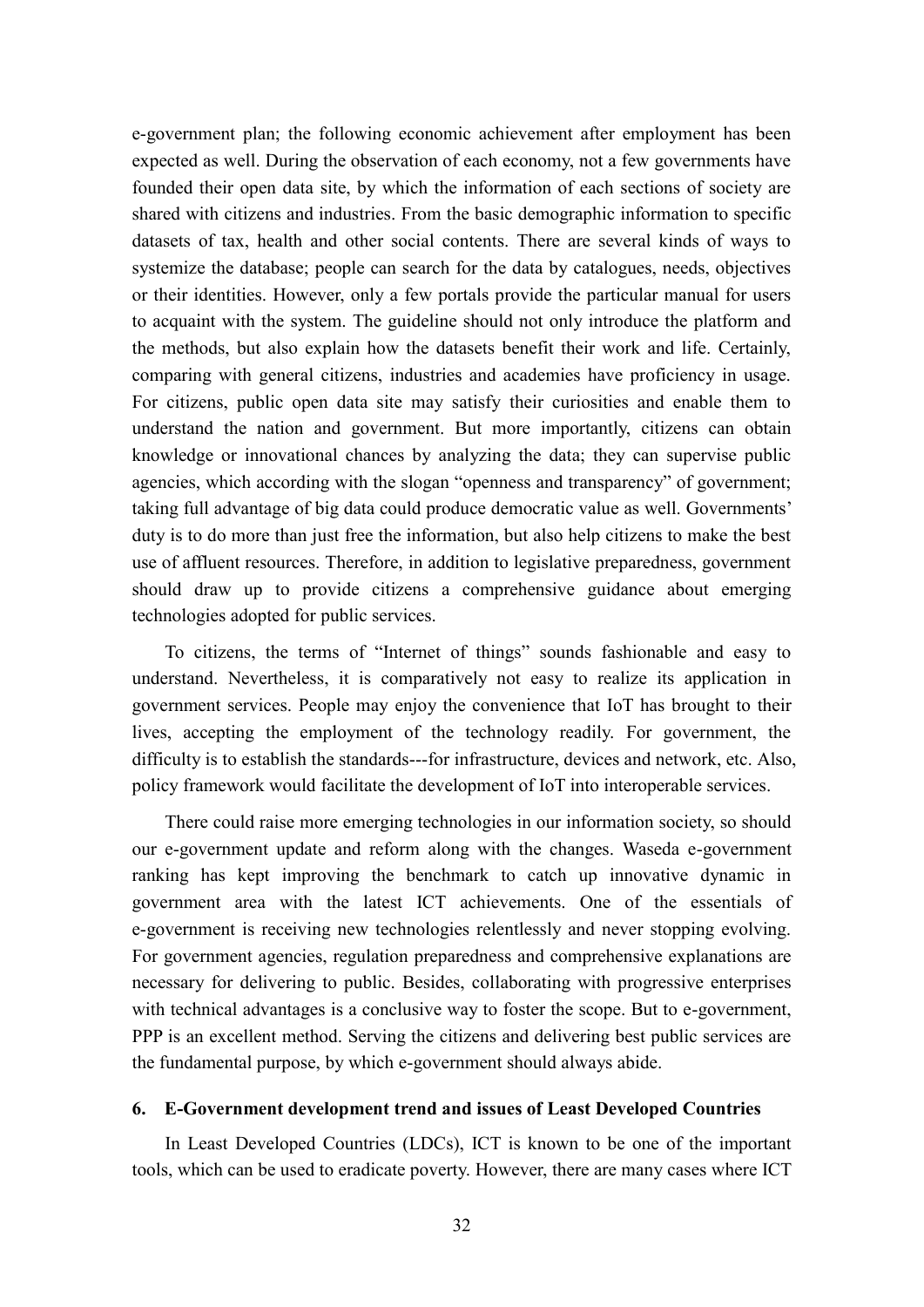falls short of being used effectively to solve socio-economic issues in those countries, where investment on the infrastructure often takes place before a sufficient study of ICT policies and strategies is conducted. In most cases, the construction of the infrastructure is financially and technically supported by international organizations and foreign countries. Although many ICT projects failed to be utilized effectively, while the ICT infrastructure has yet to cover throughout the country, many still surge for better changes by using ICT. However, the expansion of the network in an unprofitable region, such as a rural area, is the issue. Moreover, there are also difficulties on building human resources for the ICT sector as well. There are many cases where the image of the required personnel is unclear. In the course of building the human resources, the specific need of the industrial sectors has to be taken into consideration; this as well is to stimulate/encourage the commitment from private sectors. Meanwhile, because ICT can make big changes to the traditional work style, many people in the developing countries has a strong resistance to accept its introduction to their work. Therefore, it is very important to give a clear understanding regarding the goals and merits of shifting to ICT. And at the same time, training for the usage of ICT is also essential.

E-Government is an important theme for informatization in LDCs. The promotion to implement and realize the e-Government has always been raised as vital contents by the government. This theme is the pivotal core of the informatization in government sectors. The approaches and the goals of e-Government vary for each country's government. However, whether it be the developed countries or the developing countries, e-Government is aimed to provide high quality administrative services to the people by using ICT to "improve the effectiveness of the administrations" to "achieve high-speed administrative procedures" and at the same time "providing the administrative information" while making "direct participation by the citizen regarding political policies" possible, to become the trust-worthy and better political entity. In order to "improve the administrative services" by using ICT, 1) Efficiency improvement of the administrative work; 2) Information publication; 3) Support of democratization; and 4) Preparation of legal systems have to be achieved.

#### **7. Mobile Government in transition**

The digital divide between developed and developing countries is a persistent issue, which includes many factors such as infrastructure and human capital building. In addition, the divisive is influenced by the social economic and political environments. The development of e-Government in developing countries is affected by the digital divide, including the performance on running e-Government projects. However, developing countries can use ICT to firmly grasp the chance to pursue their goals especially for the digital divide in the practical conditions of society. M-government can be considered one approach that may possibly spread across the world, especially in developing countries.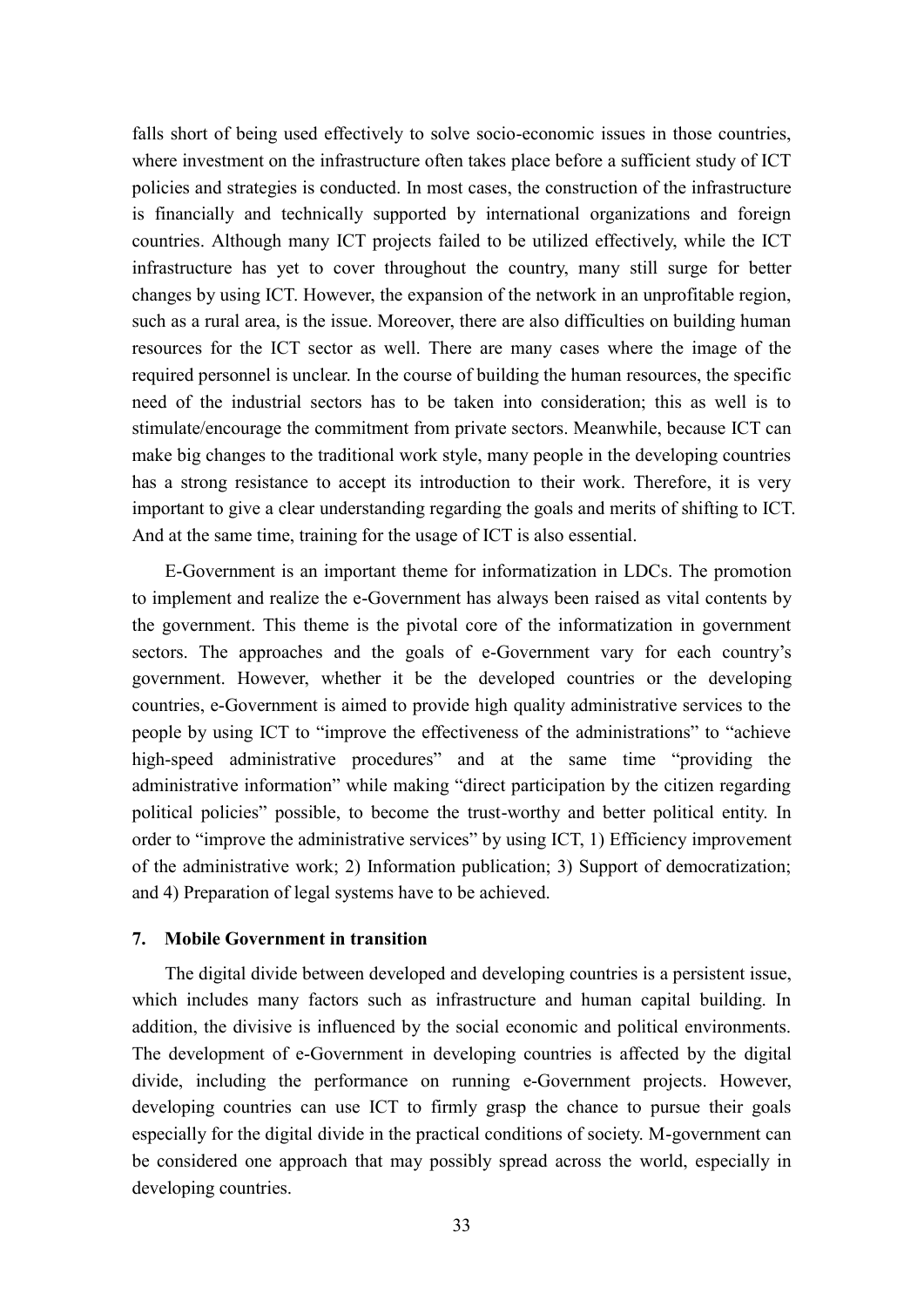Mobile-Government, sometimes referred to as m-Government, is the extension of e-Government to mobile platforms, as well as the strategic use of government services and applications which are only possible using cellular/mobile telephones, laptop computers, personal digital assistants (PDAs) and wireless internet infrastructure.

Mobility is no longer a technological revolution. It is more about how businesses and governments can provide a better social infrastructure through mobile applications and services. Adoption of mobility, therefore, is an indispensable asset for the public sector in meeting the demands of citizens. While e-Government is an important step taken by many governments, the provisions of services through mobile technologies is now becoming compulsory. M-Government emerges as the next big wave in the process of ICT use in the public sector even if supplemented activities to e-Government. Mobile-Government is primarily concerned with the study of these major social and technological changes in the public sector.

Mobile communications are widely used to ensure communications and data capturing for emergency services as well as for utility services in various sectors, such as housing, civil engineering, drainage and postal delivery services. However in these fields, mobile technology has been used for a long time, but the advent of the term "m-Government" is related to public services that are provided to citizens via handheld terminal equipment. M-Government services can be classified in 8 categories: (1) m-Communication; (2) m-Transactions; (3) m-Voting; (4) internal m-Government issues; (5) location based services (LBS); (6) m-Government for transportation; (7) m-Education; and (8) m-Health.

# **VIII. Methodology**

#### **1. Outline**

To evaluate e-Government development in a country, this ranking survey is based on group of sub-indicators to evaluate the overall e-Government development in a country, ranging from policy development and e-Services implementation to management optimization and e-Government promotion. To improve the evaluation of e-Government development in a country, from 2010, the ranking added an e-participation indicator. In 2014, Open Government Data and Cyber Security were also added to the ranking. In the 2016 ranking survey, the research team added "the usage of emerging ICT technologies". It makes a total 10 main indicators for evaluation.

Therefore, methodology is based on 10 main indicators and it divided into these steps:<br>- Waseda e-Government ranking is based on 10 indicators which includes 35

sub-indicators and 154 questions. Based on these questions, the research team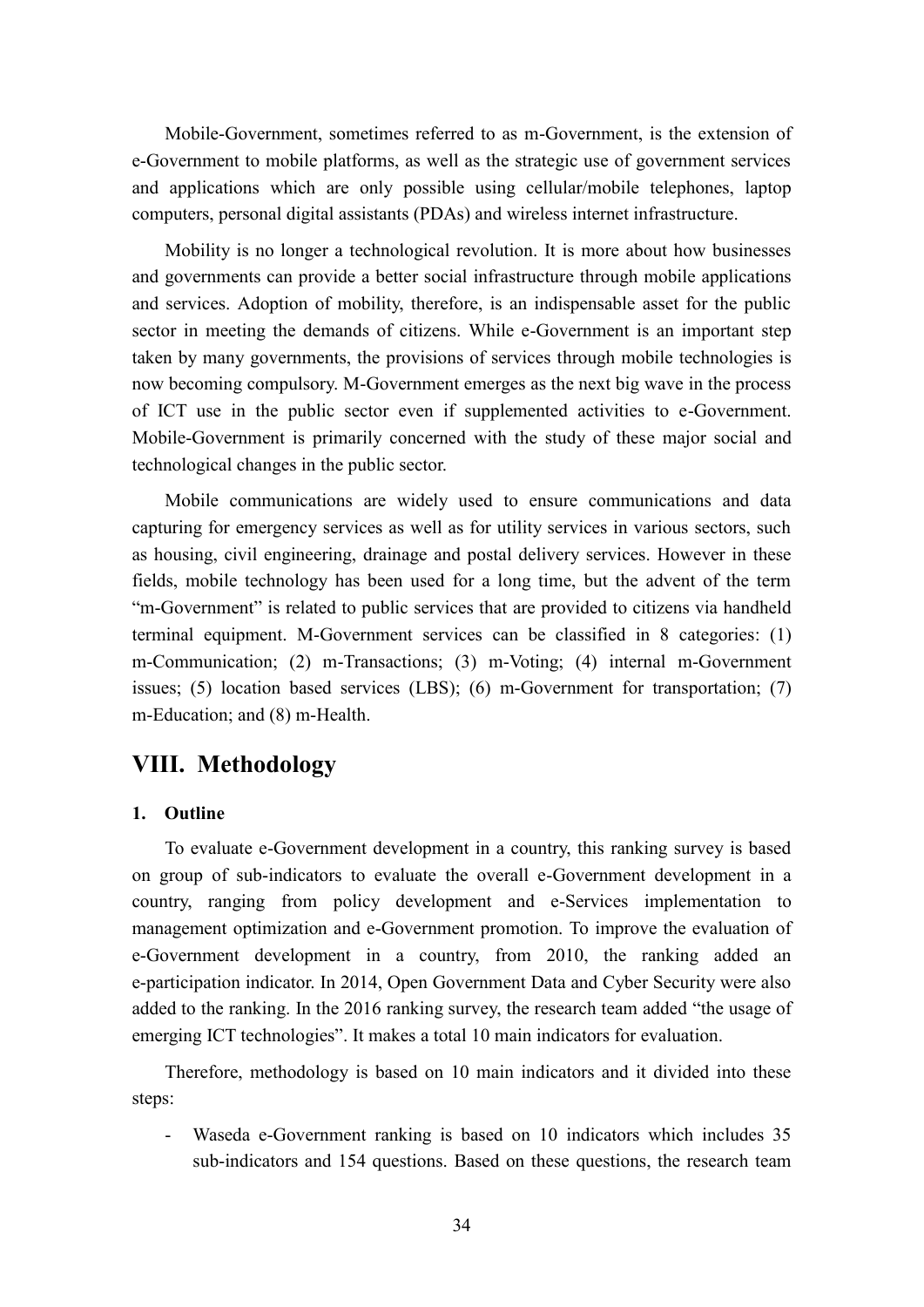searches all information relate to the questions (web search) and put score for each question

- Each country is evaluated by conductor and the result (score) is checked by editor. A first draft of score is called score 0
- Score 1 are reviewed by experts through expert group meeting. Normally, expert group meeting has two meeting per year. The result from expert group meeting is called score 1 for each country.
- To improve accuracy and independence of the study. The research team sends questionnaires to government employees (officers) who are responsible and in charge of e-Government services in the country to be evaluated. The questionnaire is discussed in detail in section 2. The detailed score in this section is considered the  $2<sup>nd</sup>$  score for the country. From the results and data obtained in this step, the research team conducted a comparison between score 1 and scores 2, in order to find the most accurate scores.
- This score is reviewed by expert group meeting again before issuing the final score for each country.

To increase the quality, the assessment used a questionnaire as a tool to obtain some information from respondents who reside in the respected countries. The respondents are government officers who work for a ministry that concerns e-Government and, to some extent, respondents from academia who are knowledgeable in e-government. The questionnaire in the upcoming ranking is mandatory. The score will use the feedback as additional information to mitigate the sample risk, thus, reducing bias during scoring. The following diagram shows the due process of creating the ranking.

Waseda-IAC International e-Government ranking is also based on clustering methods by classifying countries according to the group, which has been demonstrated by organizations (APEC, OECD), by the size of population and GDP, by regions (Asia-Pacific, Americas, European, Africa, Middle East and CIS countries).

#### **2. Sample of Questionnaires to Government Officers and experts**

#### **2.1 National e-Government Development Strategy**

*Please describe briefly the current national e-government development strategy in your country. The description may contain the answer of following questions:*

- *Which ministry holds the responsibility to ensure the achievement of the strategy?*
- *What are the vision and the mission of the current strategy?*
- *What is the title of the National e-Government Development Strategy? For example: Digital 2020.*
- *If the strategy document is available on the Internet, please provide us with the URL for it.*

#### **2.2 Current status of Government Chief Information Officer (GCIO)**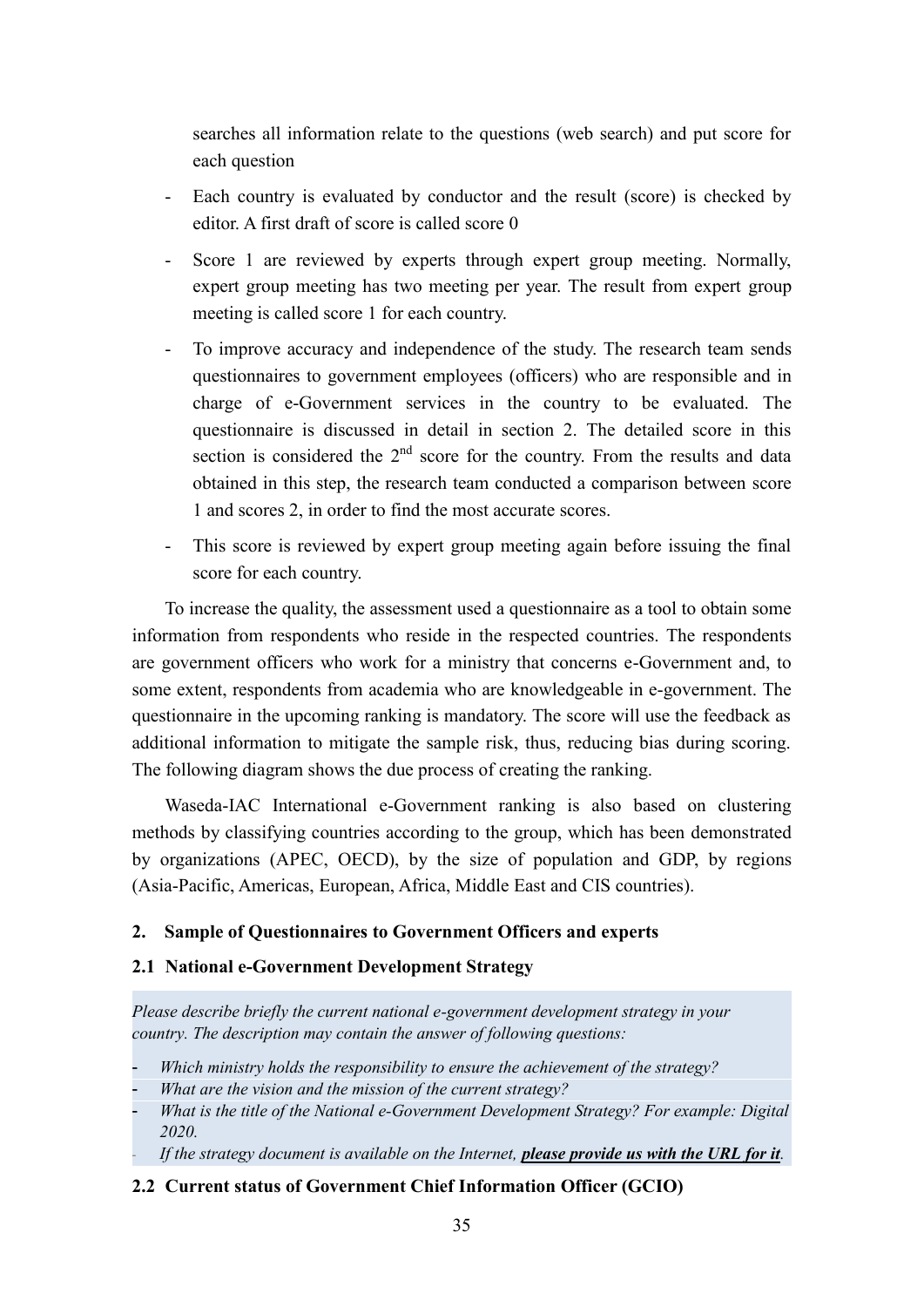*Please describe the current situation of GCIO in your country. Whether all government offices have GCIO or not.*

- *If government offices in your country have GCIO, what is the role of GCIO? What is the regulation regarding the GCIO mandate?*
- *If there is any information regarding the presence of GCIO, please provide us with the URL for it*

#### **2.3 Evaluation process of E-Government**

*Please describe briefly a process of evaluating e-government project. Some highlight would be as follow*

- *Whether there are some agencies responsible for evaluating a national e-government project or not*
- *Whether the evaluation process is conducted periodically or ad-hoc activity.*

#### *Please provide us with the URL that explains e-Government evaluation process*

#### **2.4 Cyber Security Infrastructure**

*Please describe briefly some regulation and infrastructure in your country regarding Cyber Security, including How to countermeasure the cyber-attack. Infrastructure may contain institutional capacity and secured technology infrastructure.*

#### *Please provide us with the URL for relevant information*

### **2.5 Utilization of Cloud Computing, Internet of Things, and Big Data in Government**

*Please describe briefly about the use of the emerging technology in government sectors; The use of Cloud Computing, Internet of Things (IoT), and Big Data.*

*A brief explanation on some experiences of government institution in implementing those technologies are highly appreciated*

*If your country has adopted the use of those technologies, please inform the relevant regulations.*

*Please provide us with the URL for relevant information*

#### **3. SWOT Analysis**

The SWOT analysis is great for developing an understanding of an organization or situation and decision-making for all sorts of situations in business, and organizations. The SWOT analysis approach headings provide a good framework for reviewing strategy, position and direction of a company, product, project or person (career). Doing SWOT analysis can be very simple, however its strengths lie in the flexibility and experienced application of SWOT analysis.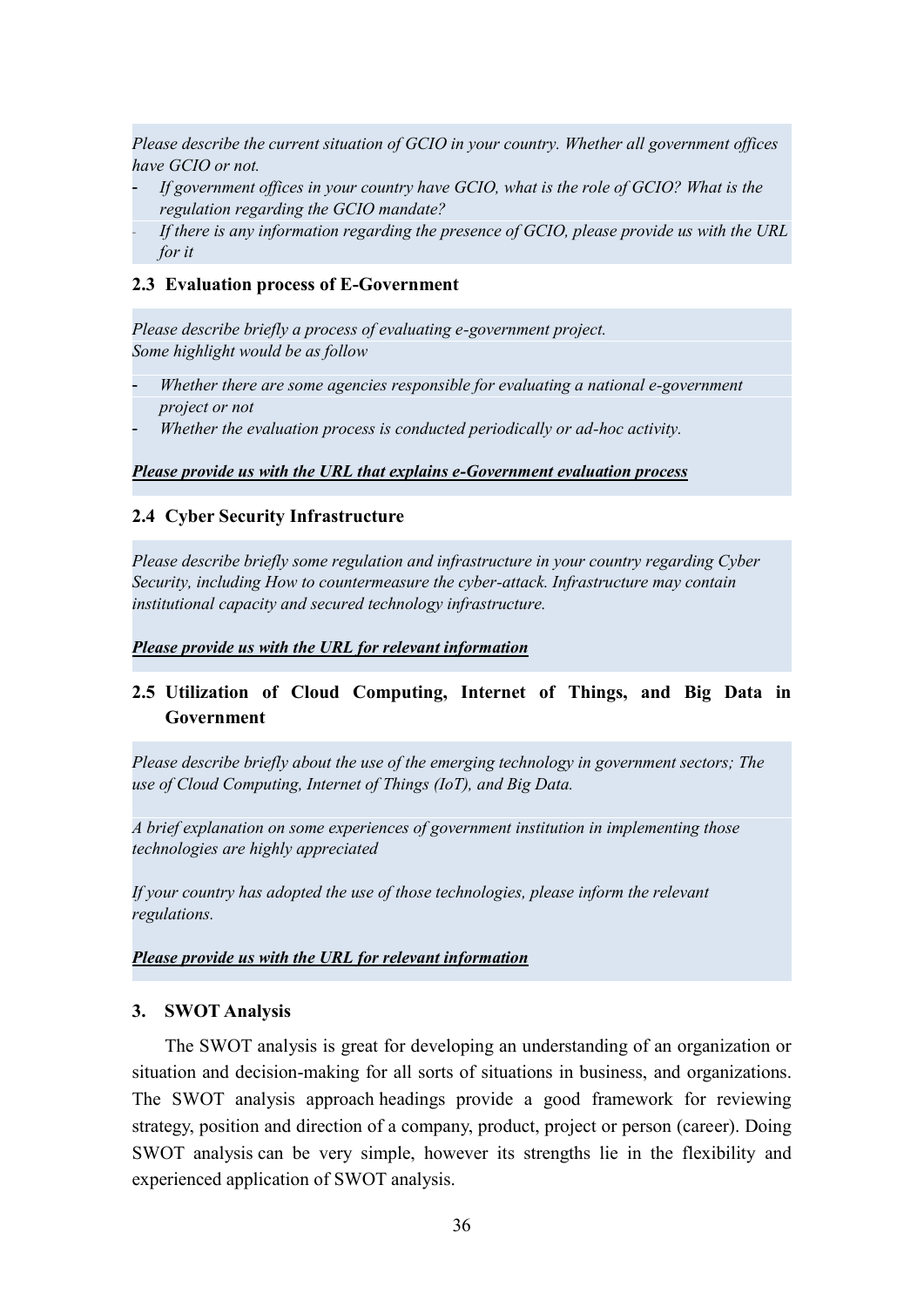One of the methods which Waseda e-Government ranking based on is SWOT analysis. The evaluation and analysis of e-Government development in one country is also expressed through SWOT analysis, especially, for the application of ICT in management and administration in public sector. In Waseda-IAC e-Government ranking, SWOT analysis is expressed and mentioned through country reports.

#### **4. Data Analysis**

The basis scoring for web search is aggregation. However, the aggregation does not apply to Network Infrastructure Preparedness (NIP). NIP uses Average method in which the score of NIP is the average of Internet User, Fixed Broadband User, and Wireless Broadband User Score that are produced from ITU Report.

The score for main indicator is the aggregation of respected sub-indicators. The score of sub-indicator is the aggregation of respected items. The score of item is based on the result of web search according to the rule mentioned in section A.IV of this document. This process generated the Original Score (Score 0). At this time, the Score 0 is copied to the Score 1.

Score 1 could be modified through a peer-review process by the second assessor. Doing the same procedure, the second assessor will put the adjusted score to the Score 1. The average of Score 0 and Score 1 will result the Raw Score.

The Raw Score is normalized to the 0-100 scale score using the following formula.

$$
N = \frac{R}{M} \times 100
$$

*Raw Score is the Score generated by averaging the Score 0 and Score 1 MaxScore is the maximum score of the sub-indicators*

This will generate the Normalized Score which ranges  $0 - 100$ . Furthermore, the Normalized Score is recalculated by weighted rate. The result is the released score that will be used as the source for arranging the rank.

| N <sub>0</sub> | <b>Indicators</b>                           | 2016              |
|----------------|---------------------------------------------|-------------------|
|                | Network Infrastructure Preparedness (NIP)   | NormScore $X$ 10% |
| 2              | Management Optimization (MO)                | NormScore $X$ 12% |
| 3              | Online Services (OS)                        | NormScore X 12%   |
| 4              | National Portal (NPR)                       | NormScore $X 8%$  |
| 5              | Government Chief Information Officer (GCIO) | NormScore $X$ 10% |
| 6              | E-Government Promotion (EPRO)               | NormScore $X$ 10% |
|                | E-Participation (EPAR)                      | NormScore $X$ 10% |
| 8              | Open Government Data (OGD)                  | NormScore X 10%   |
| 9              | Cybersecurity (CYB)                         | NormScore $X$ 10% |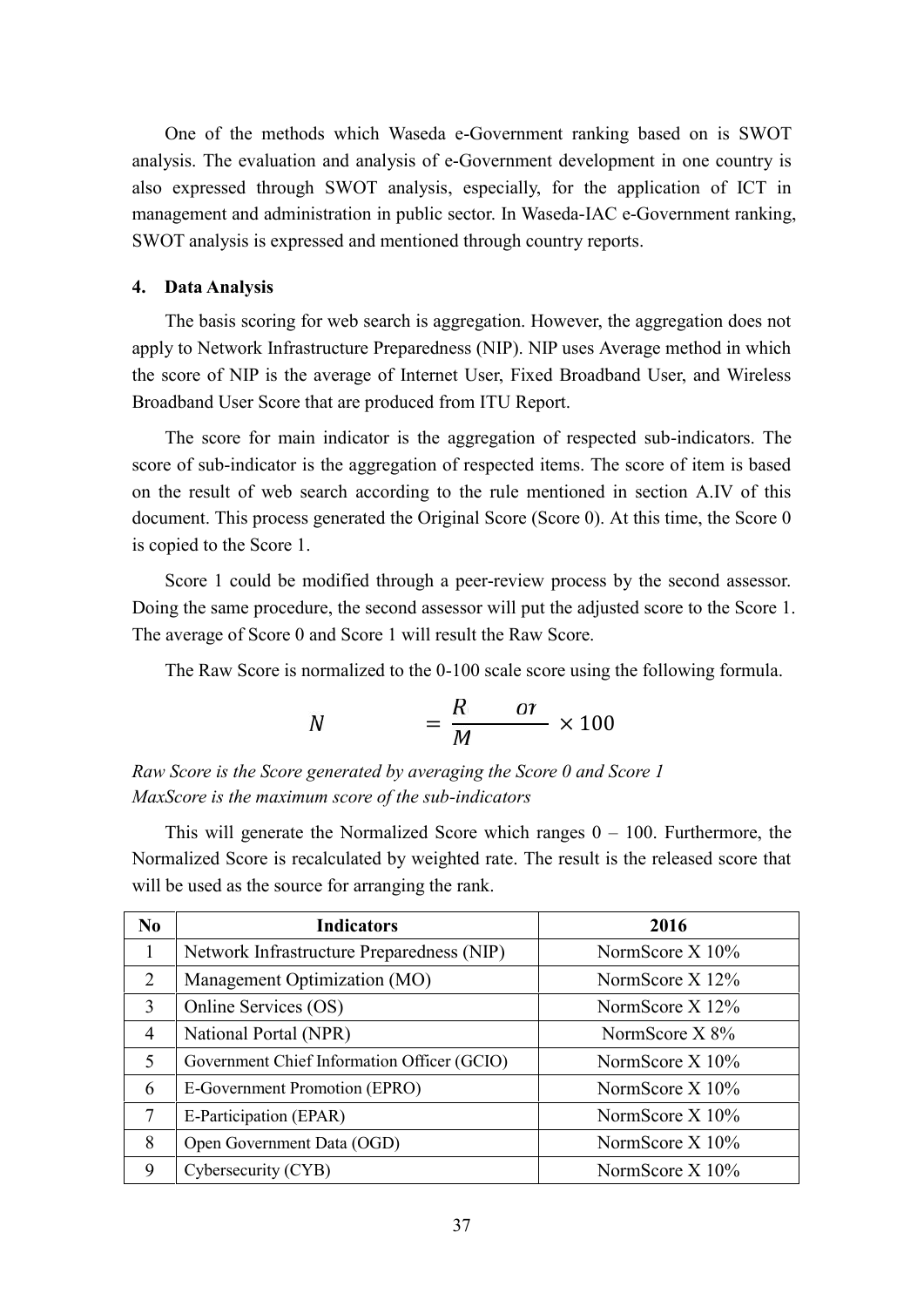| The emerging technology in e-government (EMG) | NormScore $X 8\%$ |
|-----------------------------------------------|-------------------|
|-----------------------------------------------|-------------------|

#### **Table 16: List of main Indicators**

#### **5. Experts Group Meetings**

During one year of evaluation, there were two meetings to discuss the 2016 e-Government ranking. The first meeting was held in Tokyo from Sept 28-29, 2015 in the 2nd APEC e-Government Forum and IAC 10th Anniversary Event. In this meeting, the research team presented the processes of evaluation, summary the new trends for ICT and e-Government development, the number of countries for evaluation as well as the main indicators in the ranking. The meeting covered the idea of measuring user perception on e-government implementation as an indicator to make the ranking more balanced. Since it is difficult to involve citizens in the countries to measure user perception, the survey will collect the information from GCIO, professional, academia, and documents such as newspapers and journals.

In the first meeting, all experts agreed (1) to add two new countries to the ranking, Ireland and Lithuania. (2) One new indicator was added so that the 2016 ranking would use ten indicators. The new indicator is the use of emerging technology in e-Government; cloud computing, Internet of Things, and Big Data. The focus is to search the evidence that government agency implemented those technologies.

The second meeting was held in the  $11<sup>th</sup>$  International Academy of CIO (IAC) Annual meeting and Forum at Bocconi University, Milan, Italy from June 27-28, 2016. During the meeting, the research team introduced the draft results of 2016 e-Government ranking survey and country assessment reports with 65 countries (economies).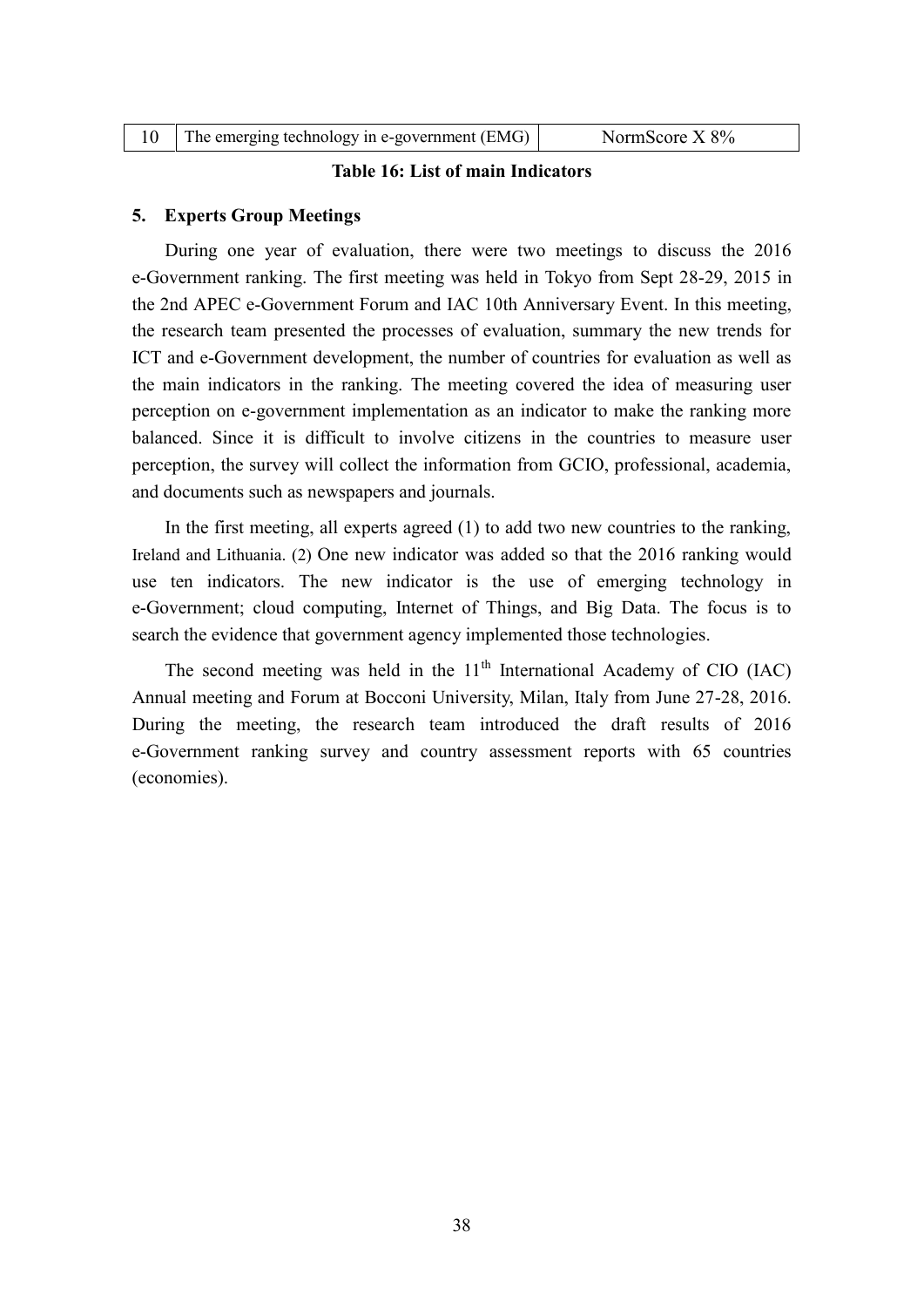#### **6. Processes of Evaluation**



**Table 17: Process Diagram**